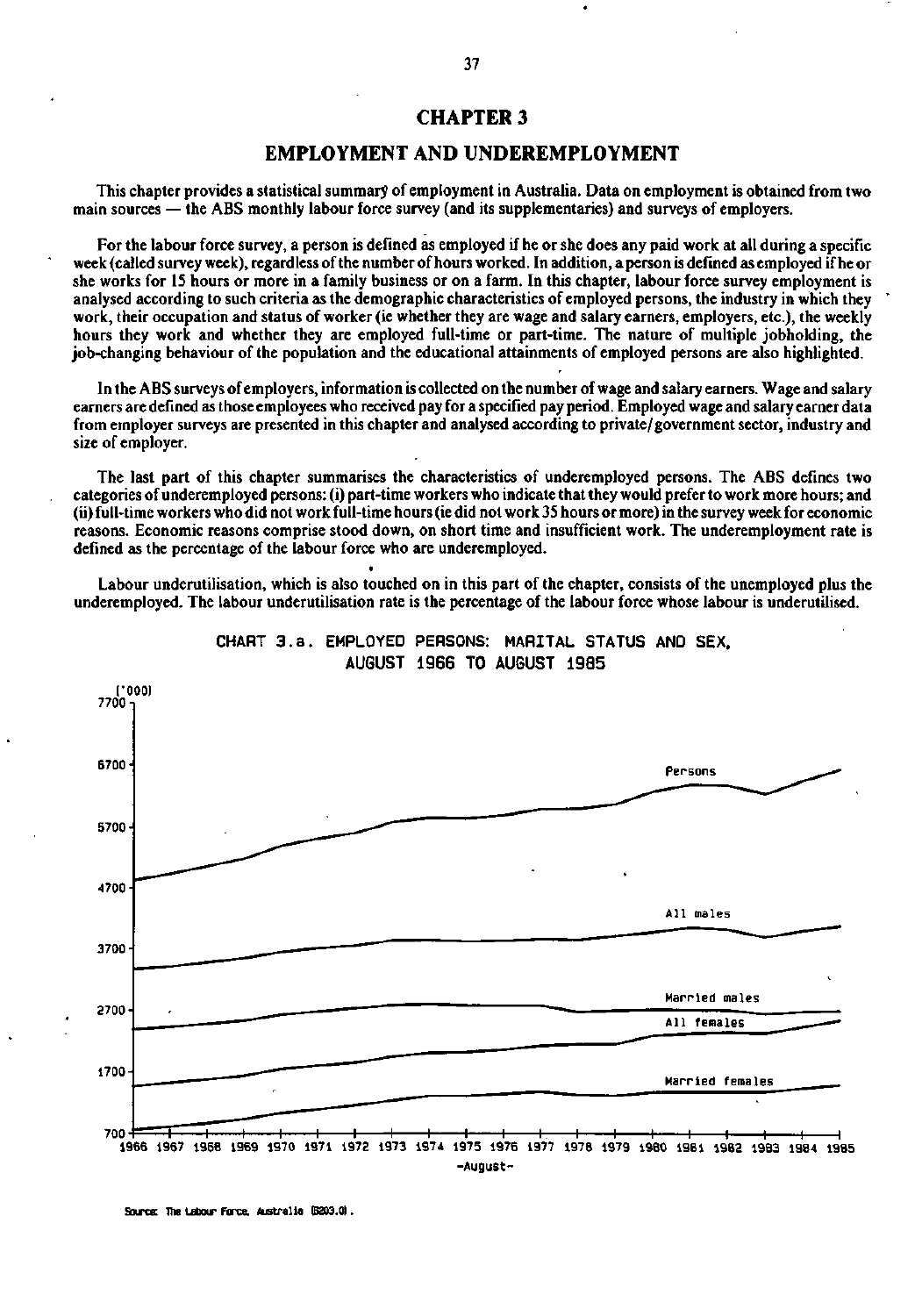## **TABLE 3.1. EMPLOYED PERSONS : FULL-TIME AND PART-TIME WORKERS, AUGUST 1975 TO AUGUST 1985**

|        |                  |                |           |                                           | aan                  |           |                  |           |           |           |                    |
|--------|------------------|----------------|-----------|-------------------------------------------|----------------------|-----------|------------------|-----------|-----------|-----------|--------------------|
|        |                  |                | Males     |                                           |                      |           | <b>Females</b>   |           |           |           |                    |
|        |                  | <b>Married</b> | Total     |                                           |                      | Married   |                  | Total     | Persons   |           |                    |
| August | <b>Full-time</b> | Part-time      | Full-time | Part-time                                 | Full-time            | Part-time | <b>Full-time</b> | Part-time | Full-time | Part-time | <b>Total</b>       |
|        |                  |                |           |                                           | <b>NUMBER ('000)</b> |           |                  |           |           |           |                    |
| 1975   | 2,701.3          | 74.0           | 3,668.4   | 152.3                                     | 783.9                | 519.7     | 1,378.5          | 642.2     | 5,046.8   | 794.4     | 5,841.3            |
| 1976   | 2,692.0          | 82.2           | 3,665.6   | 170.7                                     | 781.9                | 555.9     | 1,371.3          | 690.2     | 5,036.8   | 860.9     | 5,897.8            |
| 1977   | 2,696.8          | 83.6           | 3,682.6   | 184.2                                     | 799.3                | 575.2     | 1,411.9          | 716.7     | 5,094.6   | 900.9     | 5,995.4            |
| 1978   | 2,584.1          | 90.4           | 3,642.5   | 208.5                                     | 739.1                | 579.5     | 1,402.9          | 751.6     | 5,045.3   | 960.0     | 6,005.4            |
| 1979   | 2,617.9          | 87.5           | 3,715.9   | 205.2                                     | 726.7                | 581.0     | 1,397.2          | 760.2     | 5,113.1   | 965.4     | 6,078.5            |
| 1980   | 2,634.5          | 85.3           | 3,773.8   | 209.0                                     | 743.4                | 626.9     | 1.477.3          | 821.2     | 5,251.1   | 1,030.3   | 6,281.4<br>6,393.7 |
| 1981   | 2,615.7          | 95.6           | 3,835.6   | 222.3                                     | 746.4                | 629.9     | 1,501.5          | 834.3     | 5,337.1   | 1,056.6   |                    |
| 1982   | 2.610.7          | 99.8           | 3,782.5   | 241.9                                     | 749.6                | 631.6     | 1,503.4          | 851.6     | 5,285.9   | 1,093.4   | 6,379.3            |
| 1983   | 2,547.1          | 107.0          | 3,663.4   | 240.2                                     | 753.3                | 630.7     | 1,486.9          | 850.5     | 5,150.3   | 1,090.7   | 6,241.1            |
| 1984   | 2,588.7          | 105.6          | 3,767.3   | 245.1                                     | 786.9                | 659.6     | 1,547.5          | 902.5     | 5,314.8   | 1,147.5   | 6,462.3            |
| 1985   | 2,609.9          | 101.5          | 3,836.0   | 253.0                                     | 803.1                | 701.0     | 1,603.2          | 953.9     | 5,439.2   | 1,206.9   | 6,646.1            |
|        |                  |                |           | PROPORTION OF EMPLOYED PERSONS (per cent) |                      |           |                  |           |           |           |                    |
| 1975   | 46.2             | 1.3            | 62.8      | 2.6                                       | 13.4                 | 8.9       | 23.6             | 11.0      | 86.4      | 13.6      | 100.0              |
| 1976   | 45.6             | 4. ا           | 62.2      | 2.9                                       | 13.3                 | 9.4       | 23.3             | 11.7      | 85.4      | 14.6      | 100.0              |
| 1977   | 45.0             | 1.4            | 61.4      | 3.1                                       | 13.3                 | 9.6       | 23.5             | 12.0      | 85.0      | 15.0      | 100.0              |
| 1978   | 43.0             | 1.5            | 60.7      | 3.5                                       | 12.3                 | 9.6       | 23.4             | 12.5      | 84.0      | 16.0      | 100.0              |
| 1979   | 43.1             | 1.4            | 61.1      | 3.4                                       | 12.0                 | 9.6       | 23.0             | 12.5      | 84. I     | 15.9      | 100.0              |
| 1980   | 41.9             | 1.4            | 60.0      | 3.3                                       | 11.8                 | 10.0      | 23.5             | 13.1      | 83.6      | 16.4      | 100.0              |
| 1981   | 40.9             | 1.5            | 60.0      | 3.5                                       | 11,7                 | 9.9       | 23.5             | 13.0      | 83.5      | 16.5      | 100.0              |
| 1982   | 40.9             | 1.6            | 59.3      | 3.8                                       | 11.8                 | 9.9       | 23.6             | 13.3      | 82.9      | 17.1      | 100.0              |
| 1983   | 40.8             | 1.7            | 58.7      | 3.8                                       | 12.1                 | 10.1      | 23.8             | 13.6      | 82.5      | 17.5      | 100.0              |
| 1984   | 40.1             | I.6            | 58.3      | 3.8                                       | 12.2                 | 10.2      | 23.9             | 14.0      | 82.2      | 17.8      | 100.0              |
| 1985   | 39.3             | 1.5            | 57.7      | 3.8                                       | 12.1                 | 10.5      | 24.1             | 14,4      | 81.8      | 18.2      | 100.0              |

*Source^ The Labour Force, Australia* **(6203.0).** 

# **TABLE 3.2. EMPLOYED PERSONS : FULL-TIME AND PART-TIME WORKERS BY AGE, AUGUST 1985**  v (' **000)**

l,

|                               |                |                |                  | .                      |                   |               |               |                   |                    |
|-------------------------------|----------------|----------------|------------------|------------------------|-------------------|---------------|---------------|-------------------|--------------------|
|                               |                |                |                  |                        | Age group (years) |               |               |                   |                    |
|                               | $15 - 19$      | $20 - 24$      | 25-34            | $35 - 44$              | 45-54             | 55-59         |               | 60-64 65 and over | Total              |
|                               |                |                |                  | <b>MARRIED MALES</b>   |                   |               |               |                   |                    |
| <b>Full-time</b><br>Part-time |                | 101.8<br>3.7   | 744.2<br>17.9    | 835.2<br>18.6          | 571.1<br>18.6     | 224.3<br>12.8 | 102.1<br>13.1 | 29.7<br>16.6      | 2,609.9<br>101.5   |
| Total                         | ٠              | 105.5          | 762.1            | 853.8                  | 589.6             | 237.2         | 115.2         | 46.3              | 2,711.4            |
|                               |                |                |                  | <b>ALL MALES</b>       |                   |               |               |                   |                    |
| <b>Full-time</b><br>Part-time | 235.5<br>74.6  | 484.1<br>35.9  | 1,081.7<br>36.0  | 976.4<br>27.8          | 650.0<br>24.6     | 254.0<br>15.3 | 117.6<br>16.7 | 36.7<br>22.0      | 3,836.0<br>253.0   |
| Total                         | 310.1          | 520.0          | 1,117.7          | 1,004.2                | 674.7             | 269.3         | 134.3         | 58.7              | 4.089.0            |
|                               |                | ٠              |                  | <b>MARRIED FEMALES</b> |                   |               |               |                   |                    |
| <b>Full-time</b><br>Part-time | 5.1<br>٠       | 96.8<br>30.7   | 247.1<br>214.8   | 255.3<br>262.9         | 150.4<br>138.4    | 34.5<br>32.8  | 11.3<br>12.8  | 6.3               | 803.1<br>701.0     |
| Total                         | 7.2            | 127.5          | 461.9            | 518.2                  | 288.9             | 67.3          | 24.1          | 8.8               | 1,504.0            |
|                               |                |                |                  | <b>ALL FEMALES</b>     |                   |               |               |                   |                    |
| <b>Full-time</b><br>Part-time | 188.4<br>109.7 | 359.8<br>73.2  | 425.6<br>253.4   | 339.9<br>288.8         | 206.9<br>155.9    | 55.7<br>41.5  | 20.8<br>19.1  | 6.0<br>12.3       | 1,603.2<br>953.9   |
| Total                         | 298.1          | 433.0          | 679.0            | 628.6                  | 362.8             | 97.3          | 39.9          | 18.4              | 2,557.1            |
|                               |                |                |                  | <b>PERSONS</b>         |                   |               |               |                   |                    |
| <b>Full-time</b><br>Part-time | 423.9<br>184.3 | 843.9<br>109.1 | 1,507.3<br>289.4 | 1,316.3<br>316.6       | 856.9<br>180.6    | 309.7<br>56.8 | 138.4<br>35.8 | 42.7<br>34.4      | 5,439.2<br>1,206.9 |
| Total                         | 608.2          | 953.1          | 1,796.7          | 1,632.9                | 1,037.5           | 366.6         | 174.2         | 77.1              | 6.646.1            |

 $\ddot{\phantom{a}}$ 

*Source: The Labour Force, Australia, August 1985* **(6203.0).**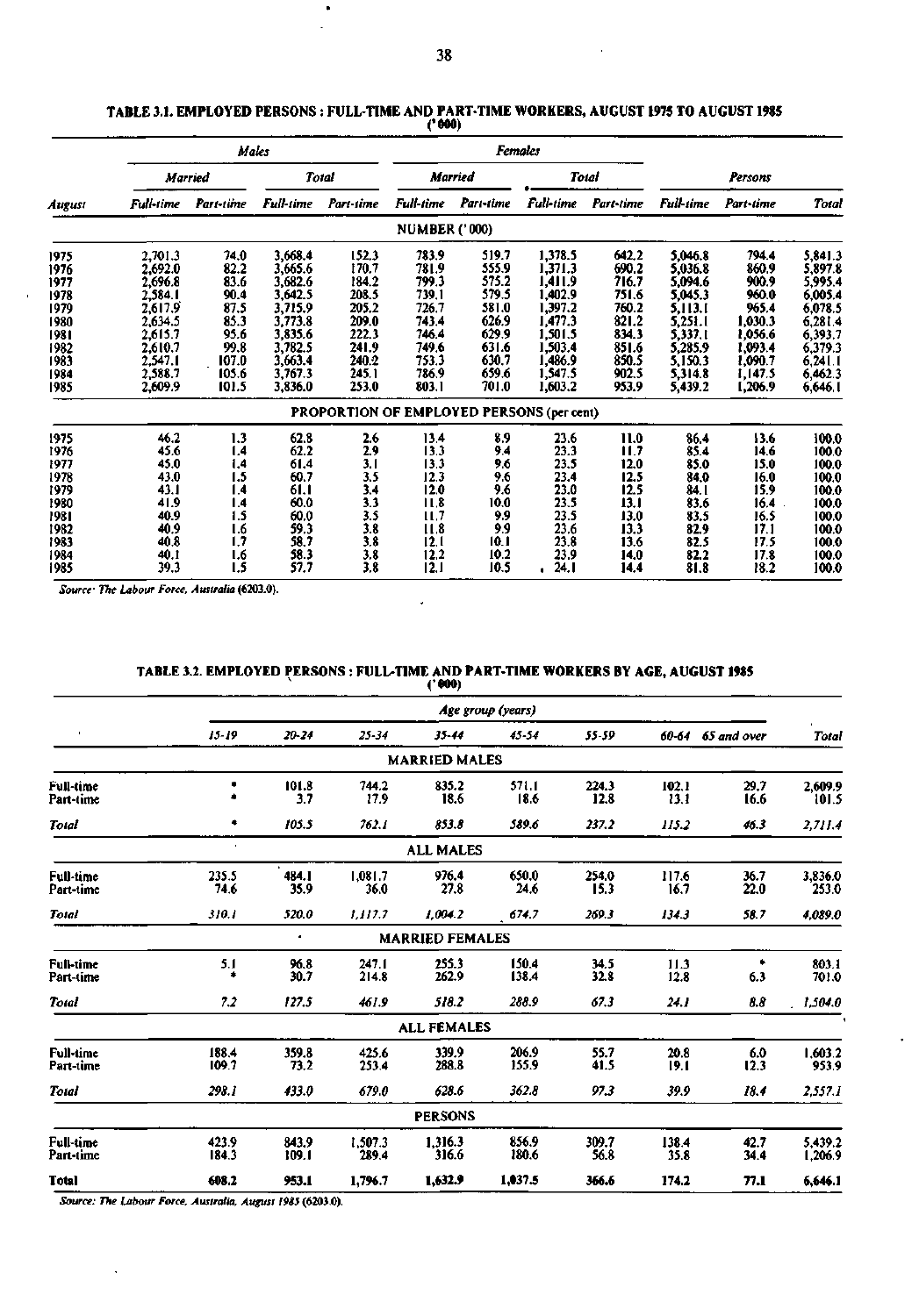

**Source: The Labour Force. Australia (6203.0) .** 

 $\cdot$ 

 $\sim 10^{11}$  km  $^{-1}$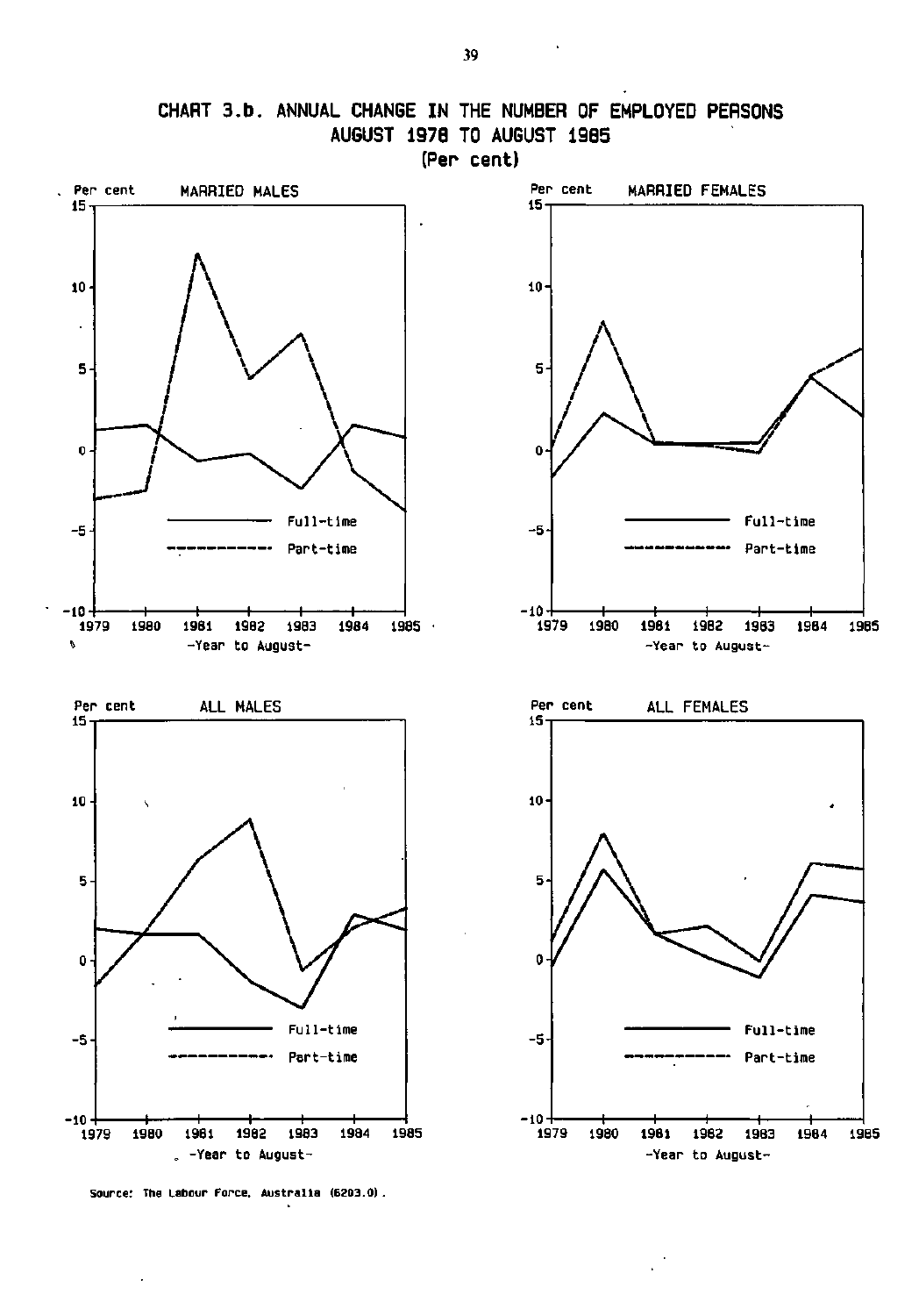#### **TABLE 3J. EMPLOYED PERSONS : ANNUAL CHANGE BY MARITAL STATUS, BY SEX, AUGUST 1978 TO AUGUST 1985 (per cent)**

|                                          | $\mathbf{I}$     | Males             |              |                                        | <b>Females</b> |        | Persons           |                   |              |  |
|------------------------------------------|------------------|-------------------|--------------|----------------------------------------|----------------|--------|-------------------|-------------------|--------------|--|
| <b>Marital status</b>                    | <b>Full-time</b> | Part-time         | <b>Total</b> | <b>Full-time</b>                       | Part-time      | Total  | Full-time         | Part-time         | Total.       |  |
| Married-                                 |                  |                   |              |                                        |                |        |                   |                   |              |  |
| 1978-79                                  | 1.3              | $-3.2$            | 1.2          | -1,7                                   | 0.2            | $-0.8$ | 0.6               | $-0.2$            | 0.5          |  |
| 1979-80                                  | 0.6              | $-2.5$            | 0.5          | 2.3                                    | 7.9            | 4,8    | 1.0               | 6.5               | 1.9          |  |
|                                          | -0.7             | 12.1              | $-0.3$       | 0.4                                    | 0.5            | 0.4    | $-0.5$            | 1.9               | -0.1         |  |
|                                          | $-0.2$           | 4.4               | 0.0          | 0.4                                    | 0.3            | 0.4    | $-0.1$            | 0.8               | 0.1          |  |
|                                          | $-2.4$           | 7.2               | $-2.1$       | 0.5                                    | -0.1           | 0.2    | -1.8              | 0.9               | $-1.3$       |  |
| 1980-81<br>1981-82<br>1982-83<br>1983-84 | 1.6              | $-1.3$            | 1.5          | 4.5                                    | 4.6            | 4.5    | 2.3               | 3.7               | 2.5          |  |
| 1984-85                                  | 0.8              | $-3.8$            | 0.6          | 2.1                                    | 6.3            | 4.0    | 1.1               | 4,9               | 1.8          |  |
| Not married-                             |                  |                   |              |                                        |                |        |                   |                   |              |  |
| 1978-79                                  | 3.7              | $-0.4$            | 3,3          | 1.0                                    | 4.2            | 1.7    | 2.7               | 2.3               | 2.6          |  |
| 1979-80                                  |                  |                   | 3.9          |                                        | 8.4            | 9.2    |                   | 7.1               | 6.1          |  |
|                                          | 3.8<br>7.1       | $\frac{5.2}{2.4}$ | 6.6          |                                        | 5,2            | 3.4    | $\frac{5.9}{5.4}$ | 4. I              | 5.2          |  |
| 1980-81<br>1981-82                       | $-3.9$           | 12.1              | $-2.4$       |                                        | 7.6            | 1.5    | $-2.5$            | 9.3               | -0.8         |  |
| 1982-83<br>1983-84                       | -4.7             | $-6.2$            | -4.9         | $\frac{9.5}{2.9}$<br>$\frac{2.9}{2.7}$ | -0.1           | -2.1   | -3.9              | $-2.5$            | $-3.7$       |  |
|                                          | 5.6              | 4,7               | 5.5          | 3.7                                    | 10.4           | 5.2    | 4,8               |                   |              |  |
| 1984-85                                  | 4.0              | 8.6               | 4.5          | 5.2                                    | 4.2            | 4.9    | 4.5               | $\frac{8.3}{5.8}$ | $5.4$<br>4.7 |  |
| Total—                                   |                  |                   |              |                                        |                |        | Þ                 |                   |              |  |
| 1978-79                                  | 2.0              | $-1.6$            | 1.8          | $-0.4$                                 | 1.2            | 0,1    | 1.3               | 0.6               | 1.2          |  |
| 1979-80                                  | 1.6              | 1.9               | 1.6          | 5.7                                    | 8.0            | 6.5    | 2.7               |                   | 3.3          |  |
| 1980-81                                  | 1.6              | 6.3               | 1.9          | 1.6                                    | 1,6            | 1.6    | 1.6               | $\frac{6.7}{2.6}$ | 1.8          |  |
| 1981-82                                  | -1.4             | 8.8               | $-0.8$       | 0.1                                    | 2.1            | 0.8    | $-1.0$            |                   | $-0.2$       |  |
| 1982-83                                  | $-3.1$           | -0.7              | $-3.0$       | $-1.1$                                 | -0.1           | $-0.8$ | $-2.6$            | $-0.2$            | $-2.2$       |  |
| 1983-84                                  | 2.8              | 2.0               | 2.8          | 4. I                                   | 6.1            | 4.8    | 3.2               | 5.2               | 3.5          |  |
| 1984-85                                  | 1.8              | 3.2               | 1.9          | 3.6                                    | 5.7            | 4,4    | 2.3               | 5.2               | 2.8          |  |

*Source: The Labour Force, Australia* **(6203.0).** 

## **TABLE 3.4. EMPLOYED PERSONS : EMPLOYMENT/POPULATION RATIOS(a), AUGUST 1975 TO AUGUST 1985**

**(per cent)** 

|              | Age group (years)   |                                                |              |                                            |                  |                                                              |                     |                                        |                                              |  |  |  |
|--------------|---------------------|------------------------------------------------|--------------|--------------------------------------------|------------------|--------------------------------------------------------------|---------------------|----------------------------------------|----------------------------------------------|--|--|--|
| August       | $15 - 19$           | $20 - 24$                                      | $25 - 34$    | $33 - 44$                                  | 45-54            | 55-59                                                        | 60-64               | 65 and over                            | Total                                        |  |  |  |
|              |                     |                                                |              | <b>MALES</b>                               |                  |                                                              |                     |                                        | a                                            |  |  |  |
| 1975         | 53.5                | 85.4                                           | 94.5         | 94.6                                       | 91.8             | 85.8                                                         | 66.1                | 16.6                                   | 77.7                                         |  |  |  |
| 1976         | 52.5                | 84.9                                           | 94.2         | 94,6                                       | 91.8             | 85.3                                                         | 62.2                | 14.3                                   | 76.8                                         |  |  |  |
| 1977         | 52.3                |                                                | 93.8         | 94.2                                       | 90.8             | 84.4                                                         | 59.8                | 13.6                                   | 76. I                                        |  |  |  |
| 1978         | 51.0                | $84.6$<br>$81.7$<br>$82.6$<br>$82.8$<br>$79.3$ | 92.2         | $92.5$<br>93.3                             | 88.6             | 78.9                                                         | $57.8$<br>$52.1$    | $\frac{11.7}{11.3}$                    | 73.9<br>74.0                                 |  |  |  |
| 1979         | 52.4                |                                                | 92.3         |                                            | 89.0             | $79.5$<br>81.3                                               |                     |                                        |                                              |  |  |  |
| 1980         | 53.6                |                                                | 91.7<br>91.5 | $93.6$<br>$92.9$<br>$91.7$<br>$89.3$       | 88.8             |                                                              | 47,8                | 11.0                                   | 74.0                                         |  |  |  |
| 1981<br>1982 | 54.9                |                                                |              |                                            | 88.7<br>86.7     |                                                              | 49.1<br>45.5        | $\frac{10.4}{9.1}$                     |                                              |  |  |  |
|              | 52.3                | 74.1                                           | 89.7<br>86.8 |                                            | 85.0             | 78.3<br>76.6<br>73.0                                         | 39.8                |                                        | 73.8<br>71.7<br>68.3                         |  |  |  |
| 1983         | 44.9<br>46.0        |                                                |              | 89.9                                       | 85.0             | 72.6                                                         | 40.0                | $\frac{8.3}{8.8}$                      |                                              |  |  |  |
| 1984<br>1985 | 46.6                | $76.6$<br>$78.5$                               | 87.8<br>87.7 | 90.6                                       | 85.6             | 71.1                                                         | 39.3                | 8.6                                    | $\frac{69.1}{69.3}$                          |  |  |  |
|              |                     |                                                |              | <b>FEMALES</b>                             |                  |                                                              |                     |                                        |                                              |  |  |  |
| 1975         | 48.7                | 60.8                                           | 45.8.        | 51.9                                       | 44.7             | 30.6                                                         | 15.4                | 3.9                                    | 40.3                                         |  |  |  |
| 1976         | 46. I               | $62.2$<br>$63.2$                               | 45.7         | 52.5                                       | 47.2             | 30.8                                                         | 14.8                | 3.4                                    | 40,4                                         |  |  |  |
| 1977         | 45.9                |                                                | 47.7         | 53.4                                       | 46.7             |                                                              | 14.9                | 3.5                                    | 40.9                                         |  |  |  |
| 1978         | 47.6                | $\frac{60.5}{63.6}$                            | 47.8         | 54.3<br>54.7<br>56.2<br>55.5<br>55.2       | 45.5             | 30.9<br>29.2<br>25.4<br>28.3<br>29.0<br>25.0<br>25.0<br>26.6 | 13.7                |                                        | 40.2<br>39.6                                 |  |  |  |
| 1979         | 43.8                |                                                | 47.0         |                                            | 45.0             |                                                              | 13.0                | 2.8<br>2.4<br>2.5<br>2.5<br>2.5<br>2.1 |                                              |  |  |  |
| 1980         | 48.1                | 64.6                                           | 49.8         |                                            | 46.0             |                                                              | 13.2                |                                        |                                              |  |  |  |
| 1981         | 47.4                | $64.5$<br>$63.8$<br>$62.7$                     | 49.6         |                                            | 47.5             |                                                              | 11.7                |                                        |                                              |  |  |  |
| 1982         | 46.6                |                                                | 50.0         |                                            | 47.7             |                                                              | 9.6                 |                                        |                                              |  |  |  |
| 1983         | 44.4                |                                                | 47.8         | 54.1                                       | 46.2             |                                                              | 11.9                |                                        |                                              |  |  |  |
| 1984         | 44.7                | 64.3                                           | 51.1         | 55.4<br>58.2                               | 47.8             |                                                              | 11.4                | $\frac{2.5}{1.9}$                      | 41.4<br>41.2<br>40.7<br>40.9                 |  |  |  |
| 1985         | 46.5                | 65.9                                           | 53.3         |                                            | 48.0             | 26.2                                                         | tLI.                |                                        | 42.0                                         |  |  |  |
|              |                     |                                                |              | <b>PERSONS</b>                             |                  |                                                              |                     |                                        |                                              |  |  |  |
| 1975         | 51.1                | 73.0                                           | 70.4         | 73.6                                       | 68.7             | 58.0                                                         | 40.1                | 9.4                                    | 58.8<br>58.4<br>58.3<br>56.8<br>56.5<br>57.3 |  |  |  |
| 1976         | 49.3                | 73.5<br>73.8                                   | 70.1         | 73.9                                       | 70.0             | 57.9<br>57.5                                                 | 37.8                | 8.1 8 5.5<br>6.5 6.2 5.8 5.3<br>5.3    |                                              |  |  |  |
| 1977         | 49.1                |                                                | 70.8         | 74.1                                       | $69.2$<br>67.5   |                                                              | 36.7                |                                        |                                              |  |  |  |
| 1978         | 49.3                | $71.1$<br>$73.1$                               | 70.I         |                                            |                  | $53.8$<br>$52.3$                                             | 34.9<br>31.7        |                                        |                                              |  |  |  |
| 1979         | 48.2                |                                                | 69.7         |                                            | 67.5             |                                                              |                     |                                        |                                              |  |  |  |
| 1980         | $\frac{50.9}{51.2}$ | 73.7                                           | 70.8         |                                            | $67.9$<br>$68.5$ | 54.6                                                         | 29.7                |                                        |                                              |  |  |  |
| 1981         |                     | 74.1                                           | 70.6         |                                            |                  |                                                              | 29.5                |                                        |                                              |  |  |  |
| 1982         | 49.5.               | 71.6                                           | 69.8         | 73.8<br>74.3<br>75.74.5<br>71.71.7<br>72.9 | 67.6             | $53.6$<br>$50.8$<br>$50.3$                                   | 26.8                |                                        | 56.0                                         |  |  |  |
| 1983         | 44.6                | 68.4                                           | 67.3         |                                            | 66.0             |                                                              | $\frac{25.3}{25.2}$ |                                        |                                              |  |  |  |
| 1984         | 45.4                | $70.5$<br>$72.2$                               | 69.5         |                                            | 66.8             | 49.8                                                         |                     | $4.7$<br>$5.2$<br>$4.8$                | 53.8<br>54.8<br>55.5                         |  |  |  |
| 1985         | 46.6                |                                                | 70.6         | 74,6                                       | 67.2             | 48.9                                                         | 24.8                |                                        |                                              |  |  |  |

(a) Employment/population ratio for any group is the number of employed persons expressed as a percentage of the civilian population aged 15 and over in the same group.<br>Source: The Labour Force, Australia (6203.0).

z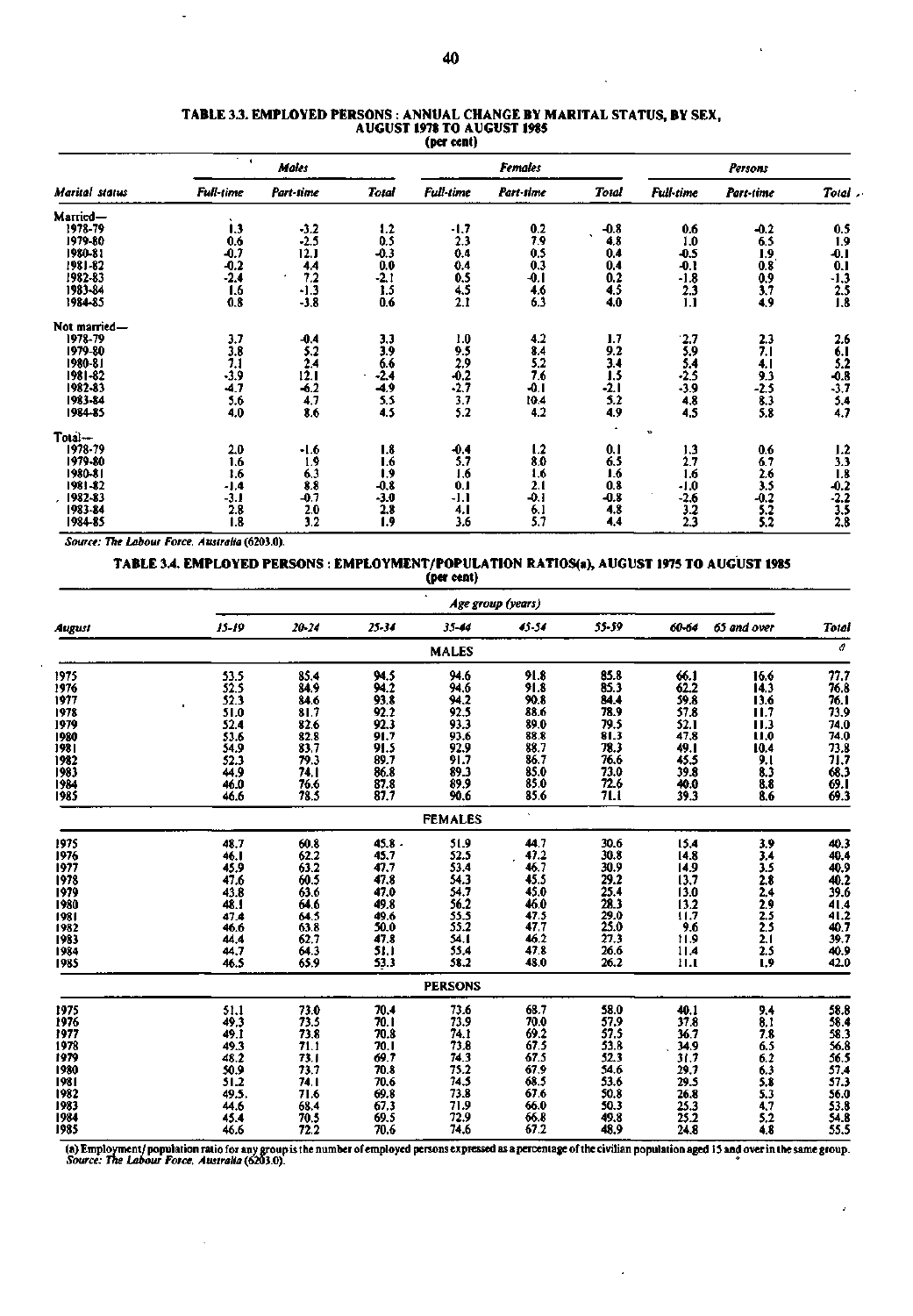| August | <b>Employers</b> | Self-employed  | Wage and<br>salary earners | Unpaid<br>family<br>helpers | <b>Total</b> |
|--------|------------------|----------------|----------------------------|-----------------------------|--------------|
|        |                  | <b>MALES</b>   |                            |                             |              |
| 1975   | 233.7            | 365.1          | 3,208.9                    | 12.9                        | 3,820.6      |
| 1976   | 238.1            | 411.4          | 3,178.4                    | 8.5                         | 3,836.3      |
| 1977   | 245.5            | 426.3          | 3,182.1                    | 13.0                        | 3,866.8      |
| 1978   | 235.2            | 431.4          | 3,173.9                    | 10.5                        | 3,850.9      |
| 1979   | 243.8            | 448.9          | 3.218.6                    | 9.8                         | 3,921.1      |
| 1980   | 261.5            | 460.4          | 3,249.2                    | 11.7                        | 3,982.8      |
| 1981   | 247.3            | 455.1          | 3,344.8                    | 10.7                        | 4,057.9      |
| 1982   | 250.3            | 462.2          | 3,301.2                    | 10.7                        | 4,024.3      |
| 1983   | 224.2            | 466.8          | 3,202.4                    | 10.3                        | 3,903.6      |
| 1984   | 241.2            | 488.2          | 3,272.7                    | 10.3                        | 4,012.4      |
| 1985   | 242.7            | 501.1<br>٠     | 3,335.1                    | 10.1                        | 4,089.0      |
|        |                  | <b>FEMALES</b> |                            |                             |              |
| 1975   | 76.4             | 130.5          | 1,792.2                    | 21.5                        | 2,020.7      |
| 1976   | 75.7             | 136.9          | 1,823.9                    | 25.0                        | 2,061.5      |
| 1977   | 86.1             | 159.1          | 1,860.2                    | 23.1                        | 2,128.6      |
| 1978   | 91.9             | 164.2          | 1,882.9                    | 15.4                        | 2,154.4      |
| 1979   | 95.2             | 169.3          | 1,878.2                    | 14.7                        | 2,157.4      |
| 1980   | 105.1            | 188.0          | 1,992.3                    | 13.1                        | 2,298.5      |
| 1981   | 98.0             | 188.0          | 2,033.9                    | 16.0                        | 2,335.8      |
| 1982   | 103.0            | 184.8          | 2,053.0                    | 14.2                        | 2,355.0      |
| 1983   | 96.9             | 186.3          | 2,040.1                    | 14.2                        | 2,337.4      |
| 1984   | 94.2             | 193.6          | 2,151.2                    | 10.9                        | 2,449.9      |
| 1985   | 107.0            | 208.6          | 2,223.9                    | 17.6                        | 2,557.1      |

### **TABLE 3.5. EMPLOYED PERSONS : STATUS OF WORKER, AUGUST 1975 TO AUGUST 1985 ('000)**

*Source: The Labour Force. Australia* **(6203.0).** 

 $\pmb{\mathfrak{g}}$ **CHART 3.c . EMPLOYED PERSONS: STATUS OF WORKER. AUGUST 1975 TO 1985** 



**Source: The Labour Force. Australia (6303.0).**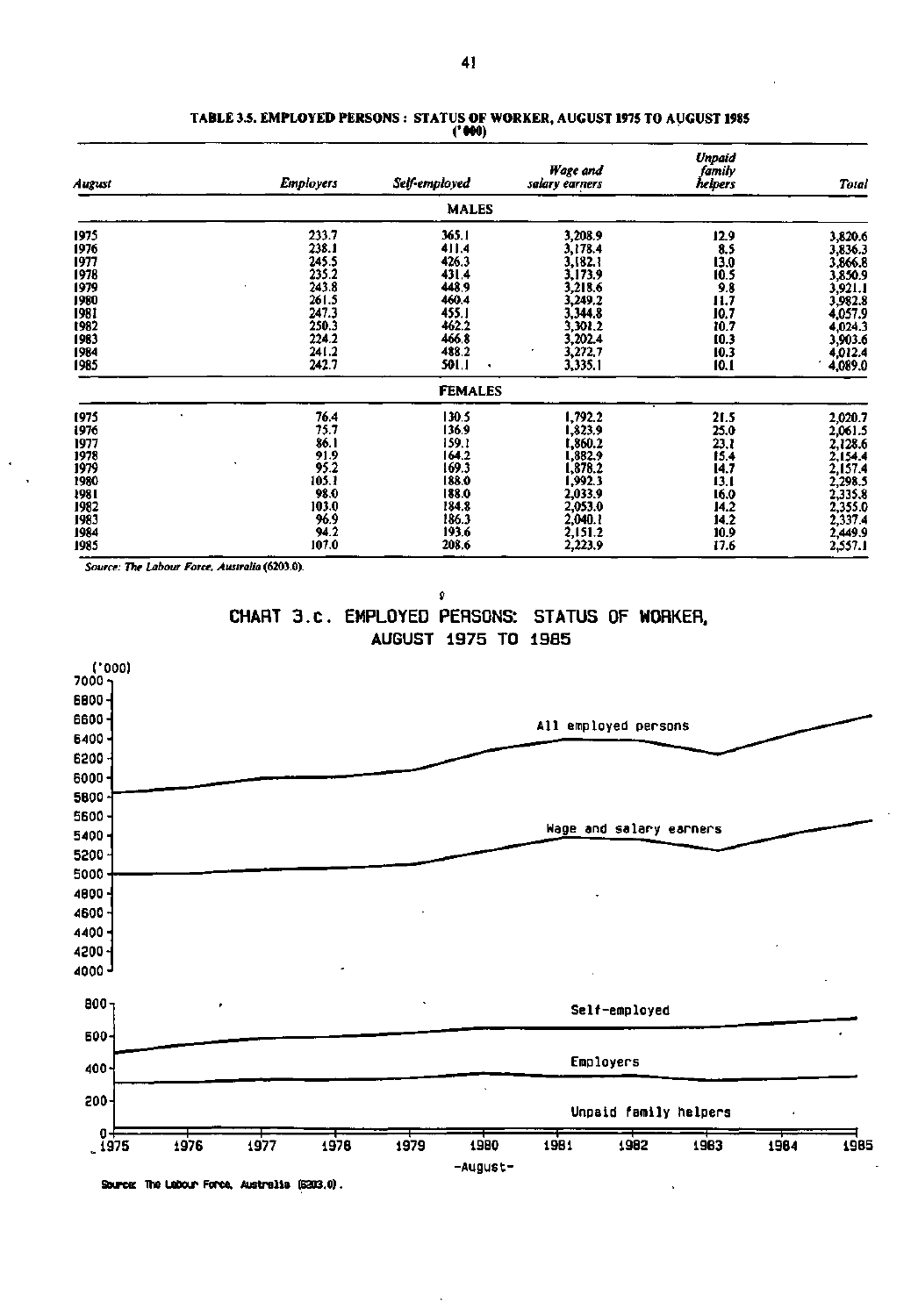## **TABLE 3.6. EMPLOYED PERSONS : INDUSTRY, AUGUST 1975 TO AUGUST 1985**

**('000)** 

 $\cdot$ 

 $\overline{a}$ 

 $\overline{\phantom{a}}$ 

|                                                |         |         |         |                |         | August  |         |         |         |         |         |
|------------------------------------------------|---------|---------|---------|----------------|---------|---------|---------|---------|---------|---------|---------|
| Industry                                       | 1975    | 1976    | 1977    | 1978           | 1979    | 1980    | 1981    | 1982    | 1983    | 1984    | 1985    |
|                                                |         |         |         | MALES          |         |         |         |         |         |         |         |
| Agriculture, forestry, fishing                 |         |         |         |                |         |         |         |         |         |         |         |
| and hunting                                    | 320.9   | 301.4   | 310.0   | 293.0          | 315.2   | 311.5   | 307.0   | 306.0   | 314.3   | 303.3   | 303.8   |
| Mining                                         | 73.0    | 74.4    | 73.6    | 73.S           | 76.8    | 77.1    | 90.0    | 82.0    | 87.4    | 84.8    | 92.9    |
| Manufacturing                                  | 932.8   | 952.7   | 953.6   | 880.5          | 919.0   | 937.4   | 927.9   | 900.6   | 849.7   | 848.2   | 809.0   |
| Electricity, gas and water                     | 95.2    | 93.6    | 97.6    | 106.6          | 109.6   | 119.8   | 111.6   | 119.2   | 124.8   | 134.3   | 126.7   |
| Construction                                   | 482.5   | 458.9   | 446.7   | 442.5          | 423.8   | 437.4   | 425.6   | 422.9   | 346.4   | 380.1   | 410.8   |
| Wholesale and retail trade                     | 673.5   | 687.2   | 697.2   | 733.6          | 710.4   | 725.2   | 729.0   | 707.2   | 689.4   | 721.6   | 750.8   |
| Transport and storage                          | 284.8   | 281.1   | 272.5   | 280.8          | 296.9   | 290.8   | 297.4   | 314.9   | 310.3   | 296.7   | 316.7   |
| Communication                                  | 93.5    | 91.6    | 100.2   | 100.4          | 97.5    | 85.4    | 97.8    | 96.9    | 104.4   | 99.7    | 112.3   |
| Finance, property and                          |         | 247.6   | 252.1   | 249.5          | 270.1   | 286.7   | 306.7   |         | 300.3   | 324.4   | 356.5   |
| business services<br>Public administration and | 234.3   |         |         |                |         |         |         | 314.7   |         |         |         |
| defence                                        | 182.4   | 182.3   | 183.8   | 195.1          | 187.6   | 186.0   | 200.1   | 196.3   | 211.0   | 213.9   | 202.0   |
| Community services                             | 305.1   | 315.1   | 326.2   | 346.9          | 360.1   | 365.5   | 387.4   | 391.3   | 400.0   | 410.7   | 422.9   |
| Recreation, personal and                       |         |         |         |                |         |         |         |         |         |         |         |
| other services                                 | 142.7   | 150.5   | 153.3   | 148.4          | 153.9   | 160.0   | 177.6   | 172.2   | 165.5   | 194.7   | 184.6   |
| Total                                          | 3,820.6 | 3.836.3 | 3,866.8 | 3.850.9        | 3,921.1 | 3.982.8 | 4.057.9 | 4.024.3 | 3.903.6 | 4.012.4 | 4.089.0 |
|                                                |         |         |         | <b>FEMALES</b> |         |         |         |         |         |         |         |
|                                                |         |         |         |                |         |         |         |         |         |         |         |
| Agriculture, forestry, fishing                 |         |         |         |                |         |         |         |         |         |         |         |
| and hunting                                    | 76.8    | 83.3    | 90.3    | 81.8           | 83.8    | 95.9    | 108.8   | 104.1   | 97.3    | 96.9    | 110.6   |
| Mining                                         | 6.1     | 5.3     | 6.2     | 5.5            | 4.9     | 7.0     | 9.2     | 9.1     | 6.9     | 8.4     | 9.5     |
| Manufacturing                                  | 330. I  | 328.9   | 323.2   | 313.8          | 309.4   | 302.6   | 308.1   | 295.6   | 282.3   | 293.2   | 300.4   |
| Electricity, gas and water                     | 10.4    | 9. I    | 8.5     | 8.5            | 9.0     | 9.1     | 13.3    | 9.6     | 11.3    | 13.6    | 11.2    |
| Construction                                   | 28.7    | 34.9    | 35.1    | 44.4           | 44.9    | 48.4    | 49.0    | 43.8    | 41.5    | 43.1    | 58.0    |
| Wholesale and retail trade                     | 483.4   | 469.7   | 487.7   | 514.3          | 522.3   | 549.1   | 545.0   | 541.3   | 527.7   | 549.8   | 568.0   |
| Transport and storage                          | 45.5    | 40.0    | 43.5    | 47.9           | 49.0    | 52.1    | 53.3    | 60.4    | 54.9    | 57.4    | 58.4    |
| Communication                                  | 31.5    | 29.6    | 35.9    | 29.6           | 29.5    | 31.0    | 33.1    | 32.7    | 35.9    | 31.9    | 36.0    |
| Finance, property and                          |         |         |         |                | 218.0   |         |         | 272.2   | 274.2   |         | 307.1   |
| business services<br>Public administration and | 196.2   | 208.7   | 215.1   | 220.8          |         | 228.3   | 252.6   |         |         | 294.9   |         |
| defence                                        | 95.0    | 95.6    | 94.3    | 90.0           | 83.3    | 96.3    | 99.2    | 90.3    | 103.0   | 107.7   | 121.6   |
| Community services                             | 488.2   | 537.2   | 569.1   | 578.1          | 587.2   | 649.I   | 641.8   | 665.5   | 677.3   | 727.7   | 732.3   |
| Recreation, personal and                       |         |         |         |                |         |         |         |         |         |         |         |
| other services                                 | 228.8   | 219.2   | 219.7   | 219.7          | 216.0   | 229.6   | 222.2   | 230.3   | 225.3   | 225.4   | 243.9   |
|                                                |         |         |         |                |         |         |         |         |         |         |         |
| Total                                          | 2,020.7 | 2,061.5 | 2.128.6 | 2.154.4        | 2,157.4 | 2,298.5 | 2.335.8 | 2,355.0 | 2,337.4 | 2,449.9 | 2.557.1 |
|                                                |         |         |         | <b>PERSONS</b> |         |         |         |         |         |         |         |
| Agriculture, forestry, fishing                 |         |         |         |                |         |         |         |         |         |         |         |
| and hunting                                    | 397.7   | 384.7   | 400.3   | 374.9          | 399.0   | 407.4   | 415.9   | 410.2   | 411.7   | 400.2   | 414.3   |
| Minine                                         | 79.1    | 79.7    | 79.8    | 79.0           | 81.7    | 84.I    | 99.1    | 91.2    | 94.3    | 93.2    | 102.4   |
| Manufacturing                                  | 1,262.9 | 1,281.6 | 1,276.8 | 1,194.2        | 1,228.5 | 1,240.0 | 1,236.0 | 1,196.3 | 1,132.0 | 1,141.4 | 1,109.4 |
| Electricity, gas and water                     | 105.6   | 102.7   | 106.1   | 115.0          | 118.6   | 128.9   | 125.0   | 128.8   | 136.0   | 147.9   | 137.9   |
| Construction                                   | 511.1   | 493.8   | 481.8   | 486.9          | 468.7   | 485.8   | 474.6   | 466.7   | 388.0   | 423.2   | 468.8   |
| Wholesale and retail trade                     | 1,156.9 | 1,156.9 | 1,184.9 | 1,248.0        | 1,232.7 | 1,274.3 | 1,273.9 | 1.248.5 | 1,217.1 | 1.271.4 | 1,318.8 |
| Transport and storage                          | 330.3   | 321.1   | 316.0   | 328.7          | 345.9   | 342.9   | 350.7   | 375.2   | 365.2   | 354.1   | 375.1   |
| Communication                                  | 125.1   | 121.2   | 136.1   | 130.0          | 127.1   | 116.4   | 130.9   | 129.6   | 140.3   | 131.6   | 148.3   |
| Finance, property and                          |         |         | 467.2   | 470.3          | 488.1   | 515.0   | 559.4   | 587.0   | 574.5   |         | 663.7   |
| business services                              | 430.5   | 456.3   |         |                |         |         |         |         |         | 619.3   |         |
| Public administration and<br>defence           | 277.5   | 277.9   | 278.1   | 285.1          | 270.9   | 282.3   | 299.2   | 286.6   | 314.0   | 321.7   | 323.6   |
| Community services                             | 793.2   | 852.4   | 895.4   | 925.0          | 947.4   | 1,014.6 | 1,029.2 | 1,056.8 | 1,077.3 | 1,138.4 | 1,155.2 |
| Recreation personal and                        |         |         |         |                |         |         |         |         |         |         |         |
| other services                                 | 371.5   | 369.7   | 373.0   | 368.1          | 369.9   | 389.6   | 399.8   | 402.5   | 390.8   | 420.0   | 428.5   |
| Total                                          | 5,841.3 | 5,897.8 | 5,995.4 | 6,005.4        | 6,078.5 | 6,281.4 | 6,393.7 | 6,379.3 | 6,241.1 | 6,462.3 | 6,646.1 |

*Source: The Labour Force. Australia* **(6203.0). J** 

J.

 $\mathcal{L}$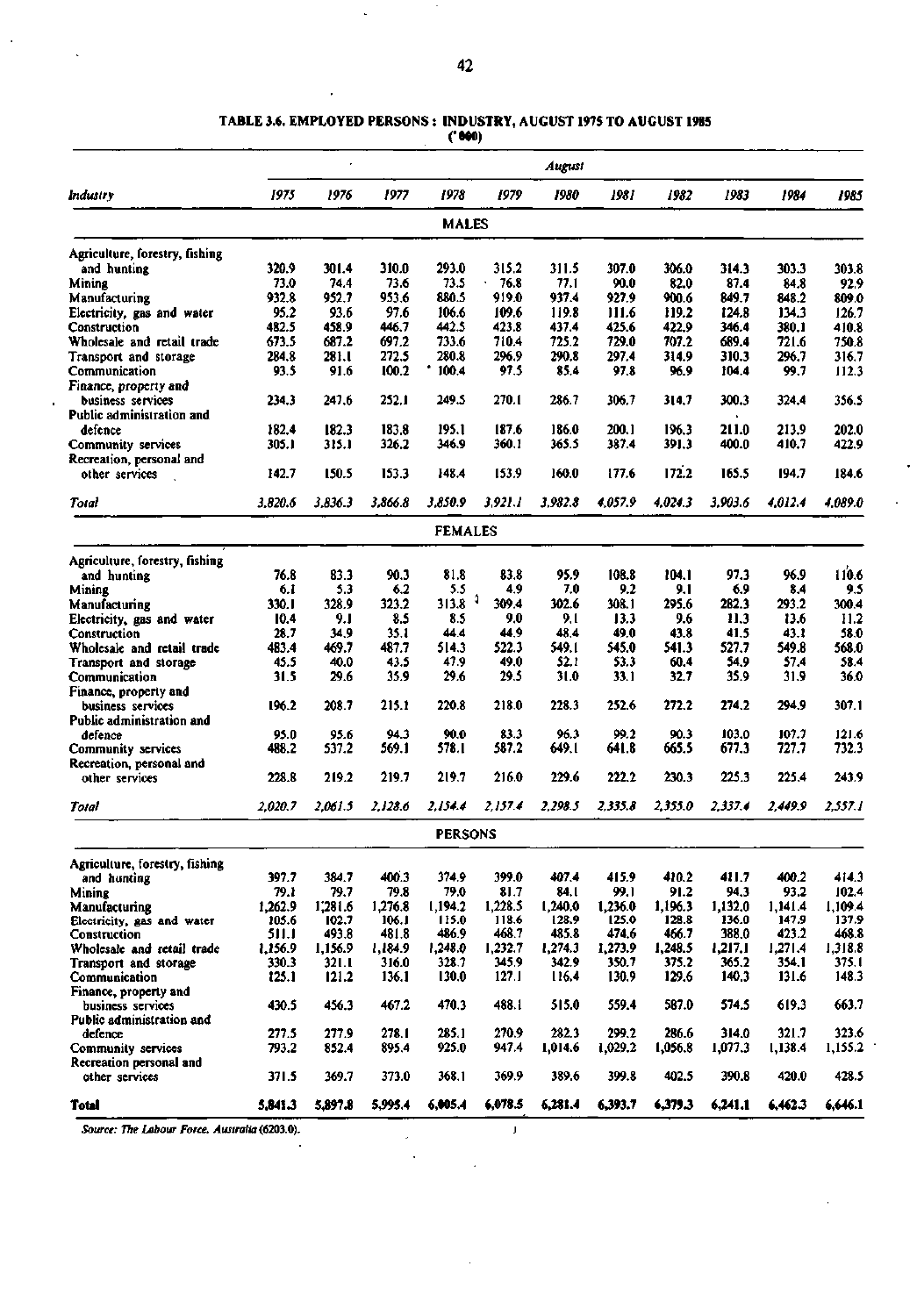|                                                       |       |       |             |                |       | August |       |             |          |          |             |
|-------------------------------------------------------|-------|-------|-------------|----------------|-------|--------|-------|-------------|----------|----------|-------------|
| Industry                                              | 1975  | 1976  | 1977        | 1978           | 1979  | 1980   | 1981  | 1982        | 1983     | 1984     | 1985        |
|                                                       |       |       |             | <b>MALES</b>   |       |        |       |             |          |          |             |
| Agriculture, forestry, fishing                        |       |       |             |                |       |        |       |             |          |          |             |
| and hunting                                           | 8.4   | 7.9   | 8.0         | 7,6            | 8.0   | 7.8    | 7.6   | 7.6         | 8.1      | 7.6      | 7.4         |
| Mining                                                | 1.9   | 1.9   | 1.9         | 1.9            | 2.0   | 1.9    | 2.2   | 2.0         | 2.2      | 2.1      | 2.3         |
| Manufacturing                                         | 24.4  | 24.8  | 24.7        | 22.9           | 23.4  | 23.5   | 22.9  | 22.4        | 21.8     | 21.1     | 19.8        |
| Electricity, gas and water                            | 2.5   | 2.4   | 2.5         | 2.8            | 2.8   | 3.0    | 2.8   | 3.0         | $^{3.2}$ | 3.3      | 3.1         |
| Construction                                          | 12.6  | 12.0  | 11.6        | 11.5           | 10.8  | 11.0   | 10.5  | 10.5        | 8.9      | 9.5      | 10.0        |
| Wholesale and retail trade                            | 17.6  | 17.9  | 18.0        | 19.1           | 18.I  | 18.2   | 18.0  | 17.6        | 17.7     | 18.0     | 18.4        |
| Transport and storage                                 | 7.5   | 7.3   | 7.0         | 7.3            | 7.6   | 7.3    | 7.3   | 7.8         | 7,9      | 74       | 7.7         |
| Communication<br>Finance, property and                | 2.4   | 2.4   | 2.6         | 2.6            | 2.5   | 2.1    | 2.4   | 2.4         | 2.7      | 2.5      | 2.7         |
| business services<br>Public administration and        | 6.1   | 6.5   | 6.5         | 6.5            | 6.9   | 7.2    | 7.6   | 7.8         | 7.7      | 8.1      | 8.7         |
| defence                                               | 4.8   | 4.8   | 4.8         | 5.1            | 4.8   | 4.7    | 4,9   | 4.9         | 5.4      | 5.3      | 4.9         |
| <b>Community services</b><br>Recreation, personal and | 8.0   | 8.2   | 8.4         | 9.0            | 9.2   | 9.2    | 9.5   | 9.7         | 10.2     | 10.2     | 10.3        |
| other services                                        | 3.7   | 3.9   | 4.0         | 3.9            | 3.9   | 4.0    | 4.4   | 4.3         | 4.2      | 4,9      | 4.5         |
| <b>Total</b>                                          | 100.0 | 100.0 | 100.0       | 100.0          | 100.0 | 100.0  | 100.0 | 100.0       | 100.0    | 100.0    | 100.0       |
|                                                       |       |       |             | <b>FEMALES</b> |       |        |       |             |          |          |             |
| Agriculture, forestry, fishing                        |       |       |             |                |       |        |       |             |          |          |             |
| and hunting                                           | 3.8   | 4.0   | 4.2         | 3.8            | 3.9   | 4.1    | 4.7   | 4.4         | 4.2      | ٠<br>4.0 | 4.3         |
| Mining                                                | 0.3   | 0.3   | 0.3         | 0.3            | 0.2   | 0.3    | 0.4   | 0.4         | 0.3      | 0.3      | 0.4         |
| <b>Manufacturing</b>                                  | 16.3  | 16.0  | 15.2        | 14.6           | 14.3  | 13.I   | 13.2  | 12.6        | 12.1     | 12.0     | 11.7        |
| Electricity, gas and water                            | 0.5   | 0.4   | 0.4         | 0.4            | 0.4   | 0.4    | 0.6   | 0.4         | 0.5      | 0.6      | 0.4         |
| Construction                                          | 1.4   | 1.7   | 1.6         | 2. t           | 2.1   | 2.1    | 2.1   | 1.9         | 1.8      | 1.8      | 2.3         |
| Wholesale and retail trade                            | 23.9  | 22.8  | 22.9        | 23.9           | 24.2  | 23.9   | 23.3  | 23.0        | 22.6     | 22,4     | 22.2        |
| Transport and storage                                 | 2.3   | 1.9   | 2.0         | 2.2            | 2.3   | 2.3    | 2,3   | 2.6         | 2.3      | 2.3      | 2.3         |
| Communication                                         | 1.6   | 1.4   | 1.7         | 1.4            | 1.4   | 1.3    | 1.4   | 1.4         | 1.5      | 1.3      | 1.4         |
| Finance, property and                                 |       |       |             |                |       |        |       |             |          |          |             |
| business services                                     | 9.7   | 10.1  | 10.1        | 10.2           | 10.1  | 9.9    | 10.8  | 11.6        | 11.7     | 12.0     | 12.0        |
| Public administration and                             | 4.7   | 4.6   |             | 4.2            | 3.9   | 4.2    | 4.2   |             | 4.4      | 4.4      |             |
| defence                                               | 24.2  | 26.1  | 4.4<br>26.7 | 26.8           | 27.2  | 28.2   | 27.5  | 3.8<br>28.3 | 29.0     | 29.7     | 4.8<br>28.6 |
| Community services                                    |       |       |             |                |       |        |       |             |          |          |             |
| Recreation, personal and<br>other services            | 11.3  | 10.6  | 10.3        | 10.2           | 10.0  | 10.0   | 9.5   | 9.8         | 9.6      | 9.2      | 9.5         |
| Total                                                 | 100.0 | 100.0 | 100.0       | 100.0          | 100.0 | 100.0  | 100.0 | 100.0       | 100.0    | 100.0    | 100.0       |
|                                                       |       |       |             | <b>PERSONS</b> |       |        |       |             |          |          |             |
| Agriculture, forestry, fishing                        |       |       |             |                |       |        |       |             |          |          |             |
| and hunting                                           | 6.8   | 6.5   | 6.7         | 6.2            | 6.6   | 6.5    | 6.5   | 6.4         | 6.6      | 6.2      | 6.2         |
| Mining                                                | 1.4   | 1.4   | 1.3         | 1.3            | 1.3   | 1.3    | 1.5   | 1.4         | 1.5      | 1.4      | 1.5         |
| Manufacturing                                         | 21.6  | 21.7  | 21.3        | 19.9           | 20.2  | 19.7   | 19.3  | 18.8        | 18.1     | 17.7     | 16.7        |
| Electricity, gas and water                            | 1.8   | 1.7   | 1.8         | 1,9            | 2.0   | 2.1    | 2.0   | 2.0         | 2.2      | 2.3      | 2.1         |
| Construction                                          | 8.7   | 8.4   | 8.0         | 8.1            | 7.7   | 7.7    | 7,4   | 7.3         | 6.2      | 6.5      | 7.1         |
| Wholesale and retail trade                            | 19.8  | 19.6  | 19.8        | 20.7           | 20.3  | 20.3   | 19.9  | 19.6        | 19.5     | 19.7     | 19.8        |
| Transport and storage                                 | 5.7   | 5.4   | 5.3         | 5.5            | 5,7   | 5.5    | 5.5   | 5.9         | 5.9      | 5.5      | 5.6         |
| Communication<br>Finance, property and                | 2.1   | 2.1   | 2.3         | 2.2            | 2.1   | 1.9    | 2.0   | 2.0         | 2.2      | 2.0      | 2.2         |
| business services<br>Public administration and        | 7,4   | 7.7   | 7.8         | 7.8            | 8.0   | 8.2    | 8.7   | 9.2         | 9.2      | 9.6      | 10.0        |
| defence                                               | 4.8   | 4.7   | 4.6         | 4.7            | 4.5   | 4.5    | 4.7   | 4,5         | 5.0      | 5.0      | 4.9         |
| Community services<br>Recreation, personal and        | 13.6  | 14.5  | 14.9        | 15.4           | 15.6  | 16.2   | 16.1  | 16.6        | 17.3     | 17.6     | 17.4        |
| other services                                        | 6.4   | 6.3   | .6.2        | 6.1            | 6.1   | 6.2    | 6.3   | 6.3         | 6.3      | 6.5      | 6.4         |
| Total                                                 | 100.0 | 100.0 | 100.0       | 100.0          | 100.0 | 100.0  | 100.0 | 100.0       | 100.0    | 100.0    | 100.0       |

#### **TABLE 3.7. EMPLOYED PERSONS : PROPORTIONS BY INDUSTRY, AUGUST 1975 TO AUGUST 1985 (per cent)**

l.

*Source: The Labour Force, Australia* **(6203.0).**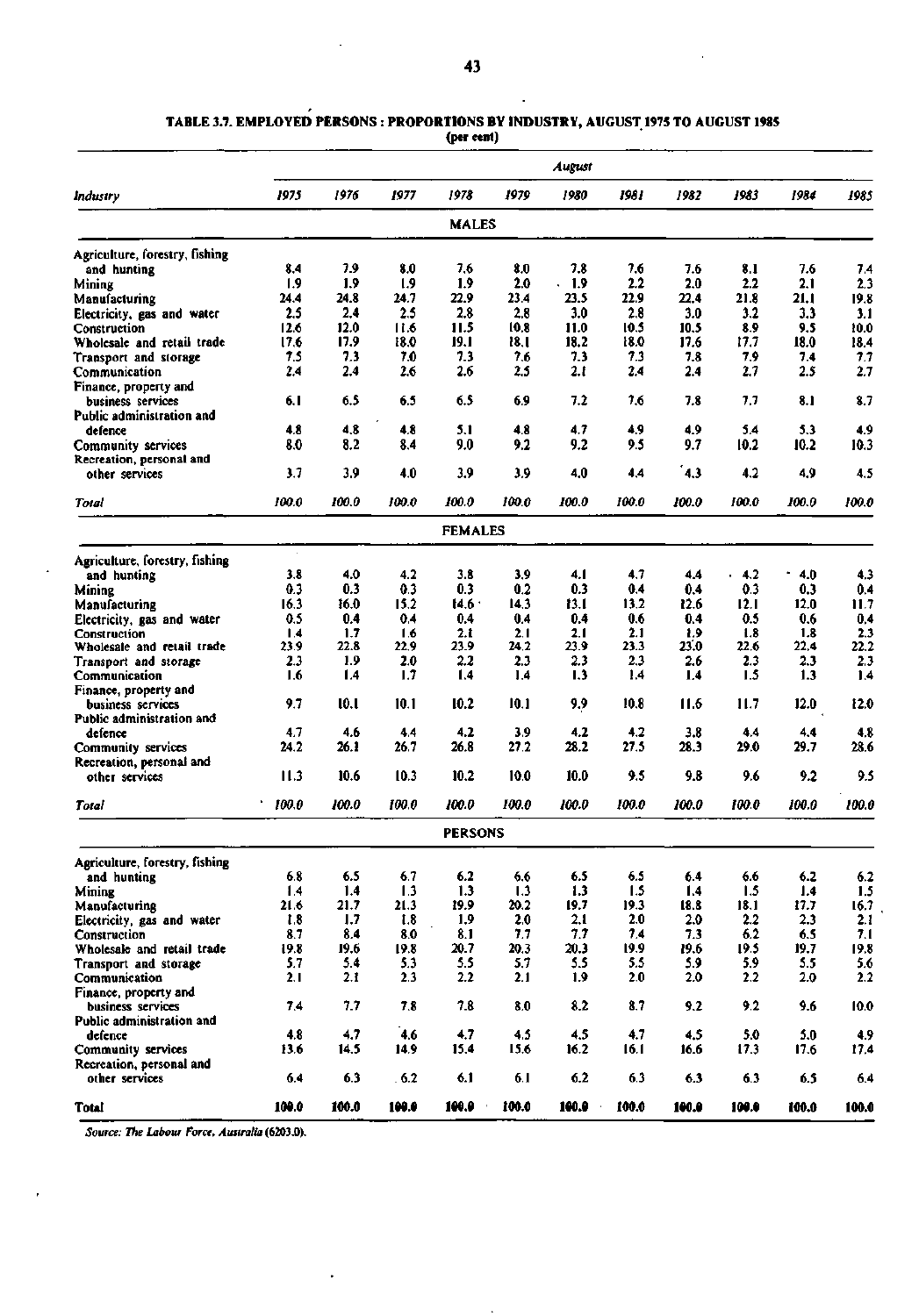# **CHART 3.d. EMPLOYED PERSONS: INDUSTRY INDEXES, AUGUST 1975 TO AUGUST 1985**

**(Base: August 1975 = 100.0)** 

![](_page_7_Figure_2.jpeg)

Source: The Labour Force. Australia (6203.0).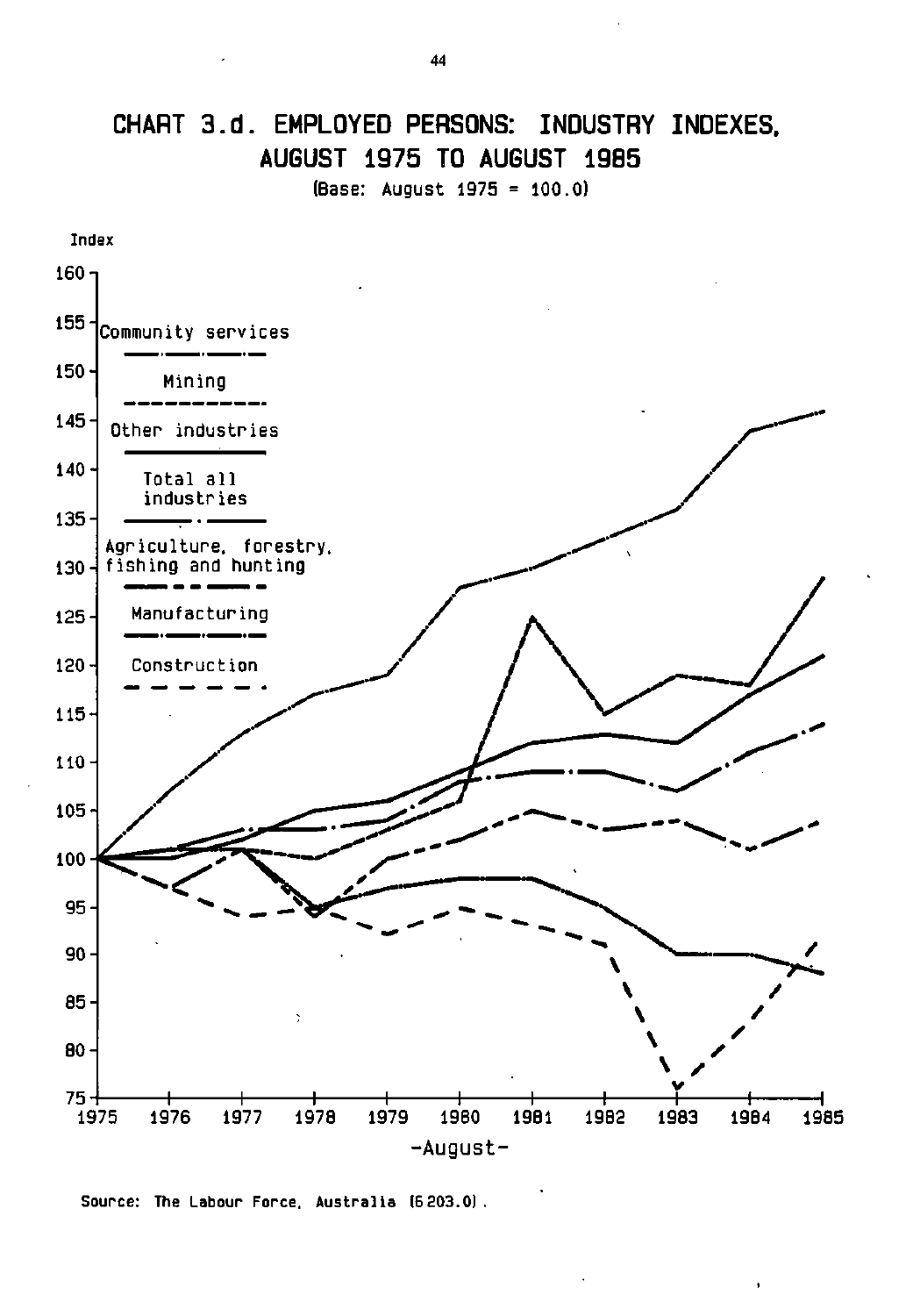## **TABLE 3.8. EMPLOYED PERSONS : OCCUPATION, AUGUST 1975 TO AUGUST 1985**

| (' 000) |
|---------|
|---------|

|                                                                                                                            |                   |                  |                  |                        |                  | August           |                  |                  |                  |                  |                  |
|----------------------------------------------------------------------------------------------------------------------------|-------------------|------------------|------------------|------------------------|------------------|------------------|------------------|------------------|------------------|------------------|------------------|
| Occupation group                                                                                                           | 1975              | 1976             | 1977             | 1978                   | 1979             | 1980             | 1981             | 1982             | 1983             | 1984             | 1985             |
|                                                                                                                            |                   |                  |                  | MALES                  |                  |                  |                  |                  |                  |                  |                  |
| Professional, technical, etc.<br>Administrative, executive and                                                             | 401.4             | 428.7            | 438.3            | 453.4                  | 464.8            | 483.6            | 522.9            | 539.8            | 529.0            | 546.9            | 575.5            |
| managerial                                                                                                                 | 313.8             | 319.6            | 315.6            | 321.2                  | 344.4            | 341.5            | 341.9            | 368.8            | 359.4            | 375.2            | 370.9            |
| Clerical                                                                                                                   | 321.5             | 333.8            | 329.9            | 318.0                  | 325.9            | 313.8            | 323.I            | 330.0            | 312.9            | 323.8            | 321.1            |
| <b>Sales</b>                                                                                                               | 235.4             | 250.5            | 254.8            | 261.0                  | 268.2            | 266.4            | 274,3            | 260.7            | 253.7            | 265.8            | 286.2            |
| Farmers, fisherpersons, timber-                                                                                            |                   |                  |                  |                        |                  |                  |                  |                  |                  |                  |                  |
| getters etc.                                                                                                               | 355.4<br>300.4    | 337.6<br>288.6   | 345.8            | 335.5<br>290.3         | 350.3            | 349.8            | 347.0            | 344.2            | 356.3            | 350.4            | 348.9            |
| Transport and communication<br>Tradespersons, production-<br>process workers and labourers,<br>n.e.c.; and miners, quarry- |                   |                  | 300.0            |                        | 291.4            | 276.3            | 291.6            | 284.4            | 286.3            | 282.2            | 290.4            |
| workers, etc.                                                                                                              | 1,695.3           | 1,675.3          | 1,672.5          | 1,667.1                | 1,648.6          | 1,732.3          | 1,733.1          | 1,674.6          | 1,576.9          | 1,622.7          | 1,667.3          |
| Service, sport and recreation                                                                                              | 197.5             | 202.3            | 210.0            | 204.2                  | 227.5            | 219.2            | 223.9            | 221.8            | 229.2            | 245.5            | 228.7            |
| Total                                                                                                                      | 3.820.6           | 3.836.3          | 3,866.8          | 3.850.9                | 3,921.1          | 3,982.8          | 4.057.9          | 4.024.3          | 3,903.6          | 4.012.4          | 4,089.0          |
|                                                                                                                            |                   |                  |                  | <b>MARRIED FEMALES</b> |                  |                  |                  |                  |                  |                  |                  |
| Professional, technical, etc.<br>Administrative, executive and                                                             | 169.5             | 197.4            | 212.6            | 215.0                  | 215.2            | 244.0            | 241.0            | 251.7            | 250.0            | 265.2            | 275.2            |
| managerial                                                                                                                 | 27,8              | 30.8             | 31.4             | 34.6                   | 35.3             | 41.0             | 42.7             | 39.S             | 40.9             | 46.8             | 54.6             |
| Clerical                                                                                                                   | 408.0             | 415.8            | 428.5            | 405.5                  | 402.3            | 401.0            | 411.7            | 429.5            | 442.8            | 458.9            | 486.4            |
| Sales                                                                                                                      | 168.0             | 162.2            | 167.4            | 159.6                  | 157.2            | 167.6            | 148.3            | 158.0            | 162.8            | 168.4            | 170.1            |
| Farmers, fisherpersons, timber-<br>getters, etc.                                                                           | 58.4              | 65.6             | 67.6             | 64.4                   | 68.7             | 77.1             | 88.7             | 85.6             | 78.7             | 80.0             | 88.6             |
| Transport and communication<br>Tradespersons, production-<br>process workers and labourers,                                | 29.7              | 30.3             | 34.6             | 27.3                   | 29.6             | 28.9             | 30.8             | 32.6             | 30.7             | 25.2             | 26.3             |
| n.e.c.; and miners, quarry-                                                                                                | 191.9             | 186.5            | 180.0            | 170.6                  | 171.0            | 163.6            | 171.0            | 151.3            | 139.6            | 147.I            | 151.1            |
| workers, etc.<br>Service, sport and recreation                                                                             | 250.3             | 249. I           | 252.3            | 241.6                  | 228.2            | 247.0            | 242.1            | 232.9            | 238.5            | 255.0            | 251.8            |
| Total                                                                                                                      | 1,303.6           | 1,337.8          | 1,374.5          | 1,318.6                | 1,307.7          | 1,370.2          | 1,376.3          | 1,381.2          | 1,384.0          | 1,446.5          | 1,504.0          |
|                                                                                                                            |                   |                  |                  | <b>ALL FEMALES</b>     |                  |                  |                  |                  |                  |                  |                  |
| Professional, technical, etc.                                                                                              | 297.2             | 335.4            | 363.4            | 377.2                  | 376.5            | 432.5            | 426.3            | 444.4            | 448.3            | 468.5            | 476.0            |
| Administrative, executive and                                                                                              |                   |                  |                  |                        |                  |                  |                  |                  |                  |                  |                  |
| managerial<br>Clerical                                                                                                     | 39.7<br>693.8     | 39.3<br>697.I    | 43.8<br>714.6    | 45.3<br>721.0          | 50.5<br>713.0    | 54.0<br>745.5    | 57.9<br>786.3    | 61.0<br>797.7    | 60.5<br>808.4    | 67.2<br>845.5    | 79.6<br>888.0    |
| Sales                                                                                                                      | 257.7             | 262.6            | 273.8            | 275.3                  | 284.2            | 301.0            | 289.2            | 295.8            | 294.0            | 313.2            | 320.9            |
| Farmers, fisherpersons, timber-                                                                                            |                   |                  |                  |                        |                  |                  |                  |                  |                  |                  |                  |
| getters, etc.                                                                                                              | 72.4              | 78.2             | 83.0             | 78.0                   | 81.4             | 94.9             | 106.4            | 100.0            | 93.2             | 95.I             | 106.4            |
| Transport and communication<br>Tradespersons, production-<br>process workers and labourers,<br>n.e.c.; and miners, quarry- | 47.2              | 43.7             | 49.9             | 45.2                   | 45.2             | 48.5             | 47,1             | 49.8             | 47.5             | 42.0             | 43.6             |
| workers, etc.                                                                                                              | 247.4             | 242.7            | 237.4            | 243.3                  | 244.5            | 234.1            | 247.2            | 224.5            | 208.6            | 213.7            | 227.5            |
| Service, sport and recreation                                                                                              | 365. I            | 362.5            | 362.7            | 369.I                  | 362.1            | 388.0            | 375.5            | 381.8            | 376.9            | 404.7            | 415.1            |
| Total                                                                                                                      | 2,020.8           | 2,061.5          | 2,128.6          | 2,154.4                | 2,157.4          | 2,298.5          | 2,335.8          | 2,355.0          | 2,337.4          | 2.449.9          | 2,557.1          |
|                                                                                                                            |                   |                  |                  | <b>PERSONS</b>         |                  |                  |                  |                  |                  |                  |                  |
| Professional, technical, etc.<br>Administrative, executive and                                                             | 698.5             | 764.1            | 801.7            | 830.6                  | 841.3            | 916.1            | 949.2            | 984.3            | 977.3            | 1,015.4          | 1,051.6          |
| managerial                                                                                                                 | 353.4             | 358.9            | 359.4            | 366.6                  | 394.9            | 395.5            | 399.8            | 429.7            | 419.9            | 442.4            | 450.5            |
| Clerical                                                                                                                   | $-1,015.3$        | 1,031.0          | 1.044.4          | 1,039.0                | 1,038.9          | 1,059.3          | 1,109.4          | 1,127.7          | 1,121.3          | 1,169.2          | 1,209.1          |
| <b>Sales</b><br>Farmers, fisherpersons, timber-                                                                            | 493.2             | 513.T            | 528.6            | 536.5                  | 552.4            | 567.4            | 563.5            | 556.4            | 547.7            | 579.0            | .607.0           |
| getters, etc.                                                                                                              | 427.8             | 415.8            | 428.8            | 413.5                  | 431.7            | 444.7            | 453.4            | 444.2            | 449.5            | 445.5            | 455.3            |
| <b>Transport and communication</b><br>Tradespersons, production-<br>process workers and labourers,                         | 347.6             | 332.2            | 349.9            | 335.5                  | 336.7            | 324.8            | 338.8            | 334.2            | 333.7            | 324.2            | 334.0            |
| n.e.c.; and miners, quarry-                                                                                                |                   |                  |                  |                        |                  |                  |                  |                  |                  |                  |                  |
| workers, etc.<br>Service, sport and recreation                                                                             | 1,942.7.<br>562.6 | 1,918.0<br>564.8 | 1,909.9<br>572.6 | 1,910.4<br>573.3       | 1,893.1<br>589.6 | 1,966.4<br>607.2 | 1,980.3<br>599.4 | 1,899.2<br>603.7 | 1,785.5<br>606.1 | 1,836.4<br>650.1 | 1,894.8<br>643.8 |
| Total                                                                                                                      | 5,841.3           | 5,897.8          | 5,995.4          | 6,005.4                | 6,078.5          | 6,281.4          | 6,393.7          | 6,379.3          | 6,241.1          | 6,462.2          | 6,646.1          |

*Source: The Labour Force, Australia* (6203.0).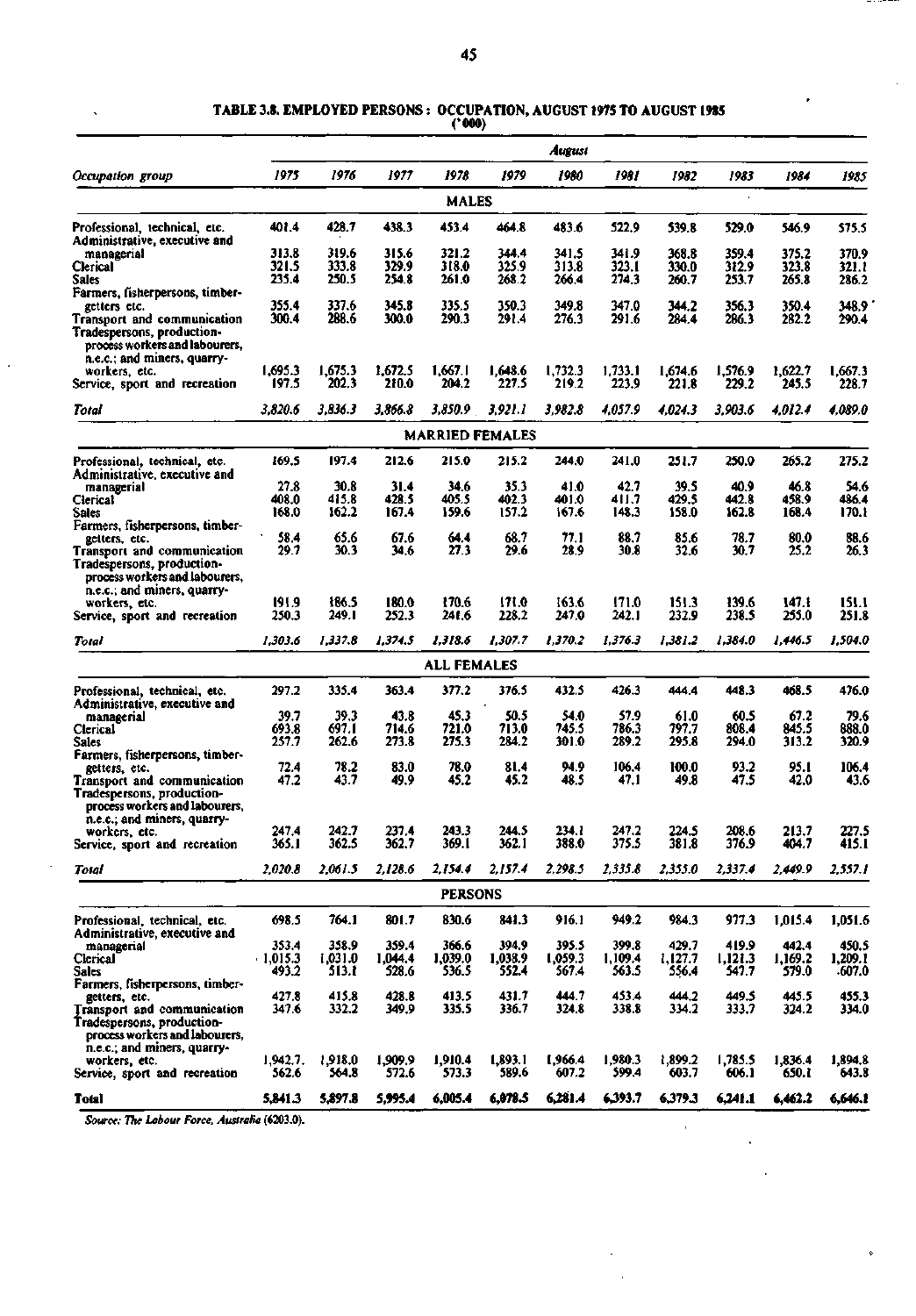|                                                                                                                                                    |              |                 |              | v--                    |              |              |              |              |              |              |                |
|----------------------------------------------------------------------------------------------------------------------------------------------------|--------------|-----------------|--------------|------------------------|--------------|--------------|--------------|--------------|--------------|--------------|----------------|
|                                                                                                                                                    |              |                 |              |                        |              | August       |              |              |              |              |                |
| Occupation group                                                                                                                                   | 1975         | 1976<br>$\cdot$ | 1977         | 1978                   | 1979         | 1980         | 1981         | 1982         | 1983         | 1984         | 1985           |
|                                                                                                                                                    |              | $\pmb{\lambda}$ |              | <b>MALES</b>           |              |              |              |              |              |              |                |
| Professional, technical, etc.<br>Administrative, executive and                                                                                     | 10.5         | 11.2            | 11.3         | 11.8                   | 11.9         | 11.9         | 12.9         | 13.4         | 13.6         | 13.6         | 14.1           |
| managerial                                                                                                                                         | 8.2          | 8.3             | 8.2          | 8.3                    | 8.8          | 8.7          | 8.4          | 9.2          | 9.2          | 9.4          | 9.1            |
| Clerical<br><b>Sales</b>                                                                                                                           | 8.4<br>6.2   | 8.7<br>6.5      | 8.5<br>6.6   | 8.3<br>6.8             | 8.3<br>6.8   | 8.0<br>6.8   | 8.0<br>6.8   | 8.2<br>6.5   | 8.0<br>6.5   | 8. I<br>6.6  | 7.9<br>7.0     |
| Farmers, fisherpersons, timber-                                                                                                                    | 9.3          | 8.8             | 8.9          | 8.7                    | 8.9          | 8.9          | 8.6          | 8.6          | 9.1          | 8.7          |                |
| getters, etc.<br>Transport and communication                                                                                                       | 7.9          | 7.5             | 7.8          | 7.5                    | 7.4          | 7.0          | 7.0          | 7.1          | 7.3          | 7.0          | 8.5<br>7.1     |
| Tradespersons, production-<br>process workers and labourers,<br>n.e.c.; and miners, quarry-                                                        |              |                 |              |                        |              |              |              |              |              |              |                |
| workers etc.                                                                                                                                       | 44.4         | 43.7            | 43,3         | 43.3                   | 42.5         | 44.2         | 42,7         | 41.6         | 40.4         | 40.4         | 40.8           |
| Service, sport and recreation                                                                                                                      | 5.2          | 5,3             | 5.4          | 5.3                    | 5.2          | 5.6          | 5.5          | 5.5          | 5.9          | 6. I         | 5.6            |
| Total                                                                                                                                              | 100.0        | 100.0           | 100.0        | 100:0                  | 100.0        | 100.0        | 100.0        | 100.0        | 100.0        | 100.0        | 100.0          |
|                                                                                                                                                    |              |                 |              | <b>MARRIED FEMALES</b> |              |              |              |              |              |              |                |
| Professional, technical, etc.<br>Administrative, executive and                                                                                     | 13.0         | 14.8            | 15,5         | 16.3                   | 16.5         | 17.8         | 17.5         | 18,2         | 18.1         | 18.3         | 18.3           |
| managerial                                                                                                                                         | 2.1          | 2.3             | 2.3          | 2.6                    | 2.7          | 3.0          | 3.1          | 2.9          | 3.0          | 3.2          | 3.6            |
| Clerical<br>Sales                                                                                                                                  | 31.3         | 31.1            | 31.2<br>12.2 | 30.8                   | 30.8         | 29.3         | 29.9         | 31.1         | 32.0         | 31.7         | 32.3<br>11.3   |
| Farmers, fisherpersons, timber-                                                                                                                    | 12.9         | 12.1            |              | 12. L                  | l2.0         | 12.2         | 10.8         | II.4         | 11.8         | 11.6         |                |
| getters, etc.                                                                                                                                      | 4.5          | 4.9             | 4,9          | 4,9                    | 5.3          | 5.6          | 6.4          | 6.2          | 5.7          | 5.5          |                |
| Transport and communication<br>Tradespersons, production-<br>process workers and labourers,<br>n.e.c.; and miners, quarry-                         | 2.3          | 2.3             | 2.5          | 2.1                    | 2.3          | 2.1          | 2.2          | 2.4          | 2.2          | 13           | $^{5.9}_{1.7}$ |
| workers,, etc.                                                                                                                                     | 14.7         | 13.9            | 13.1         | 12.9                   | 13.1         | 11.9         | 12.4         | 11.0         | 10.1         | 10.2         | 10.0           |
| Service, sport and recreation                                                                                                                      | 19.2         | 18.6            | 18.4         | 18.3                   | 17.5         | 18.0         | 17.6         | 16.9         | 17.2         | 17.6         | 16.7           |
| Total                                                                                                                                              | 100.0        | 100.0           | 100.0        | 100.0                  | 100.0        | 100.0        | 100.0        | 100.0        | 100.0        | 100.0        | 100.0          |
|                                                                                                                                                    |              |                 |              | <b>ALL FEMALES</b>     |              |              |              |              |              |              |                |
| Professional, technical, etc.<br>Administrative, executive and                                                                                     | 14.7         | 16.3            | 17.1         | 17.5                   | 17.5         | 18.8         | 18.3         | 18.9         | 19.2         | 19.1         | 18.6           |
| managerial                                                                                                                                         | 2.0          | 1.9             | 2.1          | 2.1                    | 2.3          | 2.3          | 2.5          | 2.6          | 2.6          | 2.7          | 3.1            |
| Clerical<br><b>Sales</b>                                                                                                                           | 34.3<br>12.8 | 33.8<br>12.7    | 33.6<br>12.9 | 33.5<br>12.8           | 33.0<br>13.2 | 32.4<br>13.1 | 33.7<br>12.4 | 33.9<br>12.6 | 34.6<br>12.6 | 34.5<br>12.8 | 34.7<br>12.5   |
| Farmers, fisherpersons, timber-                                                                                                                    | 3.6          | 3.8             | 3,9          | 3.6                    | 3.8          | 4.I          | 4,6          | 4.2          | 4.0          | 3.9          |                |
| getters, etc.<br><b>Transport and communication</b><br>Tradespersons, production-<br>process workers and labourers,<br>n.e.c.; and miners, quarry- | 2.3          | 2.1             | 2.3          | 2.1                    | 2.1          | 2.1          | 2.0          | 2.1          | 2.0          | 1.7          | $4.2$<br>$1.7$ |
| workers, etc.                                                                                                                                      | 12.2         | 11.8            | 11.2         | 11.3                   | 11.3         | 10.2         | 10.6         | 9.5          | 89           | 8.7          | 89             |
| Service, sport and recreation                                                                                                                      | 18.1         | 17.6            | 17.0         | 17.1                   | 16.8         | 16.9         | 16.1         | 16.2         | 16.1         | 16.5         | 16.2           |
| Total                                                                                                                                              | 100.0        | 100.0           | 100.0        | 100.0                  | 100.0        | 100.0        | 100.0        | 100.0        | 100.0        | 100.0        | 100.0          |
|                                                                                                                                                    |              |                 |              | <b>PERSONS</b>         |              |              |              |              |              |              |                |
| Professional, technical, etc.<br>Administrative, executive and                                                                                     | 12.0         | 13.0            | 13,4         | 13.8                   | 13.8         | 14.6         | 14.8         | 15.4         | 15.7         | 15.7         | 15.8           |
| managerial                                                                                                                                         | 6.1          | 6.1             | 6.0          | 6.1                    | 6.5          | 6.3          | 6.2          | 6,7          | 6.7          | 6.8          | $6.8\,$        |
| Clerical                                                                                                                                           | 17.4         | 17.5            | 17.4         | 17.3                   | 17. l        | 16.9         | 17.4         | 17.7         | 18.0         | 18.1         | 18.2           |
| Sales:<br>Farmers, fisherpersons, timber-                                                                                                          | 8.4          | 8.7             | 8.8          | 8.9                    | 9.1          | 9.0          | 8.8          | 8.7          | 8.8          | 9.0          | 9,1            |
| getters, etc.                                                                                                                                      | 7.3          | 7.1             | 7.2          | 6.9                    | 7.1          | 7.1<br>5.2   | 7.1<br>5.3   | 7.0          | 7.2<br>5.3   | 6.9          | 6.9<br>5.0     |
| Transport and communication<br>Tradespersons, production-<br>process workers and labourers,<br>n.e.c.; and miners, quarry-                         | 6.0          | 5.6             | 5.8          | 5.6                    | 5.5          |              |              | 5.2          |              | 5.0          |                |
| workers, etc.<br>Service, sport and recreation                                                                                                     | 33.6<br>9.6  | 32.5<br>9.6     | 31,9<br>9.6  | 31.8<br>9.5            | 31. t<br>9,7 | 31.3<br>9.7  | 31.0<br>9.4  | 29.8<br>9.5  | 28.6<br>9.7  | 28.4<br>10.1 | 28.5<br>9.7    |
| <b>Total</b>                                                                                                                                       | 100.0        | 100.0           | 100.0        | 100.0                  | 100.0        | 100.0        | 100.0        | 100.0        | 100.0        | 100.0        | 100.0          |

TABLE 3.9. EMPLOYED PERSONS : PROPORTIONS BY OCCUPATION, AUGUST 1975 TO AUGUST 19**8**5 **(per cent)** 

*Source: The Labour Force, Australia* **(6203.0).**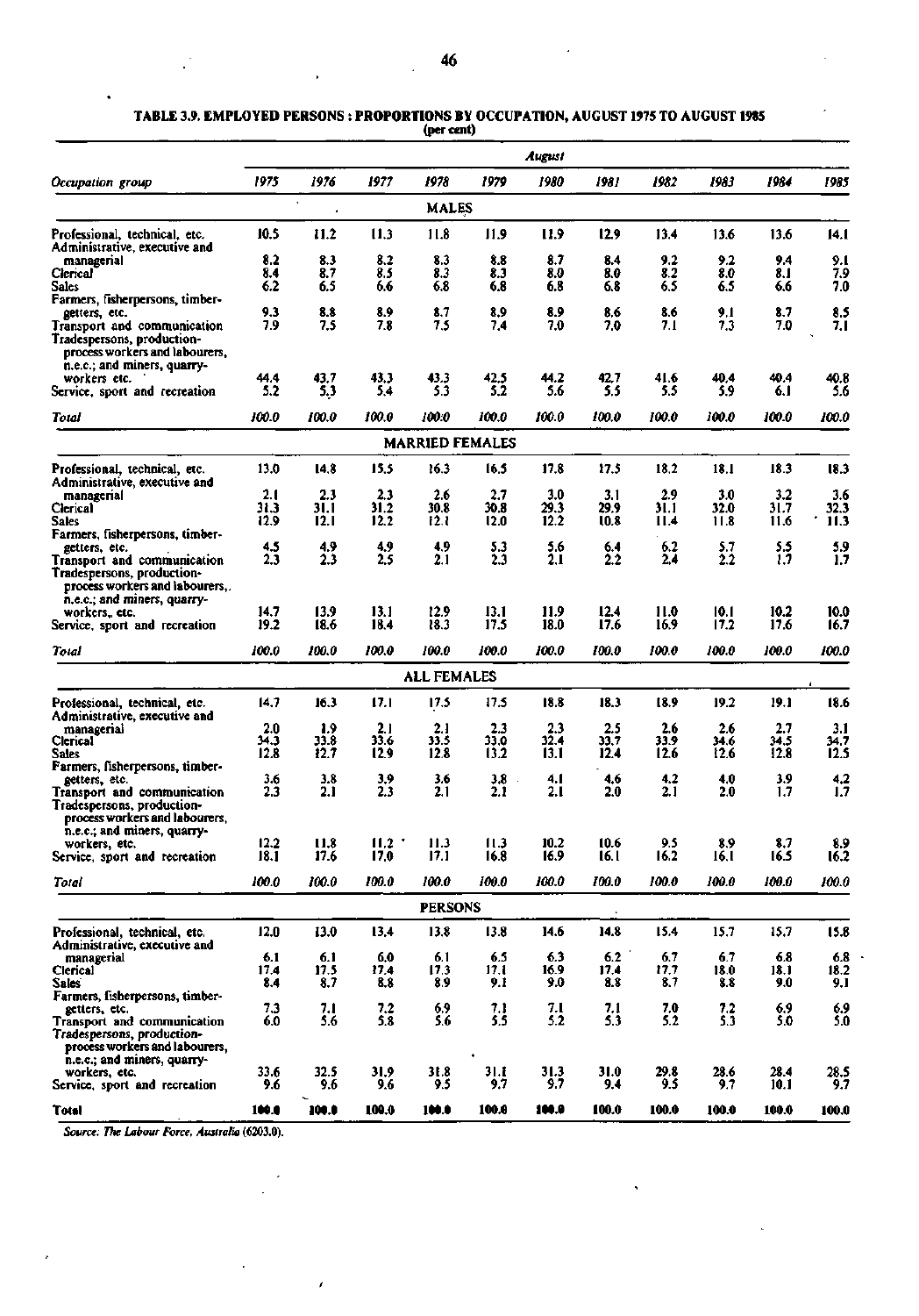# **CHART 3.e. EMPLOYED PERSONS: OCCUPATION INDEXES AUGUST 1975 TO AUGUST 19B5**

(Base: August 1975 = 100.0)

![](_page_10_Figure_2.jpeg)

Source: The Labour Force, Australia (6203.0) .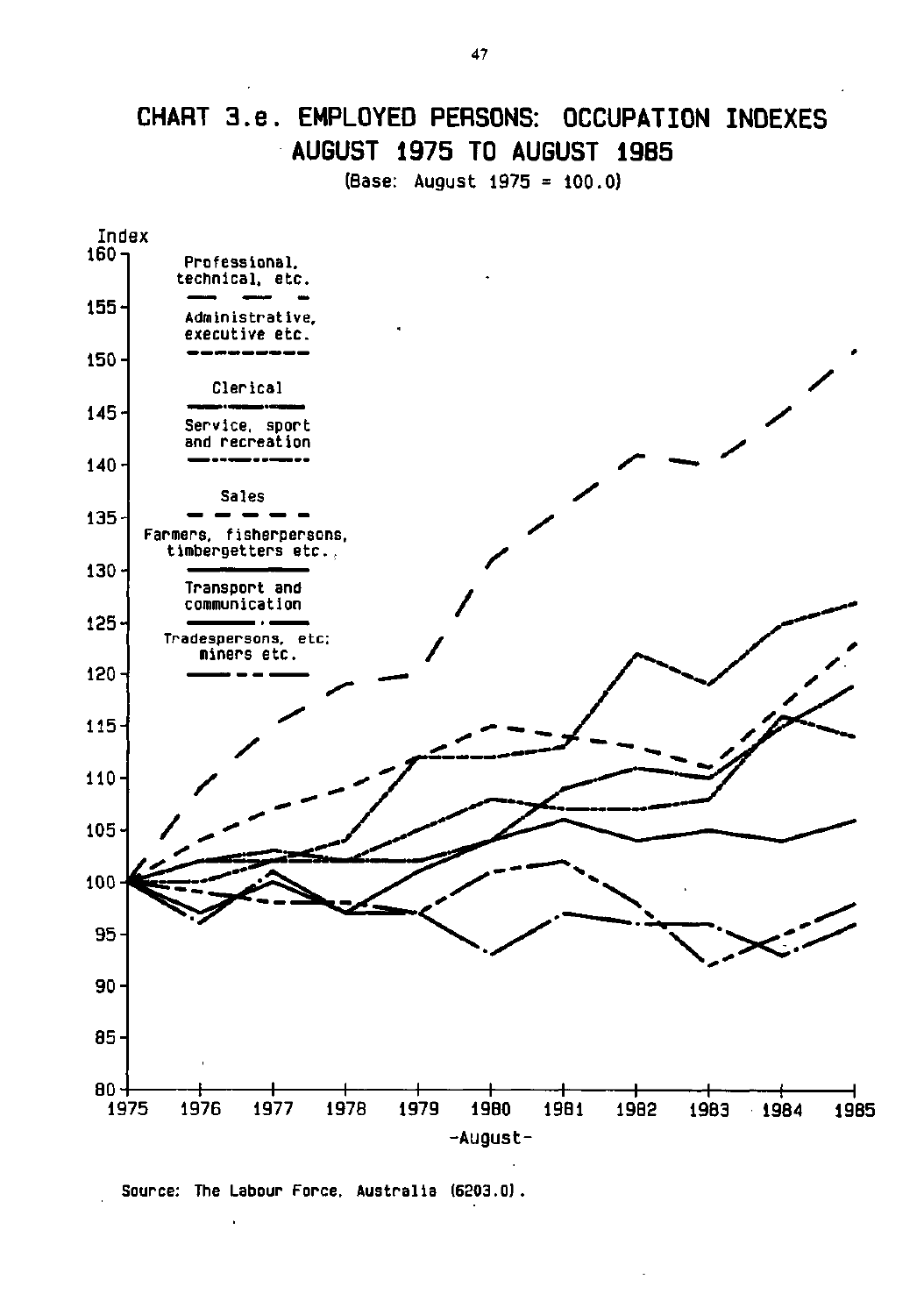|                                                                              | August         |                |                |                |                   |                |                |                |                |                |                |  |  |
|------------------------------------------------------------------------------|----------------|----------------|----------------|----------------|-------------------|----------------|----------------|----------------|----------------|----------------|----------------|--|--|
| Reasons for working<br>less than 35 hours                                    | 1975           | 1976           | 1977           | 1978           | 1979              | 1980           | 1981           | 1982           | 1983           | 1984           | 1985           |  |  |
|                                                                              |                |                |                | <b>MALES</b>   |                   |                |                |                |                |                |                |  |  |
| Leave, holiday or flextime<br>Own illness or injury<br>Bad weather, plant    | 249.3<br>119.9 | 238.2<br>120.3 | 214.3<br>132.2 | 203.9<br>160.8 | 214.3<br>154.9    | 303.4<br>160.1 | 320.7<br>163.6 | 348.2<br>180.3 | 284.1<br>152.7 | 267.0<br>145.0 | 347.7<br>174.3 |  |  |
| breakdown, etc.<br>Began or left job in the                                  | 18.2           | 9.1            | 10.5           | 20.5           | 10.5              | 10.7           | 26.3           | 7.2            | 11.6           | 28.3           | 27.6           |  |  |
| survey week<br>Stood down, on short time,                                    | 8.8            | 11.0           | 10.5           | $^{\circ}11.8$ | 12.3              | 9,3            | 11.6           | 8.5            | 11.0           | 8.5            | 9.1            |  |  |
| insufficient work<br>Shift work, standard work                               | 6.9            | 7.5            | 14.9           | 35.7           | 33.0              | 35.9           | 31.8           | 44.8           | 39.8           | 29.1           | 27.9           |  |  |
| arrangements<br>Other reasons                                                | n.a.<br>23.1   | n.a.<br>27.4   | n.a.<br>17.9   | n.a.<br>44.9   | ٠<br>n.a.<br>46.5 | n.a.<br>42.5   | n.a.<br>36.8   | D. 8.<br>36.3  | 58.5<br>18.3   | 60.4<br>19.2   | 69.7<br>21.0   |  |  |
| Total                                                                        | 426.3          | 413.5          | 400.3          | 477.6          | 471.4             | 561.8          | 590.8          | 625.3          | 576.1          | 557.4          | 677.4          |  |  |
|                                                                              |                |                |                | <b>FEMALES</b> |                   |                |                |                |                |                |                |  |  |
| Leave, holiday or flextime<br>Own illness or injury<br>Bad weather, plant    | 118.5<br>41.8  | 108.0<br>42.0  | 104.4<br>51.3  | 98,9<br>85.7   | 97.6<br>79.1      | 147.4<br>82.2  | 154.4<br>80.8  | 153.5<br>97.6  | 134.2<br>85.6  | 127.9<br>82.0  | 164.2<br>106.6 |  |  |
| breakdown, etc.                                                              | ۰              | ۰              | ۰              | ۰              | ٠                 | ۰              | ٠              | ٠              | ۰              | ۰              | ۰              |  |  |
| Began or left job in the<br>survey week<br>Stood down, on short time,        | ۰              | 5.1            | 6.2            | 5.9            | 4.3               | 5.8            | 6.0            | 6.4            | 3.6            | 4.8            | 4.3            |  |  |
| insufficient work<br>Shift work, standard work                               | ٠              | ٠              | ۰              | 12.0           | 8.5               | 8.7            | 6.5            | 13.2           | 10.2           | 8.4            | 8.3            |  |  |
| arrangements<br>Other reasons                                                | n.a.           | n.a.<br>7.5    | n.a.           | n.a.<br>10.6   | n.a.<br>14.2      | n.a.<br>12.2   | n.a.<br>10.4   | D.A.<br>12,0   | 17.0<br>4.2    | 24.0<br>4.9    | 23.3<br>4,9    |  |  |
| Toral                                                                        | 171.9          | 166.6          | 168.7          | 214.1          | 203.8             | 256.8          | 259.9          | 283.3          | 255.6          | 254.9          | 313.4          |  |  |
|                                                                              |                |                |                | <b>PERSONS</b> |                   |                |                |                |                |                |                |  |  |
| Leave, holiday or flextime<br>Own illness or injury<br>Bad weather, plant    | 367.7<br>161.7 | 346.3<br>162.4 | 318.7<br>183.6 | 302.8<br>246.5 | 311.9<br>234.0    | 450.7<br>242.3 | 475.2<br>244.4 | 501.8<br>277.9 | 418.3<br>238.3 | 394.8<br>227.0 | 511.9<br>280.9 |  |  |
| breakdown, etc.                                                              | 19.9           | 10.6           | 11.3           | 21.5           | 10.5              | 11.2           | 28.2           | 7.9            | 12.5           | 31.2           | 29.4           |  |  |
| Began or left job in the<br>survey week                                      | 13.2           | 16.1           | 16.7           | 17.6           | 16.6              | 15.1           | 17.5           | 14.9           | 14.6           | 13.3           | 13.4           |  |  |
| Stood down, on short time,<br>insufficient work<br>Shift work, standard work | 8.7            | 9.8            | 18.5           | 47.7           | 41.5              | 44.6           | 38.3           | 57.9           | 50.0           | 37.5           | 36.3           |  |  |
| arrangements<br>Other reasons                                                | n.a.<br>26.9   | n.a.<br>34.9   | n.a.<br>20.2   | n.a.<br>55.5   | ø<br>n.a.<br>60.7 | n.a.<br>54.7   | n.a.<br>47.2   | n.a.<br>48.2   | 75.5<br>22.5   | 84.3<br>24. L  | 93.0<br>25.9   |  |  |
| <b>Total</b>                                                                 | 598.2          | 580.0          | 569.0          | 691.7          | 675.2             | 818.6          | 850.7          | 908.7          | 831.8          | 812.3          | 990.8          |  |  |

**TABLE 3.10. FULL-TIME WORKERS WHO WORKED LESS THAN 35 HOURS : REASONS, AUGUST 1975 TO AUGUST 1985 ('000)** 

#### **TABLE 3.11. PART-TIME WORKERS : WHETHER PREFERRED TO WORK MORE HOURS, BY AGE, AUGUST 1985**

**('000)** 

|                                                                                                                                                                        |                              |                              |                               | Age group (years)             |                               |                       |                                 |
|------------------------------------------------------------------------------------------------------------------------------------------------------------------------|------------------------------|------------------------------|-------------------------------|-------------------------------|-------------------------------|-----------------------|---------------------------------|
|                                                                                                                                                                        | 15-19                        | 20-24                        | 25-34                         | 35-44                         | 45-54                         | 55<br>and over        | Total                           |
|                                                                                                                                                                        |                              | <b>MALES</b>                 |                               |                               |                               |                       |                                 |
| Total<br>Preferred not to work more hours<br>Preferred to work more hours<br>Had actively looked for full-time work in the                                             | 74.6<br>58.6<br>16.1         | 35.9<br>23.5<br>12.4         | 36.0<br>25.1<br>10.9          | 27.8<br>20.0<br>7.7           | 24.6<br>16.4<br>8.2           | 54.0<br>49.8<br>4.3   | 253.0<br>193.5<br>59.5          |
| four weeks to the end of the survey week                                                                                                                               | 7.2                          | 6.5                          | 7.7                           |                               |                               |                       | 28.6                            |
|                                                                                                                                                                        |                              | <b>FEMALES</b>               |                               |                               |                               |                       |                                 |
| Total<br>Preferred not to work more hours<br>Preferred to work more hours<br>Had actively looked for full-time work in the<br>four weeks to the end of the survey week | 109.7<br>85.4<br>24.3<br>9.3 | 73.2<br>51.0<br>22.1<br>11.4 | 253.4<br>218.5<br>34.8<br>7.6 | 288.8<br>251.3<br>37.5<br>7.1 | 155.9<br>141.1<br>14.8<br>3.5 | 72.9<br>69.6          | 953.9<br>817.0<br>136.9<br>39.2 |
|                                                                                                                                                                        |                              | <b>PERSONS</b>               |                               |                               |                               |                       |                                 |
| $\mathbf{r}$<br>Total<br>Preferred not to work more hours<br>Preferred to work more hours<br>Had actively looked for full-time work in the                             | 184.3<br>143.9<br>40.4       | 109.1<br>74.6<br>34.5        | 289.4<br>243.7<br>45.7        | 316.6<br>271.3<br>45.3        | 180.6<br>157.5<br>23.0        | 127.0<br>119.4<br>7.5 | 1.206.9<br>1,010.4<br>196.5     |
| four weeks to the end of the survey week                                                                                                                               | 16.6                         | 17.9                         | 15.3                          | 10.4                          | 5.8                           |                       | 67.8                            |

l,

 $\sim$ 

 $\pmb{\mathcal{E}}$ 

*Source: The Labour Force, Australia, August 1985* **(6203.0)** 

 $\ddot{\phantom{a}}$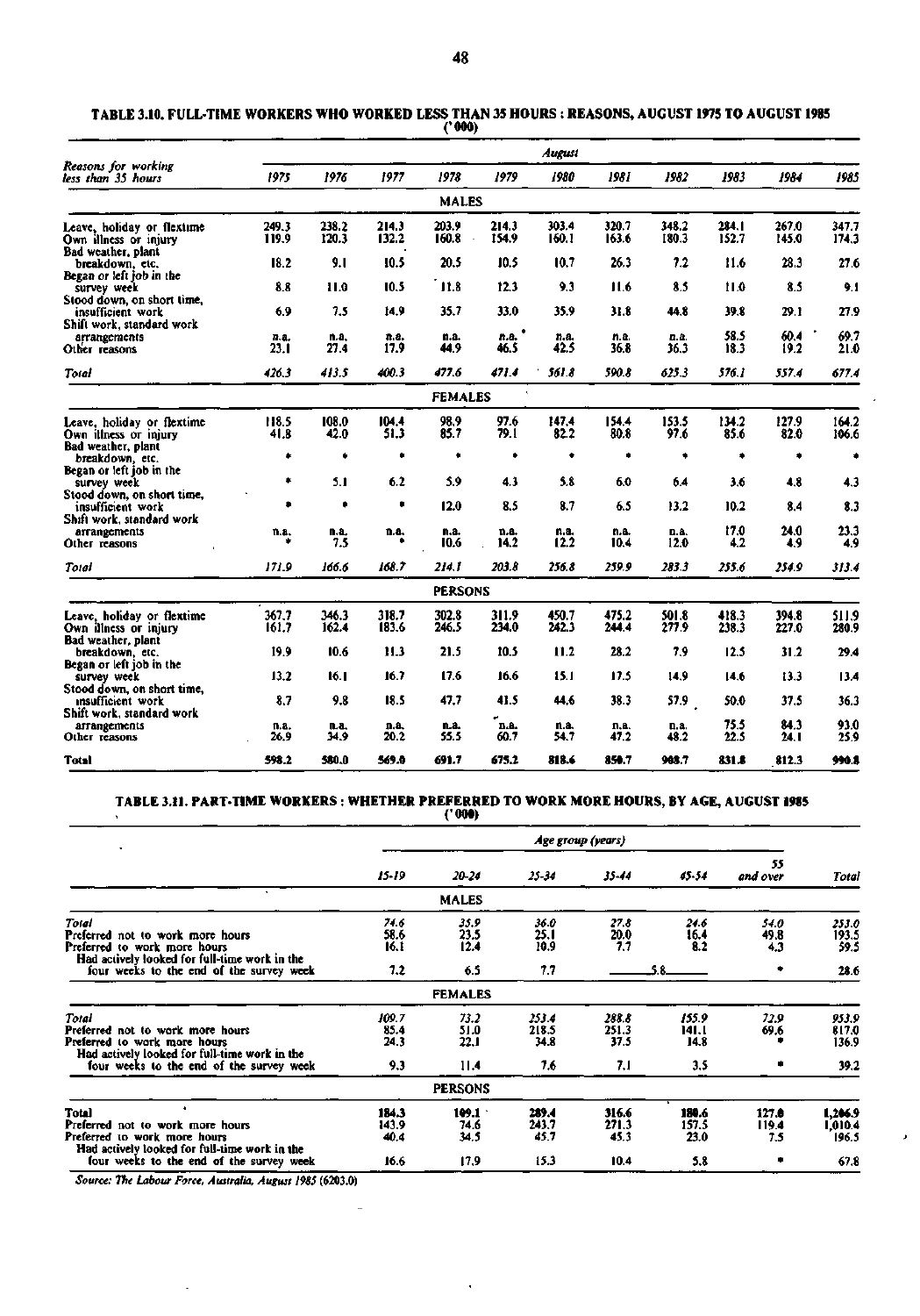# **CHART 3.f. EMPLOYED PERSONS: EDUCATIONAL ATTAINMENT FEBRUARY 1979 TO FEBRUARY 1985**

![](_page_12_Figure_1.jpeg)

**Source: Labour Force Status and Educational Attainment. Australia (6235.0)**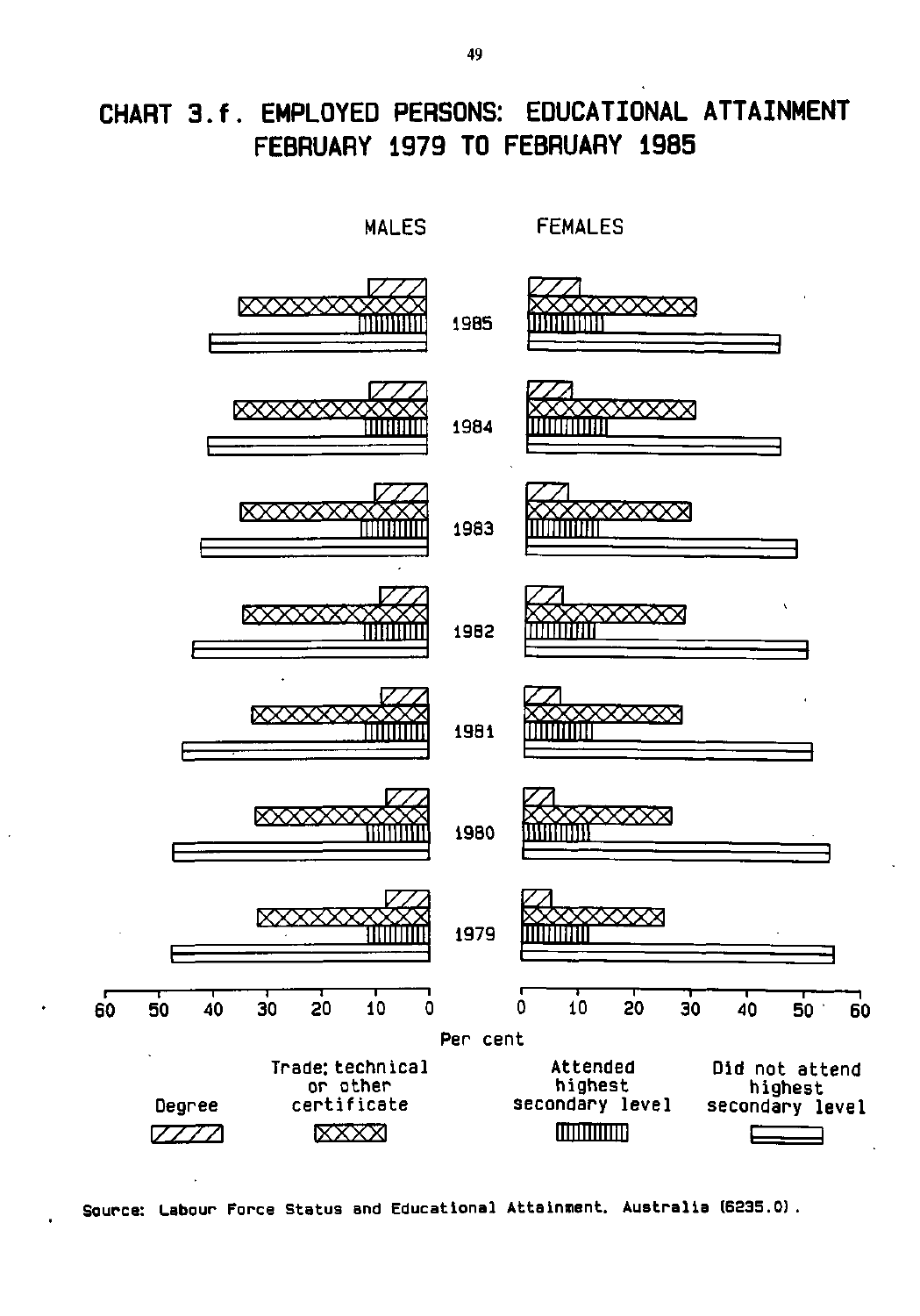$\pmb{\mathfrak{f}}$ 

#### **TABLE 3.12. EMPLOYED PERSONS: EDUCATIONAL ATTAINMENT, FEBRUARY 1980 TO FEBRUARY 1985 ('000)**

|                                              |                                                    |                                                                |                                                                |                                                    | Without post-school qualifications                      |                                                                        |                                                                |                                                                |
|----------------------------------------------|----------------------------------------------------|----------------------------------------------------------------|----------------------------------------------------------------|----------------------------------------------------|---------------------------------------------------------|------------------------------------------------------------------------|----------------------------------------------------------------|----------------------------------------------------------------|
| February                                     |                                                    | With post-school qualifications                                |                                                                | Attended                                           |                                                         | Did not attend highest<br>level of secondary<br>school and left at age |                                                                |                                                                |
|                                              | Degree                                             | Trade: tech-<br>nical or other<br>certificate                  | Total<br>(a)                                                   | highest<br>secondary<br>level                      | 16 years or<br>over                                     | 15 years or<br>under                                                   | Total<br>$\boldsymbol{c}$                                      | <b>Total</b><br>$\left( c\right)$                              |
|                                              |                                                    |                                                                | <b>MALES</b>                                                   |                                                    |                                                         |                                                                        |                                                                |                                                                |
| 1980<br>1981<br>1982<br>1983<br>1984<br>1985 | 310.3<br>353.4<br>363.7<br>386.9<br>425.1<br>435.6 | 1,266.3<br>l,322.0<br>1,399.2<br>1,368.6<br>1,424.9<br>1,410.0 | 1,601.1<br>1,703.1<br>1,789.1<br>1,789.6<br>1.881.2<br>1,894.1 | 452.3<br>474.4<br>483.3<br>487.0<br>454.3<br>505.4 | 564. I<br>555.1<br>570.5<br>542.4<br>544.5<br>573.4     | 1,287.3<br>1,283.7<br>1,198.1<br>1.108.9<br>1,074.4<br>1,058.3         | 2,317.2<br>2,321.5<br>2,259.9<br>2.144.1<br>2,081.3<br>2,142.7 | 3,950.8<br>4,057.1<br>4,082.9<br>3,959.2<br>4,000.3<br>4,072.5 |
|                                              |                                                    |                                                                | <b>FEMALES</b>                                                 |                                                    |                                                         |                                                                        |                                                                |                                                                |
| 1980<br>1981<br>1982<br>1983<br>1984<br>1985 | 119.4<br>145.1<br>153.9<br>170.8<br>184.3<br>227.2 | 586.2<br>632.8<br>655.5<br>667.5<br>704. I<br>742.8            | 727.8<br>801.9<br>833.0<br>864.6<br>918.8<br>1,011.8           | 258.2<br>272.2<br>283.7<br>292.7<br>333.3<br>327.9 | 414.5<br>399.6<br>٠<br>410.0<br>389.6<br>387.0<br>426.8 | 789.8<br>753.5<br>741.9<br>707.2<br>674.5<br>686.5                     | 1.466.0<br>1,430.5<br>1,440.4<br>1,393.4<br>1,399.2<br>1.442.3 | 2,228.7<br>2,270.5<br>2,314.6<br>2,295.8<br>2,365.7<br>2,503.7 |
|                                              |                                                    |                                                                | <b>PERSONS</b>                                                 |                                                    |                                                         |                                                                        |                                                                |                                                                |
| 1980<br>1981<br>1982<br>1983<br>1984<br>1985 | 429.7<br>498.5<br>517.6<br>557.6<br>609.5<br>662.8 | 1,852.5<br>1,954.8<br>2,054.8<br>2,036.1<br>2,129.0<br>2,152.8 | 2,329.0<br>2,505.0<br>2,622.1<br>2,654.2<br>2,799.9<br>2,906.0 | 710.5<br>746.6<br>766.9<br>779.8<br>787.6<br>833.3 | 978.5<br>954.9<br>980.5<br>932.0<br>931.5<br>1,000.2    | 2,077.1<br>2,037.1<br>1,940.0<br>1,816.1<br>1,748.9<br>1,744.8         | 3,783.3<br>3,752.0<br>3,700.3<br>3,537.4<br>3,480.5<br>3,585.0 | 6,179.5<br>6,327.6<br>6,397.5<br>6,255.0<br>6,366.0<br>6,576.3 |

(a) Includes persons with other post-school qualifications. (b) Includes persons who never attended school. (c) Includes persons aged 15 to 20 years still at school.

 $\ddot{\phantom{a}}$ 

*Source: Labour Force Status and Educational Attainment, Australia, February 1985* **(6235.0).** 

 $\ddot{\phantom{a}}$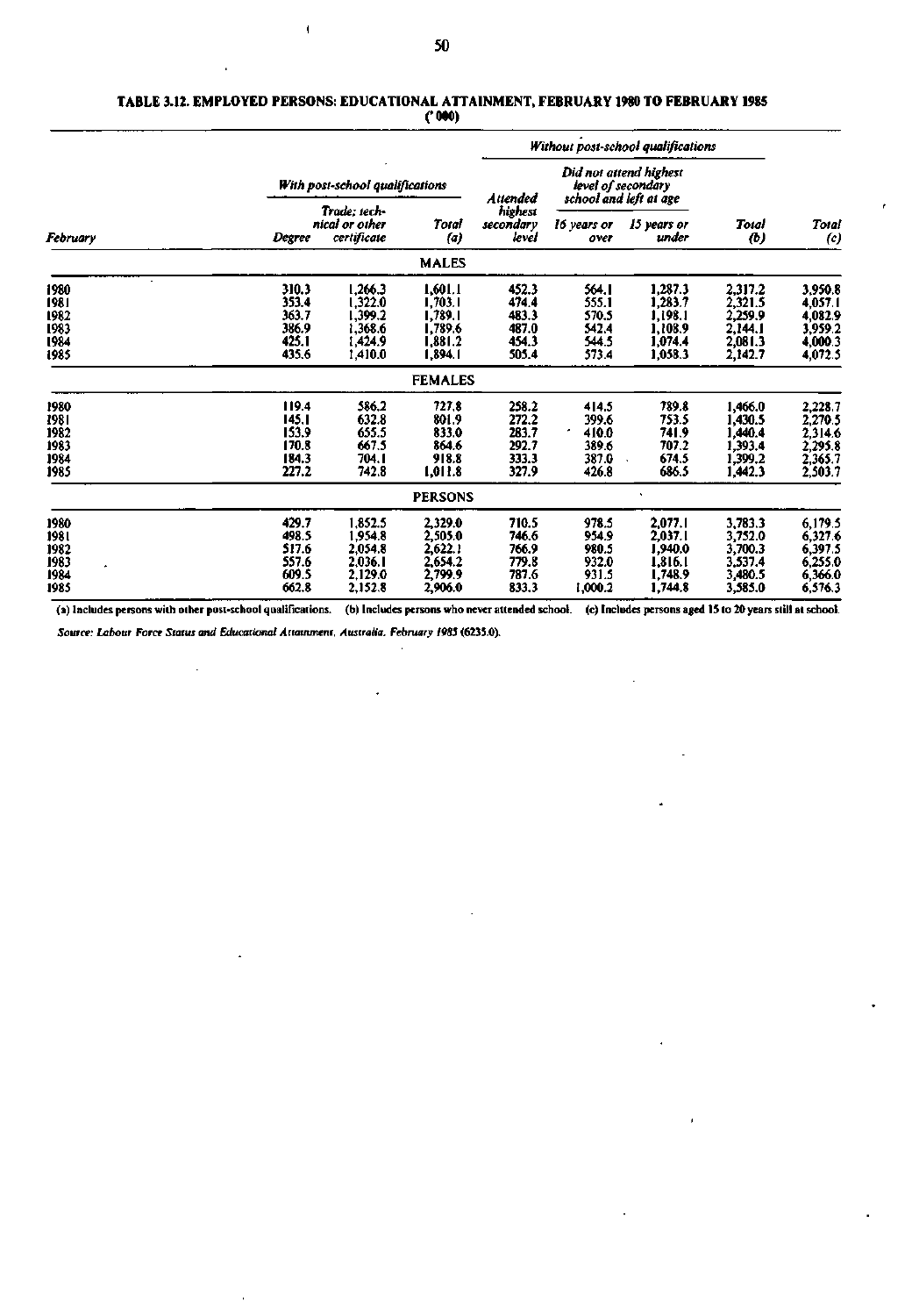| TABLE 3.13. PERSONS WHO WORKED AT SOME TIME DURING THE YEAR ENDING FEBRUARY 1985 : NUMBER OF JOBS HELD |
|--------------------------------------------------------------------------------------------------------|
| AND TIME WORKED DURING THE YEAR                                                                        |
| '' 000).                                                                                               |

|                                            |                  |                             |                               | Time worked during the year (weeks) |                                |                               |                                  |                                    |
|--------------------------------------------|------------------|-----------------------------|-------------------------------|-------------------------------------|--------------------------------|-------------------------------|----------------------------------|------------------------------------|
| Number of<br>jobs held<br>during the year  | l and<br>under 4 | 4 and<br>under 13           | 13 and<br>under 26            | 26 and<br>under 39                  | 39 and<br>under 49             | 49 and<br>under 52            | 52                               | Total                              |
|                                            |                  |                             | ٠                             | <b>MALES</b>                        |                                |                               |                                  |                                    |
| One<br>Two<br>Three<br>Four or more        | 50.3             | 121.2<br>16.4               | 103.1<br>23.5<br>7.5<br>5.2   | 145.5<br>47.6<br>16.0<br>15.0       | 209.0<br>77.7<br>27.9<br>23.1  | 167.5<br>46.4<br>10.1<br>9.8  | 2,929.3<br>272.8<br>43.8<br>31.9 | 3,725.9<br>487.0<br>109.2<br>88.7  |
| Total                                      | 53.5             | 144.5                       | 139.3                         | 224.2                               | 337.7                          | 233.7                         | 3,277.9                          | 4,410.8                            |
|                                            |                  |                             |                               | <b>FEMALES</b>                      |                                |                               |                                  |                                    |
| One<br>Two<br><b>Three</b><br>Four or more | 87.8             | 169.3<br>22.4               | 151.0<br>32.6<br>6.7<br>5.4   | 188.6<br>50.4<br>8.6<br>12.3        | 243.0<br>58.5<br>16.3<br>9.9   | 132.5<br>28.4<br>7.0          | 1,538.1<br>140.0<br>21.1<br>11.0 | 2,510.3<br>335.6<br>64.0<br>45.I   |
| Total                                      | 91.4             | 198.5                       | 195.8                         | 259.9                               | 327.6                          | 171.6                         | 1,710.2                          | 2,955.0                            |
|                                            |                  |                             |                               | <b>PERSONS</b>                      |                                |                               |                                  |                                    |
| One<br>Two<br>Three<br>Four or more        | 138.1<br>5.8     | 290.5<br>38.8<br>8.4<br>5.4 | 254.1<br>56.2<br>14.2<br>10.6 | 334.1<br>98.0<br>24.6<br>27.3       | 452.0<br>136.2<br>44.2<br>32.9 | 300.0<br>74.7<br>17.0<br>13.6 | 4,467.4<br>412.8<br>64.9<br>42.9 | 6,236.2<br>822.6<br>173.2<br>133.9 |
| <b>Total</b>                               | 144,9            | 343.1                       | 335.0                         | 484.1                               | 665.3                          | 405.4                         | 4,988.1                          | 7,365.8                            |

*Source: Labour Force Experience, Australia, During the Year Ending February 1985* **(6206.0).** 

 $\overline{1}$ 

|                                                                                       |                              | ver een,                    |                               |                              |                              |                              |
|---------------------------------------------------------------------------------------|------------------------------|-----------------------------|-------------------------------|------------------------------|------------------------------|------------------------------|
| Duration of current job                                                               | February<br>. 1980(a)        | February<br>1981(b)         | February<br>1982(b)           | February<br>1983(b)          | <b>February</b><br>1984(b)   | February<br>1985(b)          |
|                                                                                       |                              | <b>MALES</b>                |                               |                              |                              |                              |
| Under 3 months<br>3 and under 6 months<br>6 and under 12 months                       | 6.6<br>5.3<br>8.6            | 9.2<br>5.6<br>8.3           | 8.7<br>5.8<br>8.4             | 7.6<br>4.0<br>7.2            | 8.6<br>4.4<br>6,4            | 9.0<br>4.4<br>7.3            |
| Total under 1 year                                                                    | 20.5                         | 23.1                        | 23.0                          | 18.8                         | 19.4                         | 20.7                         |
| 1 and under 2 years<br>2 and under 3 years<br>3 and under 5 years<br>5 years and over | 12.5<br>8.8<br>14.2<br>43.9  | 12.6<br>8.7<br>14.1<br>41.6 | 12.2<br>9.2<br>14.1<br>41.5   | 13.0<br>12.0<br>16.0<br>40.3 | 10.1<br>11.3<br>16.2<br>43.0 | 11.6<br>9.4<br>15.7<br>42.5  |
| <b>Total</b>                                                                          | 100.0                        | 100.0                       | 100.0                         | 100.0                        | 100.0                        | 100.0                        |
|                                                                                       |                              | <b>FEMALES</b>              |                               |                              |                              |                              |
| Under 3 months<br>3 and under 6 months<br>6 and under 12 months                       | 7.8<br>6.2<br>11.4           | 11.3<br>6.7<br>10.8         | 10.7<br>7.2<br>10.0           | 9.0<br>5.3<br>9.0            | 10.2<br>5.6<br>8.6           | 11.1<br>6.4<br>8.8           |
| Total under 1 year                                                                    | 25.3                         | 28.8                        | 28.0                          | 23.3                         | 24.5                         | 26.3                         |
| 1 and under 2 years<br>2 and under 3 years<br>3 and under 5 years<br>5 years and over | 15.8<br>11.2<br>17.1<br>30.5 | 16.0<br>9.6<br>15.8<br>29.9 | .15.2<br>10.7<br>15.1<br>31.1 | 15.8<br>14,5<br>16.7<br>29.8 | 13.9<br>12.7<br>17.0<br>31.9 | 14.5<br>10.8<br>17.4<br>31.0 |
| <b>Total</b>                                                                          | 100.0                        | 100.0                       | 100.0<br>۰                    | 100.0                        | 100.0                        | 100.0                        |

**TABLE 3.14. PERSONS WHO HAD A JOB : DURATION OF CURRENT JOB, FEBRUARY 1980 TO FEBRUARY 1985 (per cent)** 

(a) For persons in the survey who were working at the end of the previous calendar year, time in job held at end of previous calendar year. (b) Refers to time in their current job of persons working at the time of the surv

*Source: Labour Mobility, Australia, During the Year Ending February 1985* **(6209.0).** 

 $\mathbf{r}$ 

 $\mathbf{I}$ 

J.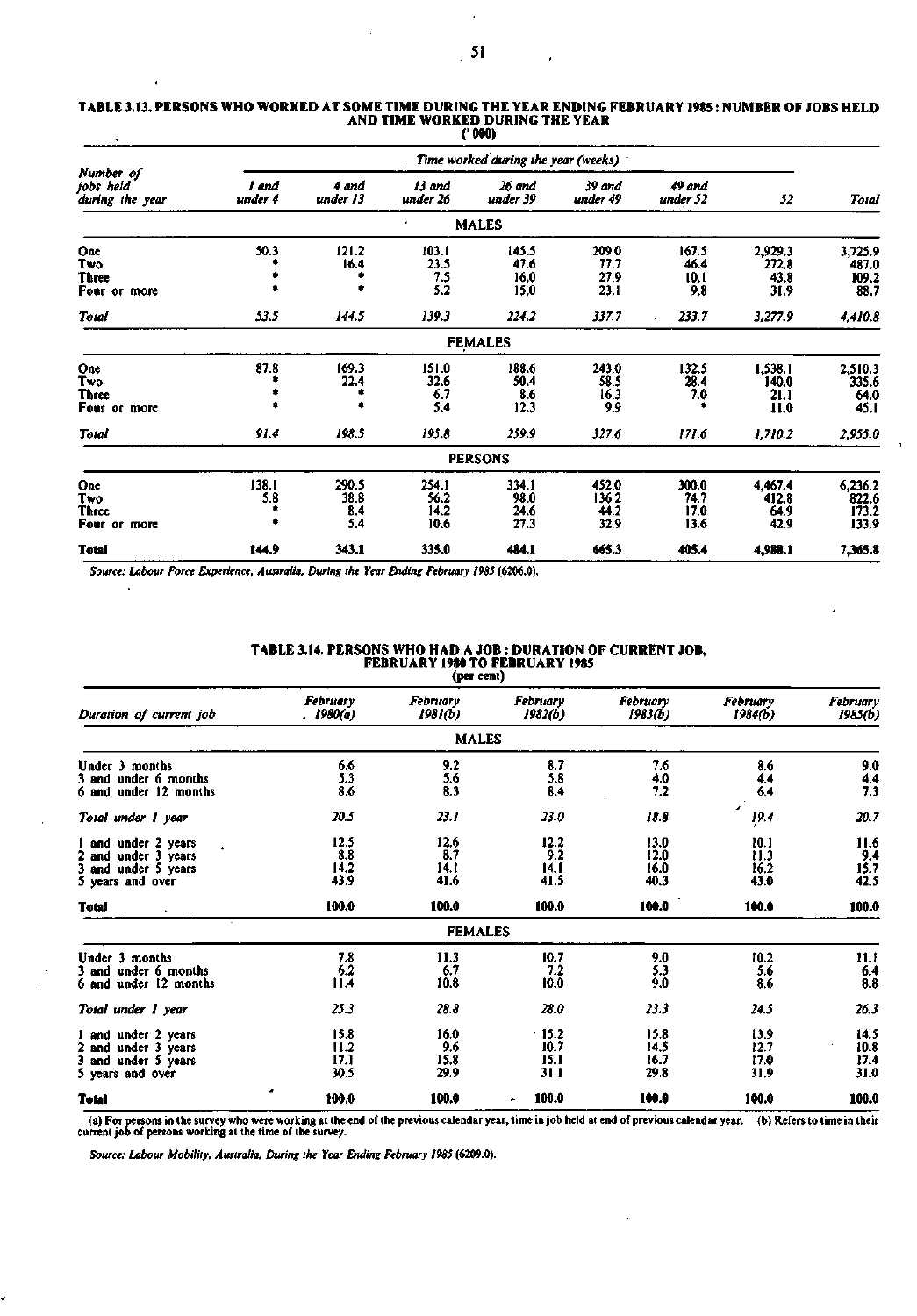#### **TABLE 3.15. PERSONS WHO LEFT A JOB DURING THE YEAR ENDING FEBRUARY 1985 : REASON FOR LEAVING, MARITAL STATUS AND AGE**   $\lambda$

**('000)** 

|                                             |               |                |              | Age group (years) |              |             |                |               |
|---------------------------------------------|---------------|----------------|--------------|-------------------|--------------|-------------|----------------|---------------|
| Reason for leaving job                      | Married       | Not<br>married | 15-24        | 25-34             | 35-44        | 45-54       | 55 and<br>over | Total         |
|                                             |               | <b>MALES</b>   |              |                   |              |             |                |               |
| Business changed location(a)                | 37.8          | 12.9           | 6.6          | 15.6              | 16.4         | 7.9         | ۰              | 50.7          |
| Better business or job(b)                   | 113.4         | 83.4           | 67.2         | 74. I             | 40.3         | 12.4        | ۰              | 196.8         |
| Promotion or transfer(c)                    | 65.2          | 35.3           | 23.6         | 39.5              | 27.6         | 7.9         | ۰              | 100.5         |
| <b>Business closed</b>                      | 29.3.         | 17.5           | 9.2          | 13.8              | 10.4         | 9.2         | ۰              | 46.7          |
| Laid off: no work                           | 49,7          | 63.I           | 51.5         | 30.6              | 15.0         | 10.1        | 5.6            | 112.7         |
| Laid off: other reasons                     | 23.5          | 35.3           | 31.9         | 13.8              | 5.5          | 4.8         | ۰              | 58.9          |
| Fixed term job(d)                           | 26.7          | 41.2           | 29.9         | 19,4              | 8.5          | 5.7         | ۰              | 67.8          |
| Holiday or seasonal work                    | 10.4          | 26.7           | 22.0         | 8.4               | ٠            |             | ۰              | 37.1          |
| Unsatisfactory conditions(e)                | 32.9          | 32.4           | 26.0         | 22.0              | 11.9         | ۰           | ۰              | 65.4          |
| Wanted a change                             | 17.8          | 18.6           | 11.8         | 12.3              | 7.9          | ۰           | ۰              | 36.3          |
| Study                                       | ۰             | 20.7           | 18.4         | 4.7               | ۰            | ۰           | ۰              | 23.7          |
| Own health or medical reasons               | 27.9          | 12.1           | 6.2          | 7.2               | 5.8          | 6.7         | 14.2           | 40.0          |
| Retired                                     | 31.7          | 4.8            | ۰            | ۰                 | ٠            | ۰           | 33.2           | 36.5          |
| Personal or family reasons                  | 22.7          | 19.2           | 14.6         | 13.9              | 7.8          | ۰           |                | 42.0          |
| Other reasons                               | 14.7          | 10.3           | 6.7          | 7.5               | 5.9          |             | ۰              | 25.0          |
| Total                                       | 506.6         | 433.6          | 326.2        | 282.7             | 166.5        | 82.3        | 82.4           | 940.2         |
|                                             |               | <b>FEMALES</b> |              |                   |              |             |                |               |
| Business changed location(a)                | 15.5          | 7.6            | 4.8          | 7.6               | 6.3          | ۰           | ۰              | 23.2          |
| Better business or job(b)                   | 48.5          | 68.1           | 57.4         | 32.7              | 20.0         | 5.7         | ٠              | 116.6         |
| Promotion or transfer(c)                    | 19.0          | 28.1           | 20. I        | 15.9              | 6.3          | ۰           | ۰              | 47.1          |
| <b>Business</b> closed                      | 16.8          | 11.2           | 7.7          | 7.0               | 5.7          | 5.0         | ۰              | 28.0          |
| Laid off: no work                           | 31.3          | 30.7           | 28.2         | 13.0              | 11.4         | 7.2         | ۰              | 62.0          |
| Laid off: other reasons                     | 11.7          | 27.5           | 25.0         | 8.1               | ۰            | ۰           | ۰<br>٠         | 39.3          |
| Fixed term job(d)                           | 49.8          | 35.9           | 30.3         | 28.0              | 16.9         | 7.1         |                | 85.7          |
| Holiday or seasonal work                    | 19.0          | 19.5           | 17.9         | 9.2               | 4.9          | 5.5         |                | 38.5          |
| Unsatisfactory conditions(e)                | 32.8          | 32.8           | 25.8         | 19.9              | 14.1         | 4,9<br>۰    | á              | 65.5          |
| Wanted a change                             | 11.5<br>٠     | 18.6           | 13.7         | 7.6<br>۰          | 5.7<br>۰     | ۰           | ۰              | 30.1          |
| Studv                                       |               | 18.1<br>15.2   | 17.4         |                   | 8.6          |             | ۰              | 21.1          |
| Own health or medical reasons<br>Retired    | 32.5<br>16.0  | 5.3            | 13.6         | 14.0              |              | 8.0         | 12.2           | 47.7<br>21.3  |
|                                             | 95.2          | 29. I          | 40.0         | 54.0              | 20.6         | 7.0         | ٠              | 124.3         |
| Personal or family reasons<br>Other reasons | 14.6          | 10.0           | 6.1          | 7.8               | 5.7          |             | ۰              | 24.6          |
| Total                                       | 417.2         | 357.9          | 308.4        | 229.9             | 131.9        | 68.4        | 36.6           | .775.1        |
|                                             |               | <b>PERSONS</b> |              |                   |              |             |                |               |
| Business changed location(a)                | 53.3          | 20.5           | 11.4         | 23.2              | 22.7         | 11.0        | 5.7            | 73.9          |
| Better business or job(b)                   | 191.9         | כ.וכו          | 124.6        | 106.7             | 60.3         | 18.1        |                | .313.4        |
| Promotion or transfer(c)                    | 84.2          | 63.5           | 43.7         | 55.4              | 33.9         | 11.0        | ۰              | 147.7         |
| <b>Business</b> closed                      | 46.I          | 28.6           | 16.9         | 20.8              | 16.1         | 14.2        | 6.8            | 74.7          |
| Laid off: no work                           | 81.0          | 93.7           | 79.7         | 43.6              | 26.3         | 17.2        | 7.9            | 174.8         |
| Laid off: other reasons                     | 35.3          | 62.9           | 56.9         | 21.9              | 7.6          | 7,5         | ٠              | 98.2          |
| Fixed term job(d)                           | 76.5          | 77.0           | 60.2         | 47,4              | 25.4         | 12.7        | 7.8            | 153.5         |
| Holiday or seasonal work                    | 29.4          | 46.2           | 39.9         | 17.6              | 7.7          | 8.1         |                | 75.6          |
| Unsatisfactory conditions(e)                | 65.7          | 65.2           | 51.8         | 42.0              | 26.0         | 8.6         | ۰              | 130.9         |
| Wanted a change                             | 29.3          | 37.1           | 25.5         | 19,9              | 13.6         | 5.6         | ٠              | 66.4          |
| Study                                       | 5.9           | 38.9           | 35.8         | 7.0               |              |             | ۰              | 44.8          |
| Own health or medical reasons               | 60.4          | 27.3           | 19.8<br>۰    | 21.2<br>۰         | 14.3         | 14.7        | 17.7           | 87,7          |
| Retired                                     | 47.7          | 10.1           |              |                   |              | ٠           | 45.3           | 57.8          |
| Personal or family reasons<br>Other reasons | 117.9<br>29.3 | 48.3<br>20.4   | 54.6<br>12.8 | 67.9<br>15.2      | 28.3<br>11.6 | 10.3<br>5.6 | 5.1            | 166.2<br>49.6 |
| Total                                       | 923.8         | 791.5          | 634.6        | 512.6             | 298.4        | 150.7       | 119.0          | 1,715.3       |

(a) Includes home operators who changed residence. (b) Includes starting own business. (c) Includes secondment or transfer as a relief worker. (d) Duration of employment was fixed on hiring and has expired. (e) Includes wo

Þ

*Source: Labour Mobility, Australia, During the Year Ending February 1985* (6209.0).

 $\ddot{\phantom{a}}$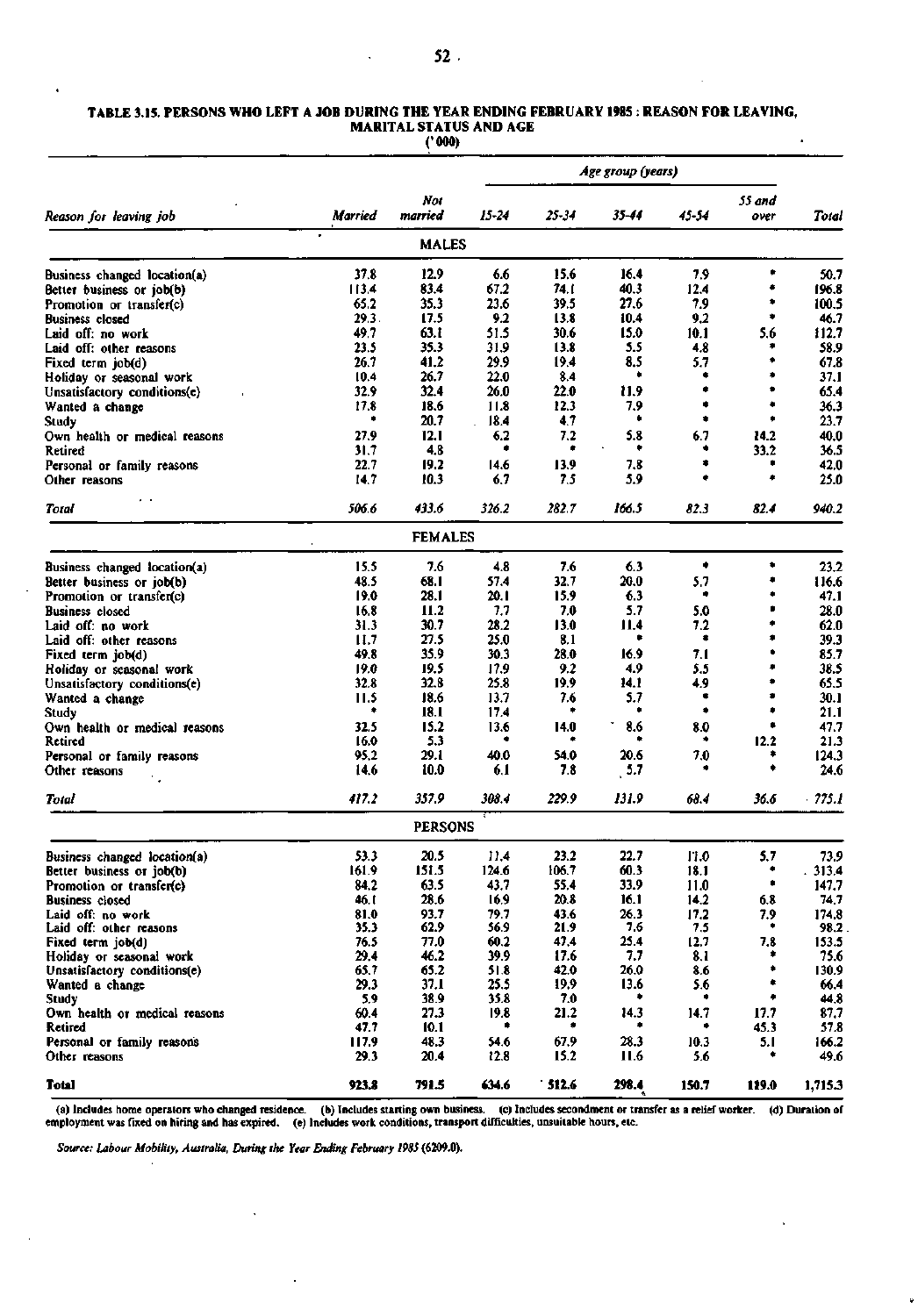![](_page_16_Figure_0.jpeg)

Government Sector

**Source: Civilian Employees. Australia. June 19E6 to June 1979 (6214.0): Employed Mage and Salary Earners, Australia (624B.0).** 

| TABLE 3.16. EMPLOYED WAGE AND SALARY EARNERS: SECTOR, JUNE 1975 TO JUNE 1985 |
|------------------------------------------------------------------------------|
| ('000)                                                                       |

|         | $\mathcal{A}$ |         | <b>Government sector</b>        |       |          |                   |                      |
|---------|---------------|---------|---------------------------------|-------|----------|-------------------|----------------------|
| June    | Commonwealth  | State   | <b>Northern</b><br>Territory(a) | Local | Total(b) | Private<br>sector | Total                |
| 1975    | 398.7         | 895.9   | ٠<br>$\sim$ $\sim$              | 141.0 | 1,435.7  | 3,494.2           | 4,929.9              |
| 1976    | 391.0         | 919.5   | $\ddot{\phantom{1}}$            | 121.3 | 1,431.7  | 3,501.1           | 4,932.8              |
| 1977    | 388.8         | 952.5   | $\ddot{\phantom{0}}$            | 124.0 | 1,465.2  | 3,471.6           | 4,936.9              |
| 1978    | 402.1         | 968.2   | $\ddot{\phantom{1}}$            | 126.9 | 1,497.2  | 3,424.6           | 4,921.8              |
| 1979    | 395.9         | 981.8   | 9,9                             | 127.5 | 1,515.1  | 3,465.9           | 4,981.0              |
| 1980    | 396.5         | 991.3   | 14.I<br>44                      | 129.8 | 1,531.7  |                   |                      |
| 198 L   | 402.8         | 1,000.2 | 14.3                            | 130.2 | 1,547.5  |                   |                      |
| 1982    | 402.1         | 1,009.8 | 14.2                            | 133.4 | 1,559.5  |                   | (c)                  |
| 1983(d) | 409.2         | 1,020.6 | 14.3                            | 138.2 | 1,582.2  |                   |                      |
| 1983(d) | 408.3         | 1.067.8 | 14.4                            | 143.2 | 1,633.8  | $\cdots$          | $\ddot{\phantom{1}}$ |
| 1984 г  | 419.5         | 1.095.6 | 15.8                            | 154.3 | 1,685.2  | 3,447.6           | 5,132.8              |
| 1985    | 434.3         | 1,114.0 | 15.7                            | 154.7 | 1,718.6  | 3,663.1           | 5,381.8              |

(a) The Northern Territory attained self-government on 1 July 1978. Employees of the Public Service of the Northern Territory are included in the category Commonwealth Government for periods prior to this date. (b) Excludes members of permanent defence forces and employees of overseas embassies, consulates, etc.<br>(c) The private employment series based on payroll tax data was the September quarter 1983. (d) Government employment was derived from various administrative sources up until the introduction of the quarterly Survey of Employment and Earnings. Data for June 1983 are provided on old and new bases for comparison.

*Source: Civilian Employees. Australia. June 1966 to June* /°79(6214.0); *Civilian Employees. Australia (62X5.0); Employed Wage and Salary Earners, Australia* (6248.0).

**CHART 3.g . EMPLOYED WAGE AND SALARY EARNERS: PERCENTAGE GROWTH**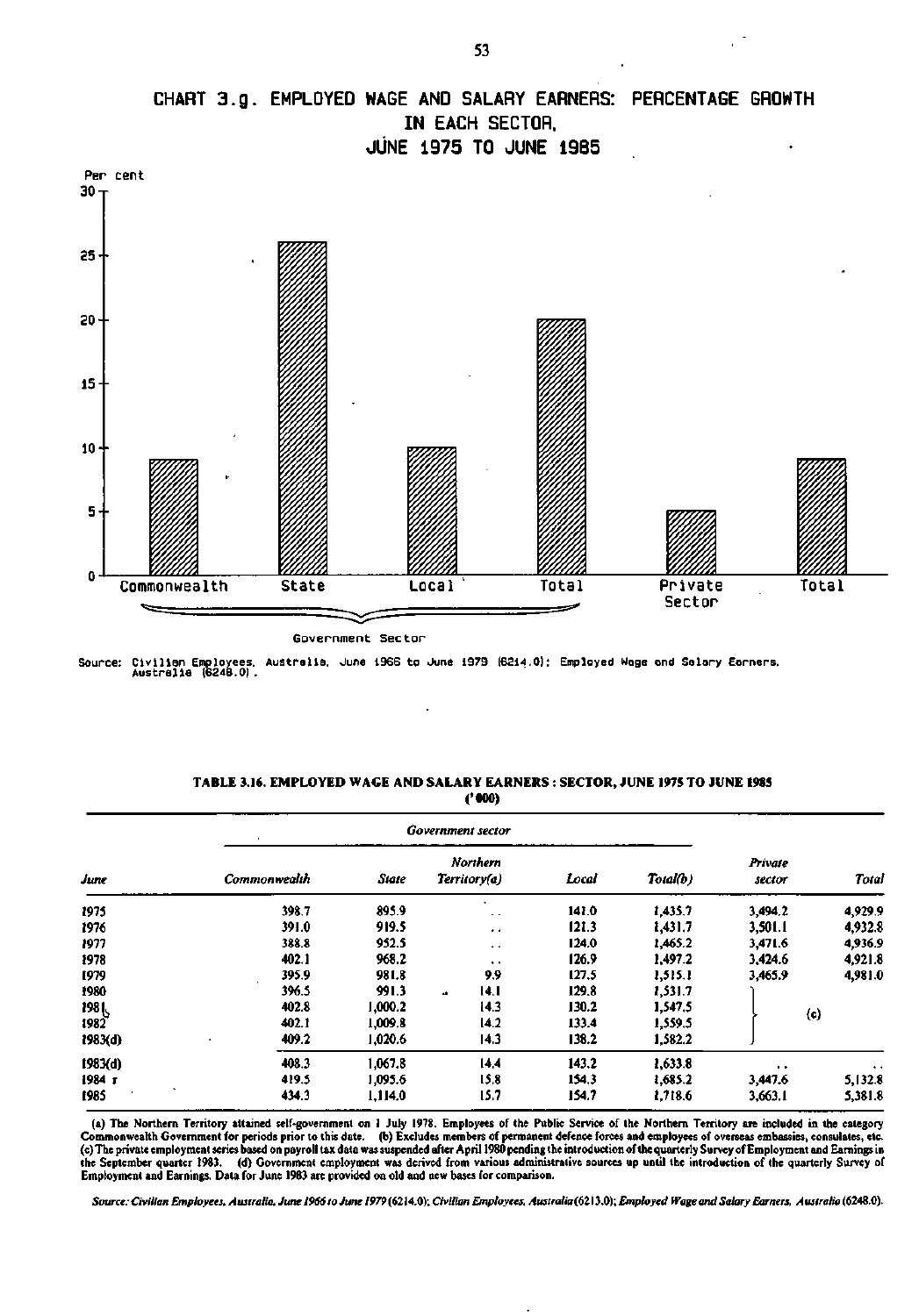![](_page_17_Figure_0.jpeg)

![](_page_17_Figure_1.jpeg)

Source- Employed Wage and Salary Earners (6248.0).

CHART 3.i. EMPLOYED WAGE AND SALARY EARNERS; PRIVATE SECTOR: EMPLOYER SIZE GROUPS - PROPORTION BY INDUSTRY. MAY 1985

![](_page_17_Figure_4.jpeg)

 $\ddot{\phantom{0}}$ 

**Source: Employed Wage and Salary Earners (6248.0).** 

 $\ddot{\phantom{a}}$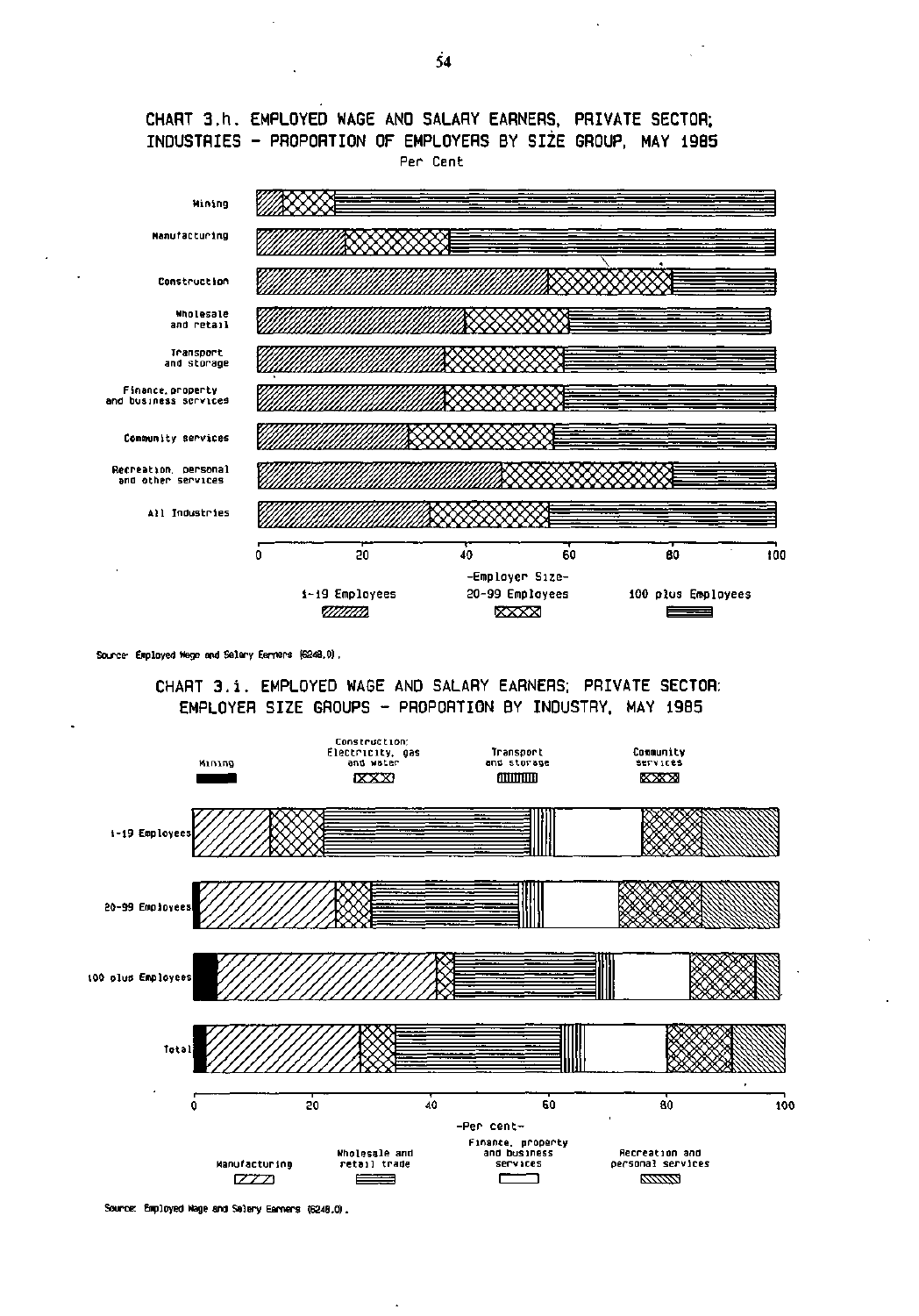## **TABLE 3.17. EMPLOYED WAGE AND SALARY EARNERS: SECTOR AND INDUSTRY, MAY 1985**

**('000)** 

|                                                                              |                                | Government sector               |                              | Private sector                 |                                  | <b>Total</b>                    |                                    |  |
|------------------------------------------------------------------------------|--------------------------------|---------------------------------|------------------------------|--------------------------------|----------------------------------|---------------------------------|------------------------------------|--|
| Industry                                                                     | Males                          | <b>Females</b>                  | <b>Males</b>                 | <b>Females</b>                 | Males                            | <b>Females</b>                  | Persons                            |  |
| Mining                                                                       | 6.6                            | 0.2                             | 75.4                         | 6.8                            | 82.0                             | 7.1                             | 89.1                               |  |
| Manufacturing                                                                | 47.3                           | 6.7                             | 710.7                        | 264.1                          | 758.0                            | 270.7                           | 1,028.7                            |  |
| Electricity, gas and water                                                   | 121.7                          | 12.8                            | 5.0                          | 0.9                            | 126.7                            | 13.6                            | 140.4                              |  |
| Construction                                                                 | 45.2                           | 6.3                             | 188.4                        | 36.5                           | 233.6                            | 42.8                            | 276.5                              |  |
| Wholesale and retail trade                                                   | 3.9                            | 1.9                             | 565.4                        | 467.2                          | 569.3                            | 469.1                           | 1,038.4                            |  |
| Transport and storage                                                        | 137.3                          | 15.3                            | 100.4                        | 30.5                           | 237.6                            | 45.8                            | 283.4                              |  |
| Communication                                                                | 102.2                          | 31.1                            | $\ddot{\phantom{0}}$         | $\ddot{\phantom{a}}$           | 102.2                            | 31.2                            | 133.4                              |  |
| Finance, property and business services                                      | 47.0                           | 52.4                            | 240.9                        | 250.1                          | 287.9                            | 302.6                           | 590.4                              |  |
| Public administration and defence(a)                                         | 194.6                          | 106.8                           | $\ddot{\phantom{0}}$         | $\ddot{\phantom{a}}$           | 194.6                            | 106.8                           | 301.3                              |  |
| Community services<br>Health<br><b>Education</b><br>Other community services | 310.5<br>75.8<br>154.6<br>80.0 | 415.1<br>191.7<br>193.4<br>30.0 | 95.5<br>26.5<br>25.1<br>43.9 | 287.2<br>165.9<br>61.0<br>60.2 | 406.0<br>102.4<br>179.7<br>123.9 | 702.3<br>357.6<br>254.5<br>90.2 | 1,108.2<br>459.9<br>434.1<br>214.2 |  |
| Recreation, personal and other services(b)                                   | 12.5                           | 11.2 <sub>1</sub>               | 149.0                        | 195.1                          | 161.5                            | 206.3                           | 367.9                              |  |
| All industries(c)                                                            | 1,036.5                        | 661.2                           | 2,130.7                      | 1,538.4                        | 3,167.3                          | 2,199.7                         | 5,367.0                            |  |

a) Excludes members of permanent defence forces and employees of overseas embassies, consulates, etc. (b) Excludes private households employing staff, (c) includes, for the government sector, 7,800 males and 1,400 females

*Source: Employed Wage and Salary Earners, Australia, June Quarter 1985* **(6248.0).** 

## **TABLE 3.18. MULTIPLE JOBHOLDERS : PROPORTION OF PERSONS IN THE LABOUR FORCE WHO HELD A SECOND JOB, BY OCCUPATION OF MAIN JOB, AUGUST 1975 TO AUGUST 1985**

 $\bullet$ 

**(per cent)** 

|                                                                                                   |      |      |      | <b>August</b>    |      |      |  |  |  |  |
|---------------------------------------------------------------------------------------------------|------|------|------|------------------|------|------|--|--|--|--|
| Occupation group of main job                                                                      | 1975 | 1977 | 1979 | 1981             | 1983 | 1985 |  |  |  |  |
| Professional, technical, etc.                                                                     | 5.1  | 4.6  | 4.7  | 4.4              | 5. I | 5.6  |  |  |  |  |
| Administrative, executive and managerial                                                          | 3.3  | 2.7  | 2.8  | 3.0              | 3.0  | 2.6  |  |  |  |  |
| Clerical                                                                                          | 3.3  | 2.6  | 2.9  | 2.8              | 2.6  | 3,4  |  |  |  |  |
| <b>Sales</b>                                                                                      | 3.5  | 2.6  | 2.9  | 2.5              | 2.4  | 2.6  |  |  |  |  |
| Farmers, fisherpersons, timbergetters, etc.                                                       | 4.6  | 4.0  | 4.3  | 4.8              | 3.8  | 4.4  |  |  |  |  |
| Transport and communication                                                                       | 3.2  | 2.9  | 2.7  | 2.9              | 1.7  | 2.6  |  |  |  |  |
| Tradespersons, production-process workers and<br>labourers, n.e.c.; and miners and quarryworkers, |      |      |      |                  |      |      |  |  |  |  |
| etc.                                                                                              | 2.6  | 1.8  | 2.0  | $1.5\phantom{0}$ | 1.5  | 1.8  |  |  |  |  |
| Service, sport and recreation                                                                     | 3.0  | 3.2  | 3.1  | 3.2              | 1.9  | 3.4  |  |  |  |  |
| Total                                                                                             | 3.3  | 2.7  | 2.9  | 2.7              | 2.6  | 3.1  |  |  |  |  |
| Males                                                                                             | 3.9  | 3.1  | 3.1  | 2.9              | 2.7  | 2.9  |  |  |  |  |
| Females                                                                                           | 2.2  | 2.1  | 2.6  | 2.5              | 2.4  | 3.4  |  |  |  |  |

 $\cdot$  ,

 $\ddot{\phantom{0}}$ 

 $\overline{\phantom{a}}$ 

н.

*Source: Multiple Jobholding, Australia, August 1985* **(6216.0).**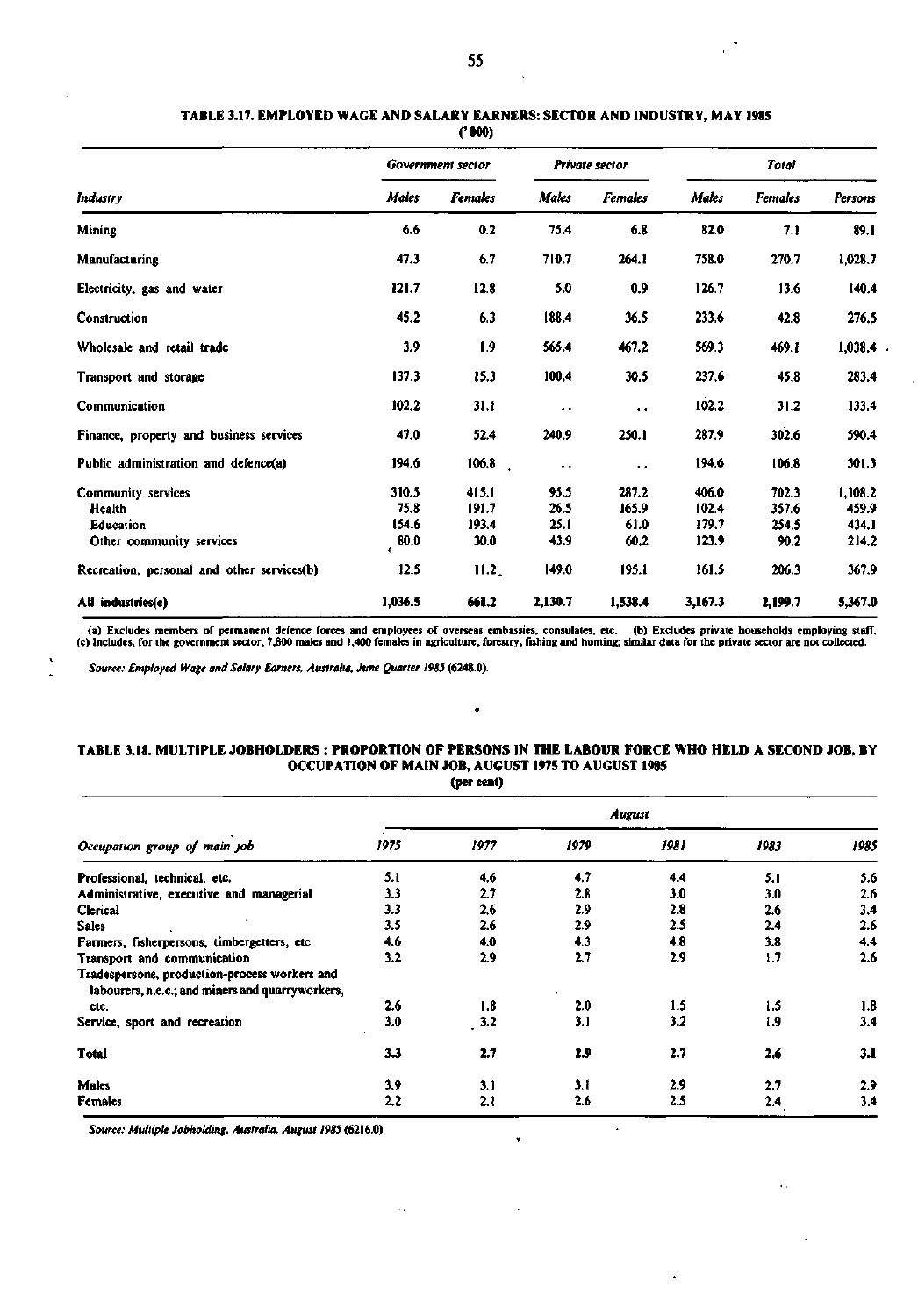![](_page_19_Figure_0.jpeg)

# **CHART 3.j.MULTIPLE JOBHOLDERS AS A PROPORTION OF THE LABOUR FORCE AUGUST 1975 TO AUGUST 19B5**

Source: Multiple Jobholding, Australia, August 1985 (6216.0). **Source: Multiple Jobholdlng, Australia . August 198S (6216.0).** 

| Industry division                          |      |         | August |      |      |              | August 1985    |         |
|--------------------------------------------|------|---------|--------|------|------|--------------|----------------|---------|
|                                            | 1975 | 1977    | 1979   | 1981 | 1983 | <b>Males</b> | <b>Females</b> | Persons |
| Agriculture, forestry, fishing and hunting | 7.4  | 6.9     | 7.0    | 6.8  | 6.3  | 7.7          | 6.2            | 7.3     |
| Manufacturing                              | 1.3  | 0.9     | 0.8    | 0.6  | 0.9  | 0.8          |                | 0.9     |
| Construction                               | L.7  | $1.2\,$ | 1.6    | 1.3  | 1.4  | 1.4          |                | 1.6     |
| Wholesale and retail trade                 | 2.7  | 2.1     | 2.4    | 2.3  | 2.3  | 2.8          | 3.2            | 3.0     |
| Transport and storage                      | 2.2  | 2.2     | 2.2    | 2.3  | 1.6  | 1.6          |                | 1.5     |
| Finance, property and business services    | 4.3  | 3.3     | 2.6    | 2.8  | 2.6  | 2.7          | 2.3            | 2,5     |
| Community services                         | 4.0  | 3.5     | 3.2    | 3.7  | 3.8  | 4.0          | 3.9            | 4.0     |
| Recreation, personal and other services    | 12.2 | 10.4    | 13.4   | 8.3  | 8.9  | 14.9         | 8.0            | 11.1    |
| Other                                      | 0.8  |         | 0.8    | 0.7  | 0.5  | 0.7          |                | 0.9     |
| <b>Total</b>                               | 3.3  | 2.8     | 3.0    | 2.7  | 2.8  | 3.0          | 3.5            | 3.2     |

## **TABLE 3.19. MULTIPLE JOBHOLDERS : SECOND JOBS AS A PROPORTION OF TOTAL JOBS(a) BY INDUSTRY, AUGUST 1975 TO AUGUST 1985**

**(per cent)** 

**(a) The sum of all employed persons whose main job was in the relevant industry division plus those multiple jobholders whose second job was in the same industry division.** 

*Source: Multiple Jobholding. Australia, August 1985* **(6216.0). A**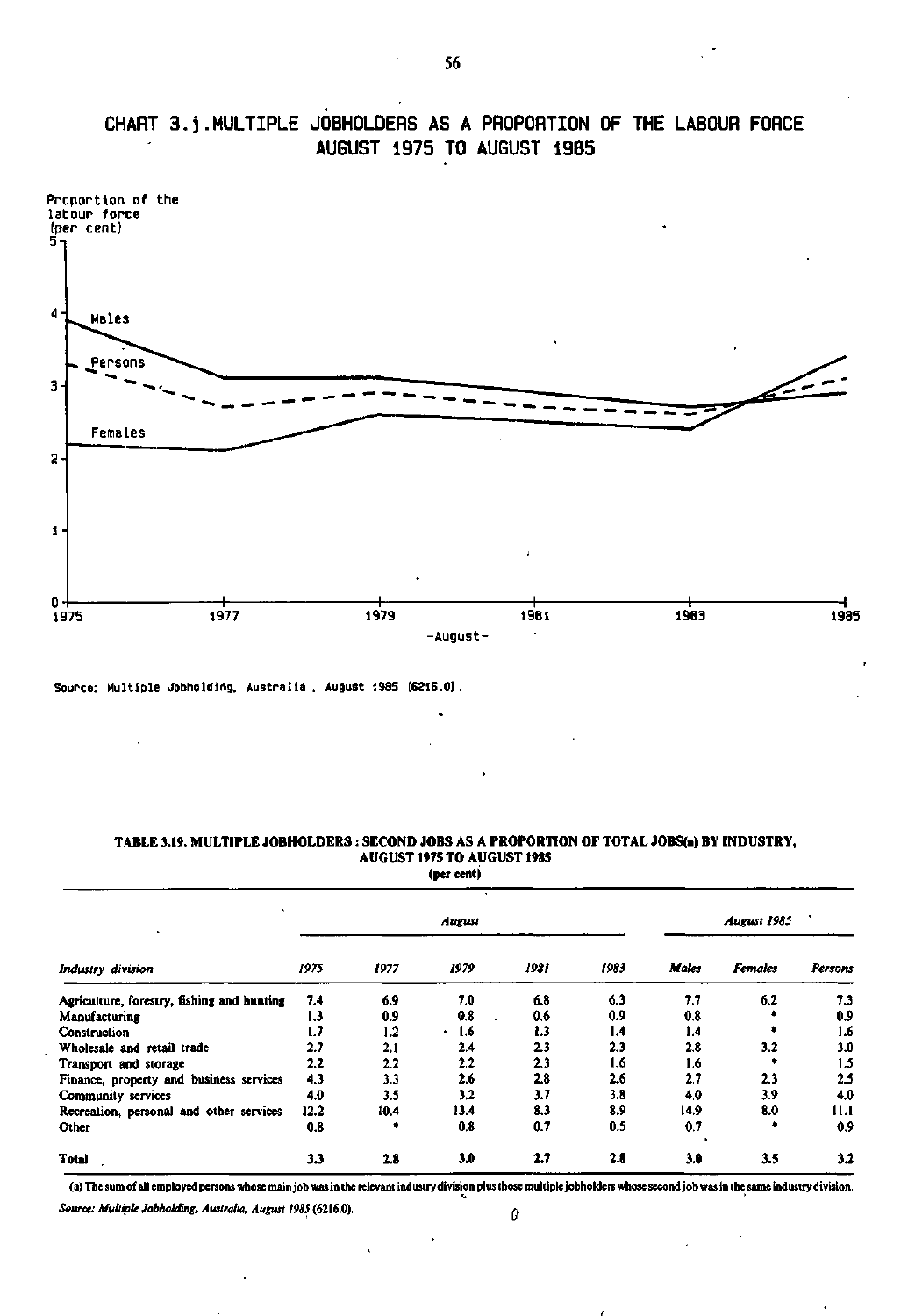## **CHART 3.k. EMPLOYED LEAVERS (a). AGED 15-24 (b), BY INDUSTRY. 1980 - 1985**

![](_page_20_Figure_1.jpeg)

(a) For definition see Appendix II. (b) For 1980 the population is<br>persons aged 15–25. (c) Comprises mining: electricity, gas and<br>water:public administration and defence: agriculture, forestry.<br>fishing and hunting: transpo

**Source: Transition from Education to Work. Australia. Hay 19B5 16227.0),** 

## **TABLE 3.20. EMPLOYED LEAVERS AGED 15 TO 24 : TYPE OF EDUCATIONAL INSTITUTION ATTENDED FULL-TIME IN 1984, BY INDUSTRY, MAY 1985**  . **('000)**

|                                            |              | Attended school in 1984 |         |              | Attended any educational<br>institution(a) in 1984 |         |
|--------------------------------------------|--------------|-------------------------|---------|--------------|----------------------------------------------------|---------|
| Industry division                          | <b>Males</b> | <b>Females</b>          | Persons | <b>Males</b> | <b>Females</b>                                     | Persons |
| [ndustrv—                                  |              |                         |         |              |                                                    |         |
| Agriculture, forestry, fishing and hunting | 5.4          |                         | 6.9     | 6,2          |                                                    | 8.6     |
| Manufacturing<br>$\sim$                    | 22.0         | 5.9                     | 27.9    | 30.6         | 10.1                                               | 40.6    |
| Construction                               | 10.2         |                         | 10.4    | 14.5         |                                                    | 14.9    |
| Wholesale and retail trade                 | 23.0         | 27.3                    | 50.3    | 30.2         | 31.I                                               | 61.3    |
| Transport and storage; communication       | 4.8          |                         | 5.8     | 7.6          |                                                    | 10.3    |
| Finance, property and business services    | 7,9          | 12.6                    | 20.5    | 13.6         | 20.7                                               | 34.4    |
|                                            | 3.5          | 7.3                     | 10.8    | 8.8          | 19.7                                               | 28.5    |
| Community services                         | 4.7          | 8.7                     | 13.4    | 6.7          |                                                    |         |
| Recreation, personal and other services    |              |                         |         |              | 11,9                                               | 18.6    |
| Other(b)                                   |              |                         | 6.0     | 7.1          | 6.6                                                | 13.8    |
| Full-time or part-time status—             |              |                         |         |              |                                                    |         |
| Full-time workers                          | 75.1         | 54.9                    | 130.0   | 112.3        | 88.5                                               | 200.7   |
| Part-time workers                          | 9.1          | 12.8                    | 22.0    | 13.0         | 17.2                                               | 30.2    |
| Total                                      | 84.2         | 67.8                    | 152.0   | 125.2        | 105.7                                              | 230.9   |

(a) Includes schools, (b) Comprises mining; electricity, gas and water; and public administration and defence.

*Source: Transition from Education to Work, Australia, May 198}* **(6227.0).**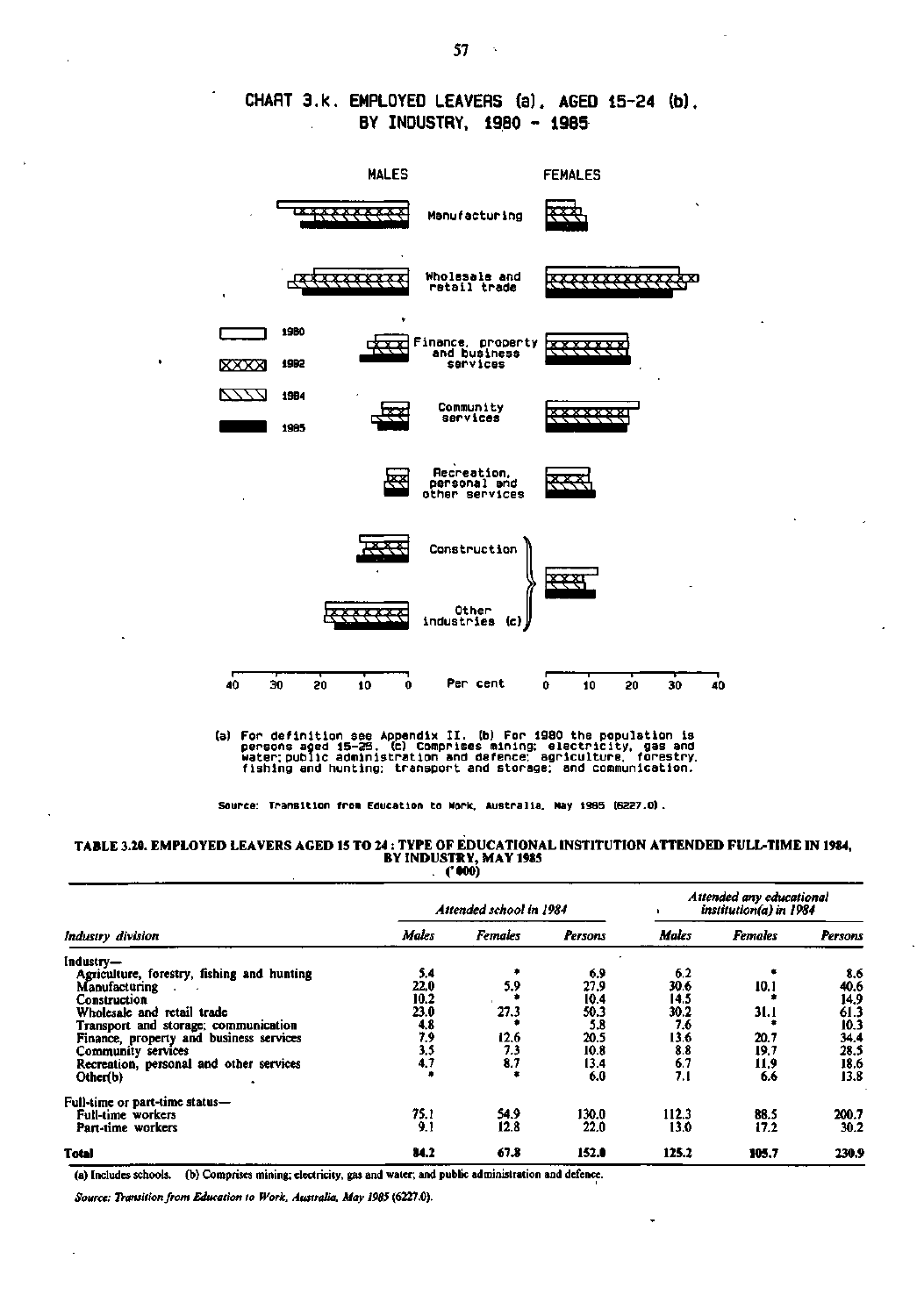## **CHART 3.1. EMPLOYED LEAVERS (a) AGED 15-24 (b) BY OCCUPATION, 1980 - 19B5 -**

![](_page_21_Figure_1.jpeg)

**(a) For definition see Appendix II. (bl For 19B0 the population Is persons aged 15-25.** 

**Source: Transition from Education to Work, Australia. May 1985 (E227.0).** 

#### **TABLE 3.21. EMPLOYED LEAVERS AGED 15 TO 24 : TYPE OF EDUCATIONAL INSTITUTION ATTENDED FULL-TIME IN 1984 BY OCCUPATION, MAY 1985 . ('000)**

|                                                 |       | Attended school in 1984 |         |              | Attended any educational<br>institution(a) in 1984 |         |
|-------------------------------------------------|-------|-------------------------|---------|--------------|----------------------------------------------------|---------|
| Occupation                                      | Males | <b>Females</b>          | Persons | <b>Males</b> | <b>Females</b>                                     | Persons |
| Professional, technical, etc.                   |       |                         | 3.5     | 11.3         | 13.9                                               | 25.2    |
| Administrative, executive and managerial        |       |                         |         |              |                                                    |         |
| Clerical                                        | 10.0  | 33.0                    | 43.0    | 16.2         | 49.9                                               | 66.1    |
| Sales                                           | 7.3   | 16.4                    | 23.7    | 10.2         | 18.5                                               | 28.7    |
| Farmers, fisherpersons, timbergetters           | 6.4   |                         | 7.7     | 8.2          |                                                    | 10.2    |
| Transport and communication                     |       |                         |         | ٠.           |                                                    |         |
| Trades and, production-process workers and      |       |                         |         |              |                                                    |         |
| labourers, n.e.c. and miners and quarry workers | 52.0  | 5.2                     | 57.2    | 69.0         | 6.2                                                | 75.2    |
| Service, sport and recreation                   | 4.8   | 10.3                    | 15.1    | 7.8          | 14.4                                               | 22.2    |
| <b>Total</b>                                    | 84.2  | 67.8                    | 152.0   | 125.2        | 105.7                                              | 230.9   |

(a) Includes schools.

*Source: Transition from Education to Work, Australia. May 1985* **(6227.0).**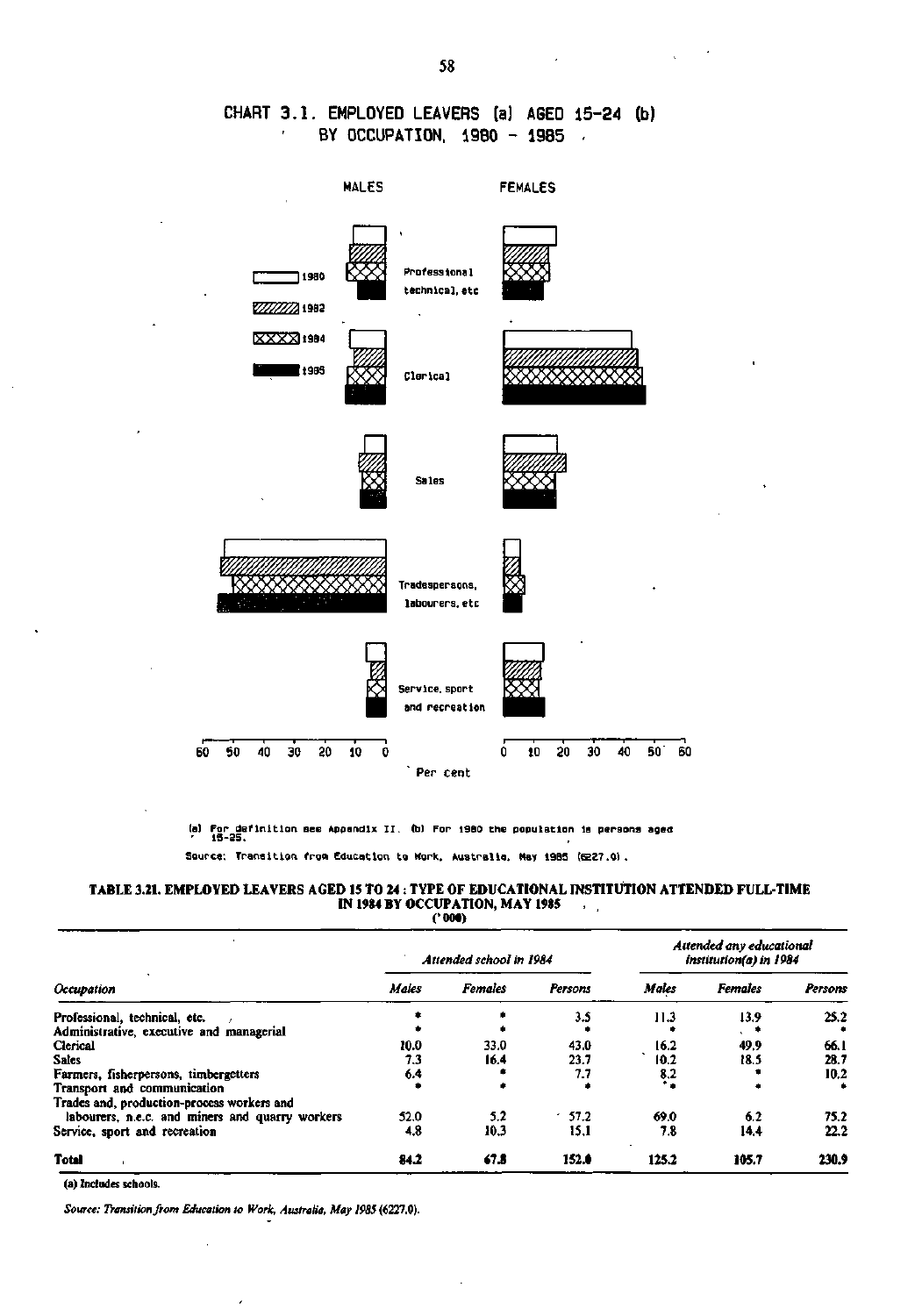an att villa

#### **TABLE 3.22. APPRENTICES : YEAR OF APPRENTICESHIP AND FIELD OF TRADE, MAY 1985 ('000)**

|                                                                                                                                         | Year of apprenticeship                          |                                                 |                                         |                                          |                                                                                  |  |
|-----------------------------------------------------------------------------------------------------------------------------------------|-------------------------------------------------|-------------------------------------------------|-----------------------------------------|------------------------------------------|----------------------------------------------------------------------------------|--|
| Field of trade                                                                                                                          | First                                           | <b>Second</b>                                   | Third                                   | Fourth(a)                                | Total                                                                            |  |
|                                                                                                                                         |                                                 | <b>MALES</b>                                    |                                         |                                          |                                                                                  |  |
| Meta!<br>Electrical<br>Building(b)<br>Service <sup>1</sup><br>Food and drink<br>Printing<br>Mechanical, automotive<br>Other(c)<br>Total | 6.4<br>6.5<br>10.4<br>3.7<br>6.3<br>5.3<br>40.0 | $^{6.3}_{5.9}$<br>6.5<br>4.6<br>4.2<br>30.8     | 6.5<br>$\frac{3.6}{3.7}$<br>5.4<br>25.0 | 11.1<br>5.6<br>5.6<br>4.8<br>3.6<br>33.9 | $\frac{30.3}{21.6}$<br>26.1<br>$\frac{9.1}{3.7}$<br>$\frac{21.1}{16.2}$<br>129.7 |  |
|                                                                                                                                         |                                                 | PERSONS(e)                                      |                                         |                                          |                                                                                  |  |
| Metal<br>ticcurical<br>Building(b)<br>Service(d)<br>Food and drink<br>Printing<br>Mechanical, automotive<br>Other(c)                    | 6.4<br>6.7<br>10.5<br>5.0<br>3.8<br>6.3<br>6.0  | 6.3<br>5,9<br>6.5<br>4,9<br>4.6<br>$5.3_{\sim}$ | 6.5<br>3.6<br>3.7<br>5.4                | 11.1<br>5.8<br>5.6<br>٠<br>4.8<br>4.2    | 30.3<br>22.0<br>26.2<br>14.2<br>10.8<br>4.1<br>21.1<br>19.0                      |  |
| Total                                                                                                                                   | 46.0                                            | 36.9                                            | 28.2                                    | 36.7                                     | 147.8                                                                            |  |

(a) Includes a small number of fifth year apprentices. (b) Includes furniture making. (c) Includes footwear, clothing and textiles, (d) Includes 12,600 females.<br>(e) Includes 18,100 females.

*Source: Transition from Education to Work, Australia. May 1985* **(6227.0).** 

Ī

l.

#### **TABLE** 3.23. **APPRENTICES** : **SUMMARY OF CHARACTERISTICS AND YEAR OF APPRENTICESHIP, MAY 1985 ('000)**

|                                                            | Year of apprenticeship |               |                   |             |                     |
|------------------------------------------------------------|------------------------|---------------|-------------------|-------------|---------------------|
|                                                            | First                  | <b>Second</b> | <b>Third</b>      | Fourth(a)   | Total               |
| State-                                                     |                        |               |                   |             |                     |
| N.S.W.                                                     | 16.9                   | 14.0          | 11.3              | 12.6        | 54.8                |
| Vic.<br>Qld                                                | 14.1<br>5.7            | 10.8<br>5.2   | $\frac{6.5}{3.5}$ | 9.6<br>6.7  | 41.0<br>21.2        |
| S.A.                                                       | 2.6                    | 3.0           |                   | 2.0         | 9.6                 |
| W.A.                                                       | 4.1                    | 2.7           | $\frac{2.0}{3.3}$ | 4.5         | 14.7                |
| Tas.                                                       | 2.2<br>٠               | 1.0           |                   |             | $\mathbf{A}$        |
| N.T.<br>A.C.T.                                             | ٠                      | ٠             |                   |             | ٠                   |
| Age (years)-                                               |                        |               |                   |             |                     |
| 15-19                                                      | 43.5                   | 31.5          | 18.6              | 16.3        | 109.9<br>3.9        |
| 15<br>16                                                   | 3.6<br>14.1            |               |                   |             | 16.4                |
| 17                                                         | 15.0                   | 9.7           |                   |             | 27.0                |
| 18                                                         | 7.7                    | 13.5          | 7.8               |             | 31.9                |
| 19                                                         |                        | 5.8           | 8.4               | 13.4        | 30.7                |
| 20-24<br>25-34                                             |                        | 5.2           | 9.1               | 20.0        | 36.4                |
| Birthplace-                                                |                        |               |                   |             |                     |
| Born in Australia                                          | 40.6                   | 34.5          | 25.9              | 33.5        | 134.5               |
| Born outside Australia                                     | 5.4                    |               |                   |             | 13.2                |
| Age at time of leaving full-time education (years)-        |                        |               |                   |             |                     |
| 15-19                                                      | 42.1                   | 34.9          | 26.1              | 34.0        | 137.1               |
| 15                                                         | 12.6                   | 8.0           | 6.2               | 7.9         | 34.6                |
| 16<br>17                                                   | 17.2<br>8.9            | 17.0<br>5.8   | 11.9<br>5.7       | 15.8<br>5.1 | 61.9<br>25.5        |
| 18                                                         | ٠                      | 3.8           | ۰                 |             | 12.0                |
| 19                                                         | ۰                      |               |                   |             |                     |
| Other(b)                                                   | 3.9                    |               | ٠                 | ۰           | 10.7                |
| Type of school last attended-                              |                        |               |                   |             |                     |
| Government/State                                           | 37.1                   | 28.9          | 21.9              | 31.3        | 119.3               |
| Non-government<br>Not asked(c)                             | 8.5                    | 7,7           | 5.8               | 4,9         | 27.0                |
| Industry—                                                  |                        |               |                   |             |                     |
| Manufacturing                                              | 11.6                   | 12.5          | 8.6               | 15.5        | 48.3                |
| Electricity, gas and water                                 |                        |               |                   |             | 5.4                 |
| <b>Construction</b>                                        | 9.3                    | 5.9           | ٠                 | 4,9         | $\frac{23.1}{29.6}$ |
| Wholesale and retail trade                                 | 10.0                   | 5.6           | 7.8<br>٠          | 6.2         |                     |
| Transport and storage; communication<br>Community services |                        |               | ۰                 |             | 6.6<br>6.4          |
| Recreation, personal and other services                    | 7.0                    | 5.8           | 3,7               |             | 19.1                |
| Other(d)                                                   |                        |               |                   |             | 9.4                 |
| Sector-                                                    |                        |               |                   |             |                     |
| Government                                                 | 7.3<br>38.6            | 6.8<br>30.0   | 6.2<br>22.0       | 6.9<br>29.8 | 27.3<br>120.5       |
| Non-government(e)                                          |                        |               |                   |             |                     |
| Total                                                      | 46.0                   | 36.9          | 28.2              | 36.7        | 147.8               |

(a) Includes a small number of fifth year apprentices. (b) Comprises persons who left at age 10 to 14 or 20 to 24 and persons aged 25 to 34 who were not asked the age at<br>which they left full-time education. (c) Comprises p

*Source: Transition from Education to Work. Australia. May 1985* **(6227.0).** 

l,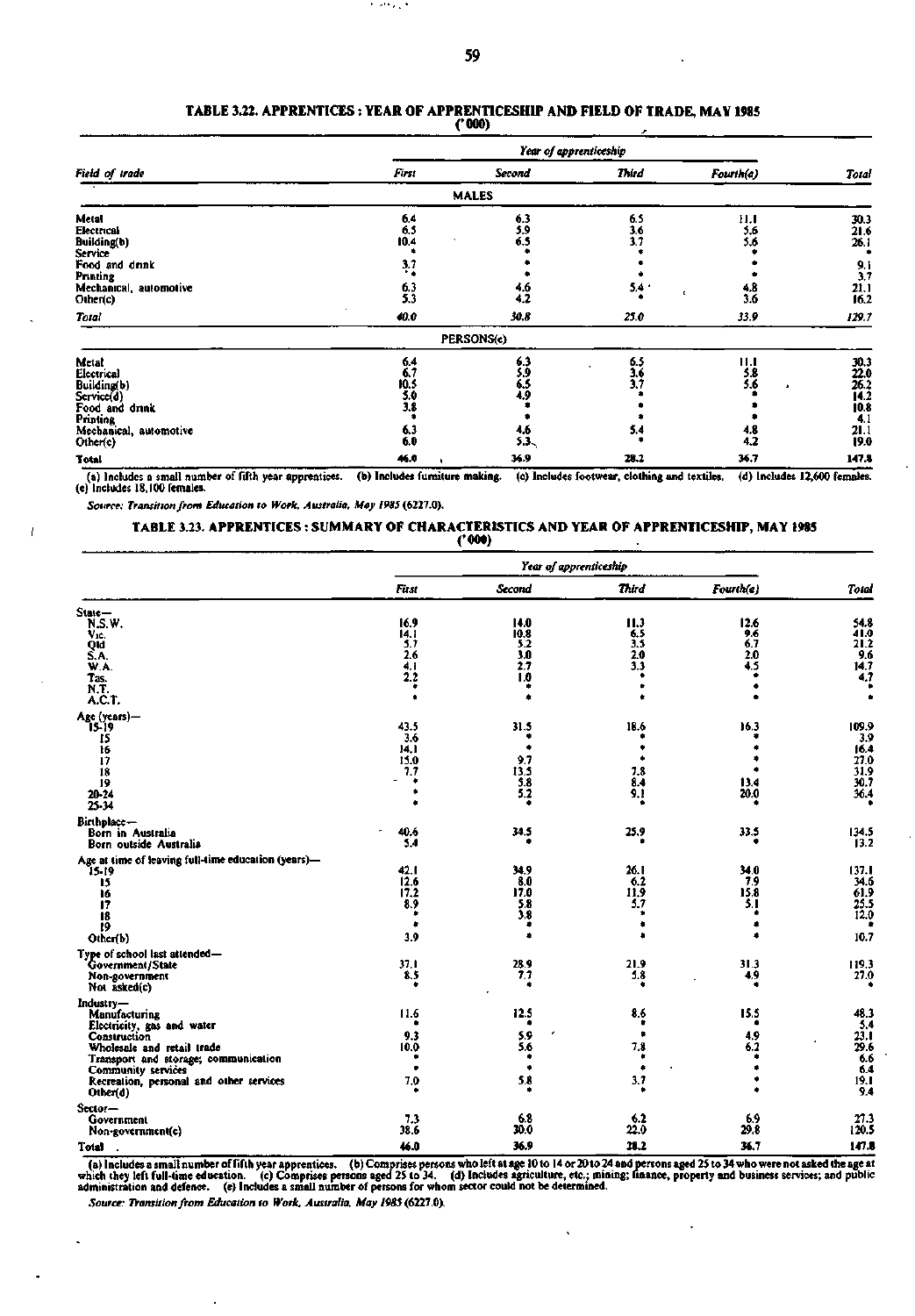|        |       |                     |         | Underemployment rate |                               |         |  |  |
|--------|-------|---------------------|---------|----------------------|-------------------------------|---------|--|--|
| August | Males | ٠<br><b>Females</b> | Persons | <b>Males</b>         | <b>Females</b>                | Persons |  |  |
|        |       | $-1000 -$           |         |                      | $\bullet$<br>$-$ per cent $-$ |         |  |  |
| 1975   | 28.4  | 47.3                | 75.7    | 0.7                  | 2.2                           | 1.2     |  |  |
| 1976   | 38.2  | 55.2                | 93.5    | 1.0                  | 2.5                           | 1.5     |  |  |
| 1977   | 52.2  | 68.9                | 121.2   | 1.3                  | 3.0                           | 1.9     |  |  |
| 1978   | 72.2  | 95.6                | 167.9   | 1.8                  | 4. I                          | 2.6     |  |  |
| 1979   | 73.2  | 88.7                | 161.9   | 1.8                  | 3.8                           | 25      |  |  |
| 1980   | 82.9  | 111.5               | 194.4   | 2.0                  | 4.5                           | 2.9     |  |  |
| 1981   | 76.0  | 101.2               | 177.3   | 1.8                  | 4. I                          | 2.6     |  |  |
| 1982   | 101.8 | 128.6               | 230.4   | 2.4                  | 5.1                           | 3.4     |  |  |
| 1983   | 114.0 | 151.8               | 265.9   | 2.6                  | 5.9                           | 3.8     |  |  |
| 1984   | 98.8  | 144.5               | 243.3   | 2.2                  | 5.4                           | 3,4     |  |  |
| 1985   | 87.5  | 145.3               | 232.8   | 2.0                  | 5.2                           | 3.2     |  |  |

### **TABLE 3.24. UNDEREMPLOYMENT AND UNDEREMPLOYMENT RATES, AUGUST 1975 TO AUGUST 1985**

*Source: Employment, Underemployment and Unemployment, Australia,* **(6246.0).** *The Labour force, Australia, (6203.0).* 

![](_page_23_Figure_3.jpeg)

![](_page_23_Figure_4.jpeg)

**Source: Employment. Underemployment and Unemployment, Australia, 1966-19B3 (6246.0): The Labour Force. Australia (6203.0).**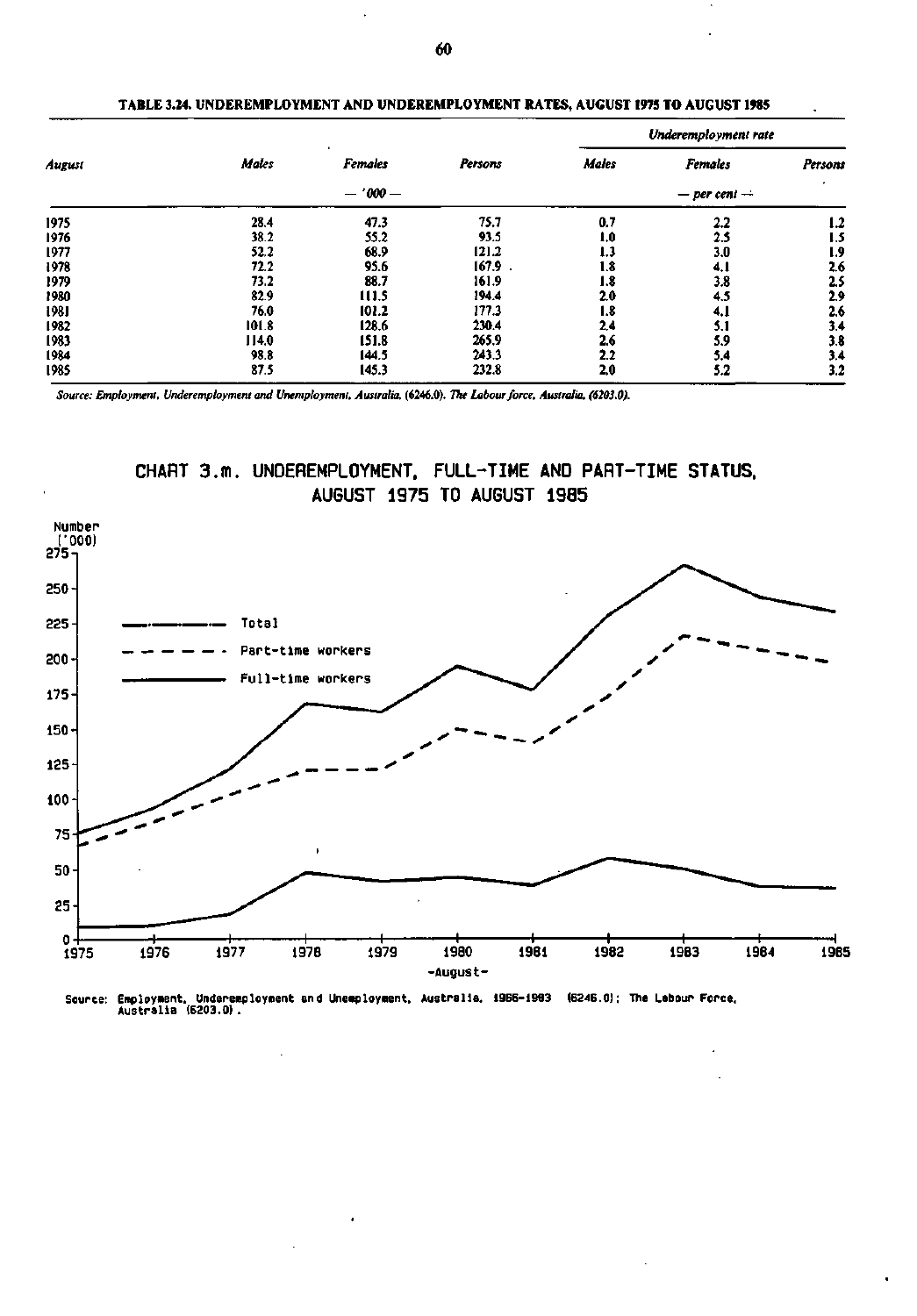## CHART 3.n. EMPLOYED PERSONS: WHETHER UNDEREMPLOYED OR FULLY EMPLOYED AND INDUSTRY, MAY 1985

![](_page_24_Figure_1.jpeg)

Source: Underemployed Workers. Australia, May 1985 (6265.0) .

### **TABLE 3.25. CIVILIAN POPULATION AGED 15 AND OVER : LABOUR FORCE STATUS, WHETHER FULLY EMPLOYED OR UNDEREMPLOYED MAY, 1985**

|                                      | Males   | <b>Females</b>   | Persons  |
|--------------------------------------|---------|------------------|----------|
|                                      |         | $-1000-$         |          |
| Civilian population aged 15 and over | 5,868.0 | 6,059.3          | 11,927.4 |
| Not in the labour force              | 1,424.0 | 3,263.5          | 4,687.4  |
| In the labour force                  | 4,444.0 | 2,795.9          | 7,239.9  |
| Unemployed                           | 361.8   | 245.9            | 607.7    |
| Employed                             | 4,082.3 | 2,550.0          | 6,632.3  |
| Fully employed                       | 4,005.2 | 2,400.3          | 6,405.5  |
| Part-time                            | 197.4   | 808.5            | 1,005.8  |
| Full-time                            | 3,807.9 | 1,591.9          | 5,399.7  |
| Underemployed                        | 77.1    | 149.7            | 226.7    |
| Part-time                            | 58.5    | 141.1            | 199.6    |
| Had been looking for work with more  |         |                  |          |
| hours(a) and were available to start |         |                  |          |
| such work within four weeks          | 31.0    | 59.8             | 90.8     |
| Other                                | 27.5    | 81.3             | 108.8    |
| <b>Full-time</b>                     | 18.5    | 8.6              | 27.1     |
|                                      |         | $-$ per cent $-$ |          |
| Unemployment rate                    | 8.1     | 8.8              | 8.4      |
| Underemployment rate                 | 1.7     | 5.4              | 3.1      |
| Underutilisation rate                | 9,9     | 14.1             | 11.5     |

(a) At some time during the four weeks up to the end of survey week.

*Source: Underemployed Workers. Australia, May 1985* **(6265.0).**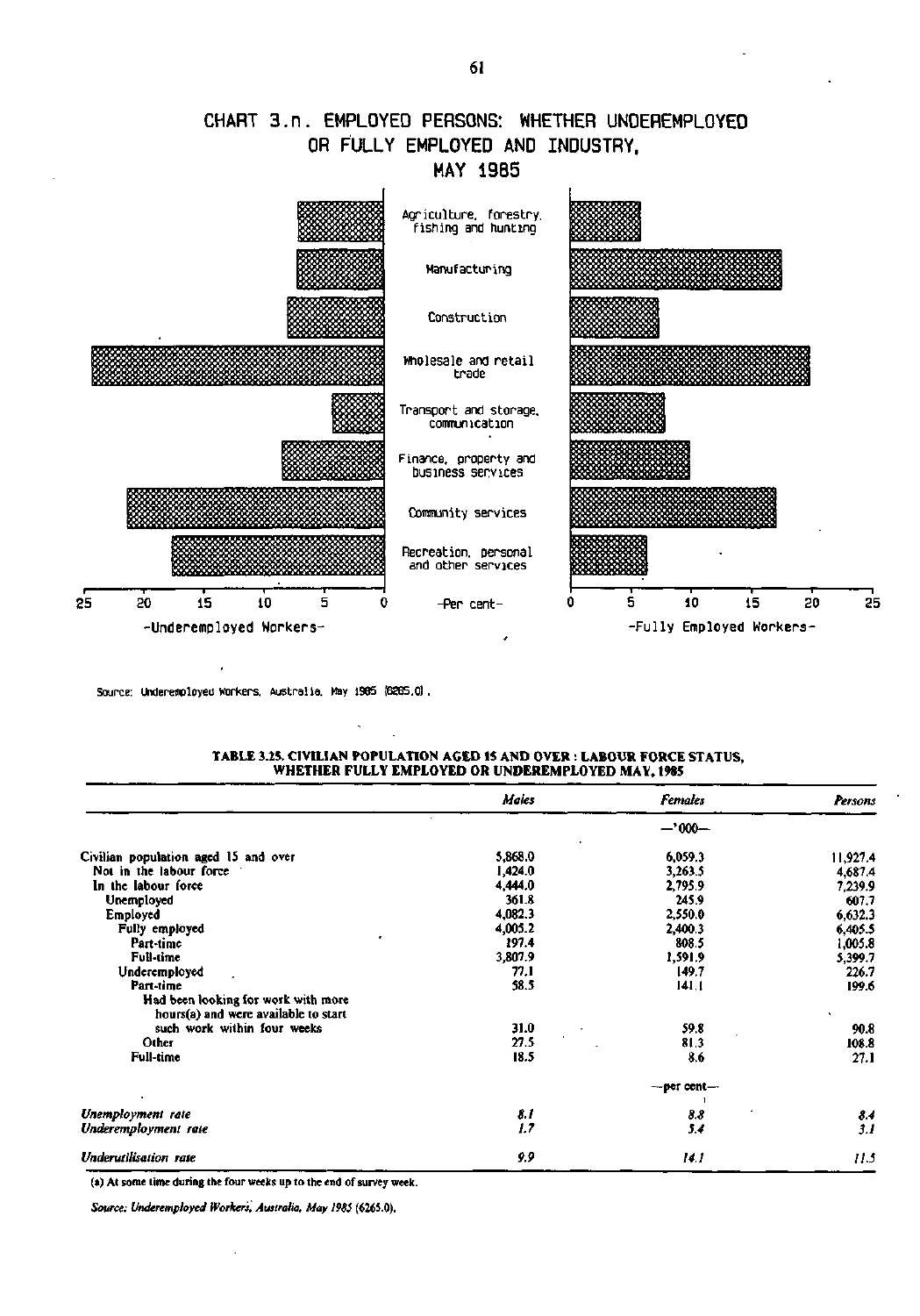#### **TABLE 3.26. EMPLOYED PERSONS : COMPARATIVE PROFILE OF UNDEREMPLOYED AND FULLY EMPLOYED, MAY 1985**

|                                                                                       | Underemployed workers |                    |         | <b>Fully employed workers</b> |              |                     |         |            |
|---------------------------------------------------------------------------------------|-----------------------|--------------------|---------|-------------------------------|--------------|---------------------|---------|------------|
|                                                                                       | Males                 | Females<br>$-000-$ | Persons | (per cent)                    | <b>Males</b> | Females<br>$-1000-$ | Persons | (per cent) |
| Age group (years)-                                                                    |                       |                    |         |                               |              |                     |         |            |
| 15-19                                                                                 | 16.5                  | 27.7               | 44.2    | 19.5                          | 316.1        | 283.0               | 599.1   | 9.4        |
| 20-24                                                                                 | 11.7                  | 18.3               | 30.0    | 13.2                          | 504.2        | 401.6               | 905.8   | 14.1       |
| $25 - 34$<br>$\overline{\phantom{a}}$                                                 | 21.8                  | 36.4               | 58.1    | 25.6                          | 1,090.2      | 642.7               | 1,732.9 | 27.1       |
| 35-44                                                                                 | 12.4                  | 43.6               | 56.0    | 24.7                          | 963.4        | 582.1               | 1,545.5 | 24.1       |
| 45 and over                                                                           | 14.7                  | 23.7               | 38.4    | 16.9                          | 1,131.4      | 490.9               | 1,622.3 | 25.3       |
| Family status-                                                                        |                       |                    |         |                               |              |                     |         |            |
| Member of a family                                                                    | 61.1                  | 124.4              | 185.5   | 81.8                          | 3,336.9      | 1,951.3             | 5,288.2 | 82.6       |
| Husband or wife                                                                       | 34.5                  | 82.1               | 116.6   | 51.4                          | 2,591.9      | 1,367.9             | 3,959.8 | 61.8       |
| With children aged 0-14 present                                                       | 21.1                  | 54.0               | 75.1    | 33.1                          | 1,520.6      | 706.0               | 2,226.7 | 34.8       |
| Without children aged 0-14 present                                                    | 13.4                  | 28.1               | 41,5    | 18.3                          | 1,071.3      | 661.9               | 1,733.2 | 27.1       |
| Not-married family head                                                               | ۰                     | 12.3               | 13.9    | 6.1                           | 57.0         | 133.3               | 190.2   | 3.0        |
| Child of family head                                                                  | 23.6                  | 28.8               | 52.4    | 23. I                         | 642.2        | 426.6               | 1,068.9 | 16.7       |
| Other relative of family head                                                         |                       | $\cdot$ $\cdot$    | ٠       | ٠                             | 45.8         | 23.5                | 69.3    | 1.1        |
| Not a member of a family                                                              | 13.7                  | 15.9               | 29.7    | 13.1                          | 498.8        | 333.5               | 832.3   | 13.0       |
| Not family coded                                                                      |                       | 9.4                | 11.6    | 5.1                           | 169.5        | 115.5               | 285.0   | 4.4        |
| Birthplace and year of arrival--                                                      |                       |                    |         |                               |              |                     |         |            |
| Born in Australia                                                                     | 58.5                  | t 17.0             | 175.5   | 77.4                          | 2,948.4      | 1,823.3             | 4,771.7 | 74.5       |
| Born outside Australia                                                                | 18.6                  | 32.7               | 51.2    | 22.6                          | 1.056.8      | 577.0               | 1,633.8 | 25.5       |
| Arrived before 1971                                                                   | 11.2                  | 19.6               | 30.8    | 13.6                          | 696.6        | 350.1               | 1,046.7 | 16.3       |
| <b>Arrived 1971-1985</b>                                                              | 7.3                   | 13.1               | 20.4    | 9.0                           | 360.2        | 227.0               | 587.1   | 9.2        |
| Born in main English speaking countries                                               | 6.4                   | 17.8               | 24.3    | 10.7                          | 473.4        | 275.6               | 749.0   | 11.7       |
| Born in other countries.                                                              | 12.1                  | 14.8               | 26.9    | 11.9                          | 583.4        | 301.4               | 884.8   | 13.8       |
| Industry—                                                                             |                       |                    |         |                               |              |                     |         |            |
| Agriculture, forestry, fishing and hunting                                            | 8.1                   | 8.0<br>$\bullet$   | 16.1    | 7.1                           | 272.7        | 101.1               | 373.7   | 5.8        |
| Manufacturing                                                                         | 8.1                   | 8.2                | 16.3    | 7.2                           | 836.7        | 287.3               | 1,123.9 | 17.5       |
| Construction                                                                          | 13.2                  | 5.0                | 18.2    | 8.0                           | 409.9        | 58.0                | 468.0   | 7.3        |
| Wholesale and retail trade                                                            | 15.1                  | 40.1               | 55.2    | 24.3                          | 725.0        | 542.4               | 1,267.5 | 19.8       |
| Transport and storage; communication                                                  | 6.6                   | ٠                  | 9.7     | 4.3                           | 409.4        | 92.9                | 502.3   | 7.8        |
| Finance, property and business services                                               | 7.6                   | 11.7               | 19.2    | 8.5                           | 344.8        | 290.1               | 634.9   | 9.9        |
| Community services                                                                    | 8.9                   | 39.6               | 48.6    | 21.4                          | 415.1        | 674.6               | 1,089.6 | 17.0       |
| Recreation, personal and other services                                               | 8.8                   | 31.4               | 40.2    | 17.7                          | 183.7        | 216.8               | 400.5   | 6.3        |
| Other(a)                                                                              |                       |                    |         | ۰                             | 408.0        | 137.1               | 545. I  | 8.5        |
| Occupation-                                                                           |                       |                    |         |                               |              |                     |         |            |
| Professional, technical, etc.                                                         | 7.1                   | 20. I              | 27.2    | 12.0                          | 562.7        | 438.4               | 1,001.2 | 15.6       |
| Administrative, executive and managerial                                              |                       | ٠                  |         |                               | 381.0        | 74.6                | 455.6   | 7.1        |
| Clerical                                                                              | ۰                     | 29.6               | 32.6    | 14.4                          | 335.5        | 868.1               | 1,203.6 | 18.8       |
| Sales                                                                                 | 7.0                   | 26.5               | 33.5    | 14.8                          | 273.2        | 300.9               | 574.0   | 9.0        |
| Farmers, fisherpersons and timbergetters                                              | 10.6                  | 8.1                | 18.8    | 8.3                           | 319.9        | 99.5                | 419.3   | 6.5        |
| Transport and communication                                                           | 7.7                   | ۰                  | 10.8    | 4.7                           | 273.3        | 42.0                | 315.3   | 4.9        |
| Tradespersons and production-process workers<br>and labourers, n.e.c., and miners and |                       |                    |         |                               |              |                     |         |            |
| quarry-workers                                                                        | 27.6                  | 8.6                | 36.2    | 16.0                          | 1,640.2      | 215.9               | 1,856.1 | 29.0       |
| Service, sport and recreation                                                         | 12.2                  | 52.8               | 65.0    | 28.7                          | 219.6        | 360.8               | 580.5   | 9.1        |
| Status of worker-                                                                     |                       |                    |         | ٠                             |              |                     |         |            |
| Self-employed                                                                         | 19,4                  | 16.5               | 35.8    | 15.8                          | 439.6        | 185.6               | 625.2   | 9.8        |
| Wage and salary earners                                                               | 54.5                  | 129.8              | 184.3   | 81.3                          | 3,318.1      | 2,100.1             | 5,418.2 | 84.6       |
| Employers/unpaid family helpers                                                       |                       |                    | 6.6     | 2,9                           | 247.5        | 114.7               | 362.2   | 5.7        |
| <b>Total</b>                                                                          | 77.1                  | 149.7              | 226.7   | 100.0                         | 4,005.2      | 2,400.3             | 6,405.5 | 100.0      |

 $\overline{a}$ 

(a) Comprises mining; electricity, gas and water; public administration and defence.

 $\ddot{\phantom{a}}$ 

*Source: Underemployed Workers, Australia, May 19S5* **(6263.0)**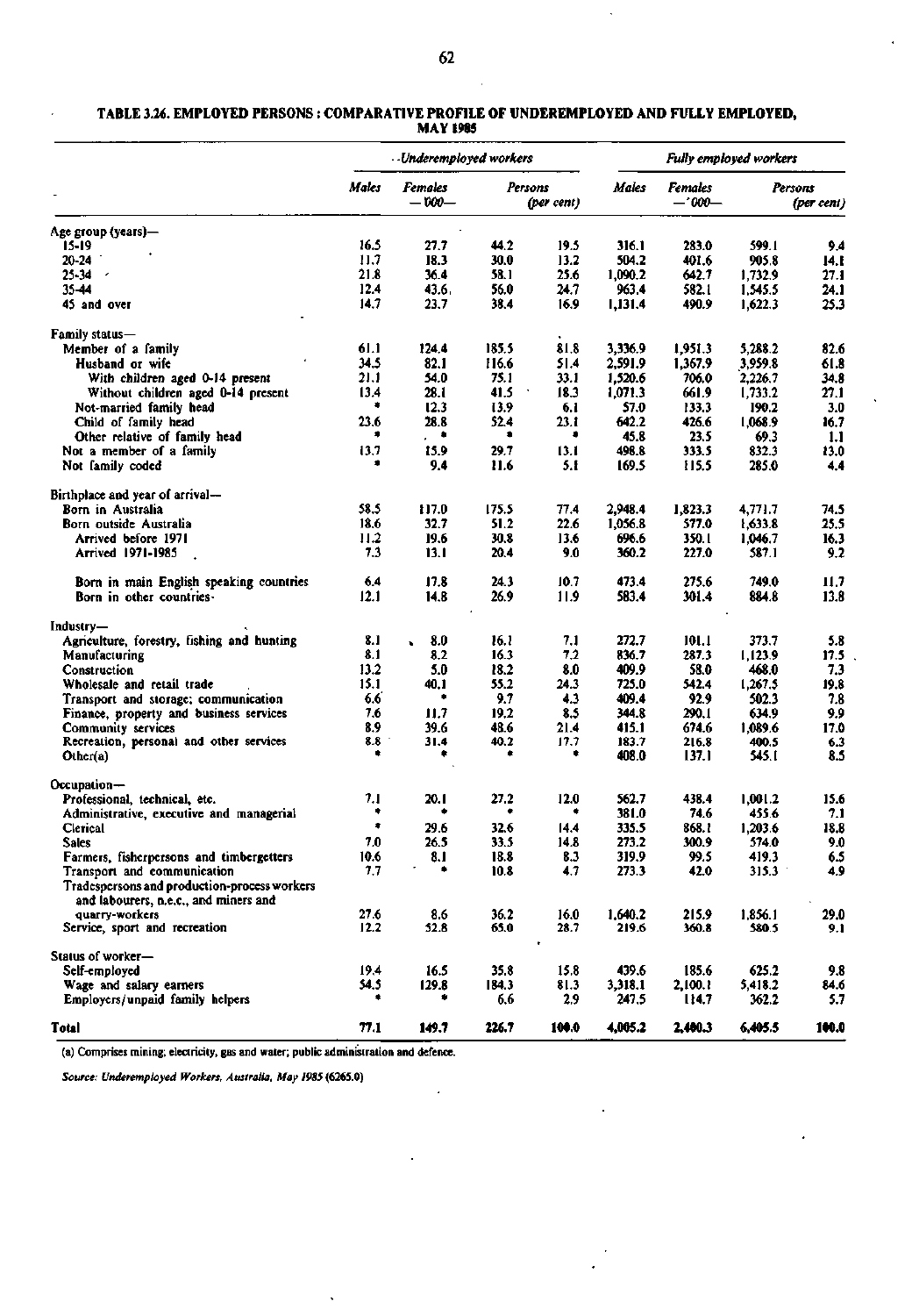|                                                                         | Preferred number of extra hours |             |            |                       |              | Average                               |
|-------------------------------------------------------------------------|---------------------------------|-------------|------------|-----------------------|--------------|---------------------------------------|
|                                                                         | Less<br>than 10                 | 10-19       | 20-29      | 30 or<br>more         | Total        | preferred<br>number of<br>extra hours |
|                                                                         |                                 |             | $-1000 -$  |                       |              | (hours)                               |
| Usual number of hours worked-                                           |                                 |             |            |                       |              |                                       |
| $1 - 5$                                                                 | 4.2                             | 3.6         | ٠          | 6.8                   | 15.5         | 24                                    |
| 6-10                                                                    |                                 | 4.1         | $5.3 + 1$  | 8.7                   | 20.0         | 25                                    |
| $11-15$                                                                 | 3.9                             | ٠           | 8.3        | ۰<br>۰                | 14.2         | 20                                    |
| $16 - 20$                                                               |                                 | 7.5<br>12.9 | 10.9       |                       | 20.2<br>14.9 | 19                                    |
| $21 - 29$<br>30-34                                                      | 3.6                             |             |            |                       | 6.1          | 14<br>8                               |
| Males                                                                   |                                 | 9.1         | 9.6        | 8.9                   | 31.0         | 22                                    |
| Females                                                                 | 9.7                             | 24.1        | 18.0       | 8.1                   | 59.8         | 18                                    |
| Age group (years)—                                                      |                                 |             |            |                       |              |                                       |
| 15-19                                                                   | 4.8                             | 5.4         | $-7.3$     | 6.2                   | 21.6         | 22                                    |
| 20-24                                                                   |                                 | 6.3         | 4.1        |                       | 15.2         | 20                                    |
| 25-34                                                                   | 6.7                             | 10.0<br>7.7 | 6.7        | $5.2 \left\{ \right.$ | 22.9<br>18.7 | 18                                    |
| 35-44<br>45 and over                                                    |                                 | 3.9         | 5.3<br>4.1 |                       | 12.5         | 18<br>20                              |
| <b>Family status-</b>                                                   |                                 |             |            |                       |              |                                       |
| Member of a family(b)                                                   | 9.4                             | 26. t       | 20.8       | 12.9                  | 69.3         | 20                                    |
| Husband or wife                                                         | 6.7                             | 15.5        | 10.9       | 5.1                   | 38.3         | 18                                    |
| With children aged 0-14 present                                         | 4.6                             | 11.3        | 7.6        |                       | 26.3         | 18                                    |
| Without children aged 0-14 present                                      |                                 | 4.2         | ۰          |                       | 11.9         | 20                                    |
| Not-married family head                                                 |                                 | ٠           | ۰          | ٠                     | 5.6          | 20                                    |
| Child of family head                                                    |                                 | 7.5         | 7.9        | 6.3<br>۰              | 24.I         | 22                                    |
| Not a member of a family<br>Not family coded                            |                                 | 5.3         | 4.7        | ٠                     | 16.1<br>5.5  | 19<br>19                              |
| Birthplace and year of arrival--                                        |                                 |             |            |                       |              |                                       |
| Born in Australia                                                       | 10.3                            | 26.4        | 22.1       | 13.7                  | 72.5         | 20                                    |
| Born outside Australia                                                  |                                 | 6.9         | 5.4        |                       | 18.4         | $\overline{19}$                       |
| Arrived before 1971<br>Arrived 1971-1985                                | ۰<br>٠                          | ٠<br>3.8    |            |                       | 8.6<br>9.7   | 18<br>20                              |
|                                                                         |                                 |             |            |                       |              |                                       |
| Born in main English speaking countries<br>Born in other countries      |                                 | ۰<br>3.5    |            |                       | 9.1<br>9,2   | 18<br>20                              |
| Whether would move interstate-                                          |                                 |             |            |                       |              |                                       |
| If offered a suitable job-                                              |                                 |             |            |                       |              |                                       |
| Would move interstate                                                   |                                 | 4.4         | 6.7        | 4,9                   | 17.3         | 24                                    |
| Would not move interstate                                               | 11.0                            | 25.3        | 17.6       | 9,3                   | 63.2         | 18                                    |
| Might move interstate/undecided                                         |                                 | 3.5         | ۰          |                       | 10.4         | 22                                    |
| Whether would move intrastate-<br>If offered a suitable job-            |                                 |             |            |                       |              |                                       |
| Would move intrastate                                                   | ۰                               | 7.2         | 9.8        | 6.6                   | 25.2         | 23                                    |
| Would not move intrastate                                               | 10.8                            | 21.8        | 14.5       | 6.8                   | 53.9         | 18                                    |
| Might move intrastate/undecided                                         |                                 | 4.2         | ۰          | 3.5                   | 11.8         | 22                                    |
| Whether registered with the CES-                                        |                                 |             |            |                       |              |                                       |
| Registered                                                              |                                 | 12.5        | 16.2       | 11.6                  | 43.2         | 23<br>╲                               |
| Not registered                                                          | 10.3                            | 20.7        | 11.3       | 5,4                   | 47.7         | 17                                    |
| Duration of current period of underemployment (weeks)-<br>I and under 4 | ٠                               | 5.4         | 4,9        | ۰                     | 14.0         | 19                                    |
| 4 and under 13                                                          | 4.4                             | 8.9         | 5.1        | 4.3                   | 22.6         | 19<br>¢                               |
| 13 and under 52                                                         | 4,4                             | 9.9         | 8.7        | 7.2                   | 30.2         | 20                                    |
| 52 and over                                                             | ٠                               | 9.1         | 8.8        | 3.8                   | 24.0         | $\boldsymbol{\mathsf{20}}$            |
| Total                                                                   | 13.1                            | 33.2        | 27.5       | 17.0                  | 90.8         | 20                                    |
|                                                                         | —weeks—                         |             |            |                       |              |                                       |
| Average duration of current period of                                   | 22.2                            | 32.0        | 48.7       | 34.4                  | 36.1         |                                       |
| underemployment<br>Median duration of current period of                 |                                 |             |            |                       |              | $\ddot{\phantom{1}}$                  |
|                                                                         |                                 |             |            |                       |              |                                       |

#### **TABLE 3.27. UNDEREMPLOYED PART-TIME WORKERS LOOKING FOR WORK WITH MORE HOURS(a) AND AVAILABLE TO START WORK WITHIN FOUR WEEKS : SUMMARY OF CHARACTERISTICS, MAY 1985**

(a) At some time during the four weeks up to the end of survey week. (b) Includes other relative of family head. *Source: Underemployed Workers, Australia, May 1985* **(6265.0)** 

*13* 

*16* 

*18 18* 

*17* 

44

*underemployment*